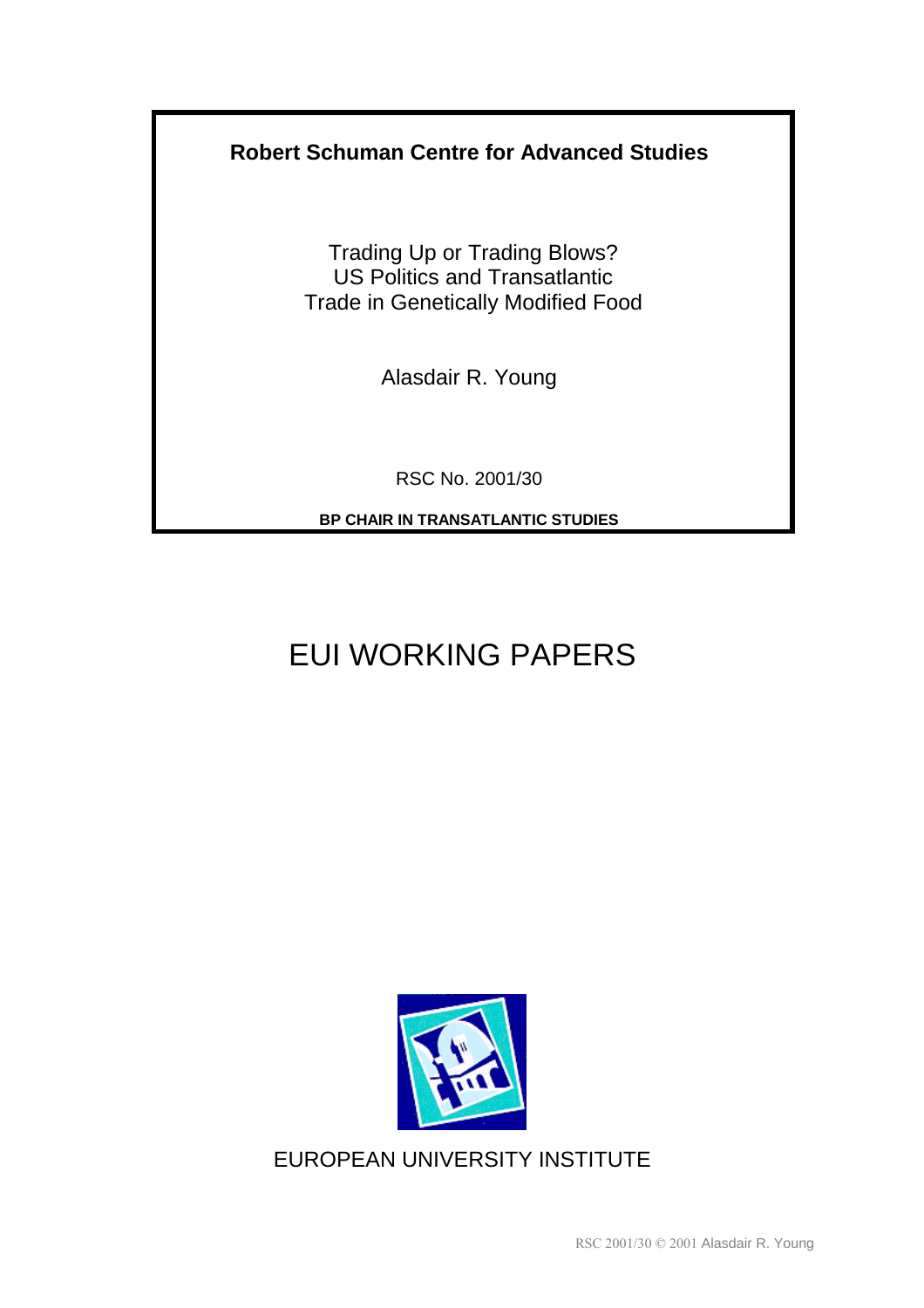# All rights reserved. No part of this paper may be reproduced in any form without permission of the authors.

© 2001 Alasdair R. Young Printed in Italy in September 2001 European University Institute Badia Fiesolana  $I - 50016$  San Domenico (FI) Italy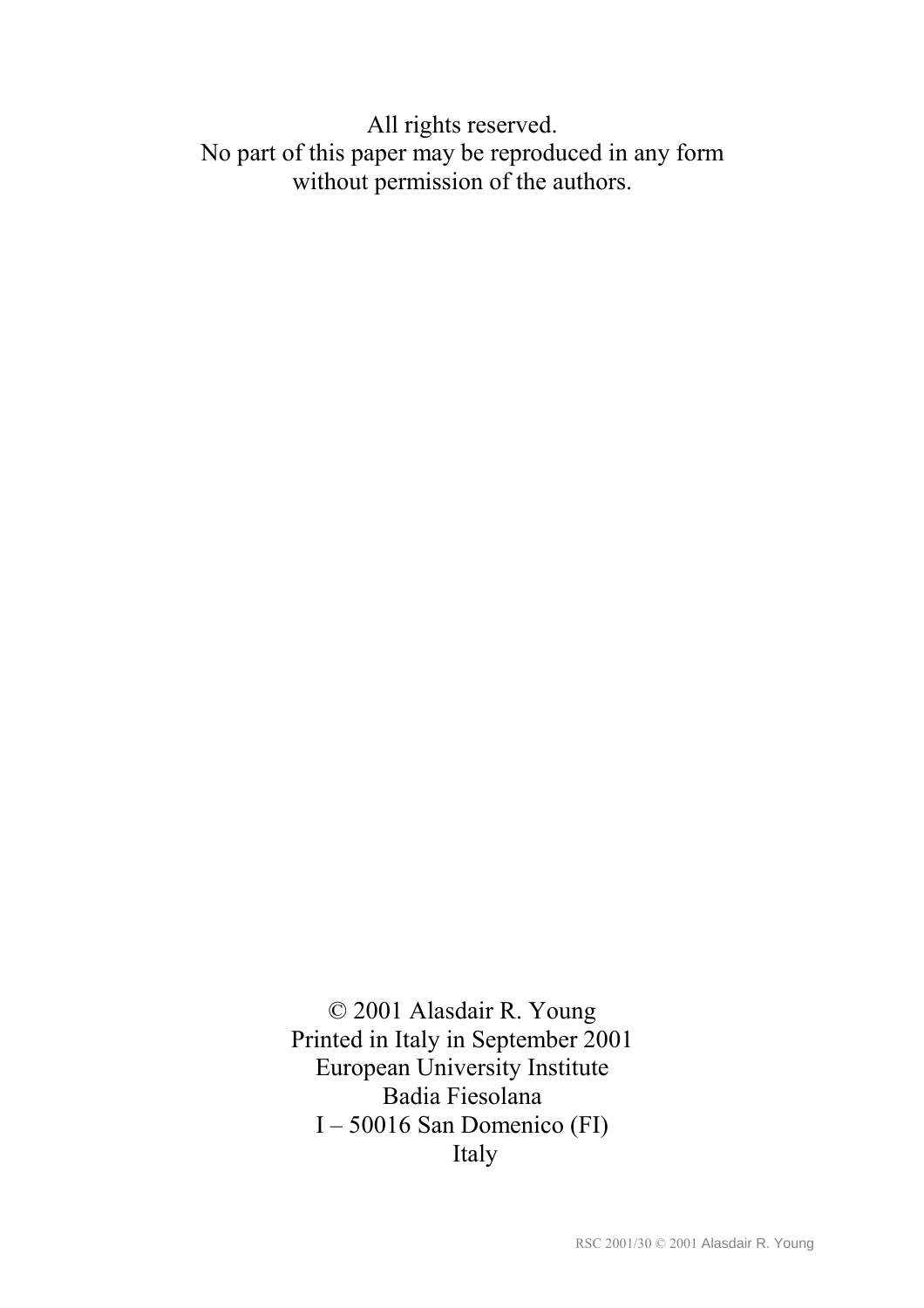Robert Schuman Centre for Advanced Studies

#### *BP Chair in Transatlantic Relations*

The BP Chair in Transatlantic Relations was established at the Robert Schuman Centre for Advanced Studies of the European University Institute in Autumn 2000, thanks to a generous grant from BP. The aim of the Chair is to develop a programme of highly relevant policy-oriented as well as basic research by leading scholars from both sides of the Atlantic on key issues of common European-American interest. The initial focus of the Chair during its first two years will be "International Governance and the Transatlantic Relationship," which in turn encompasses two dimensions: (1) the internal governance of the transatlantic relationship, and (2) the external roles of Europe and North America in global governance.

#### **For further information:**

BP Chair in Transatlantic Relations Robert Schuman Center European University Institute Via dei Roccettini, 9 I-50016 San Domenico di Fiesole (FI) Italy E-mail: [atlantic@iue.it](mailto:atlantic@iue.it) <http://www.iue.it/RSC/BP/>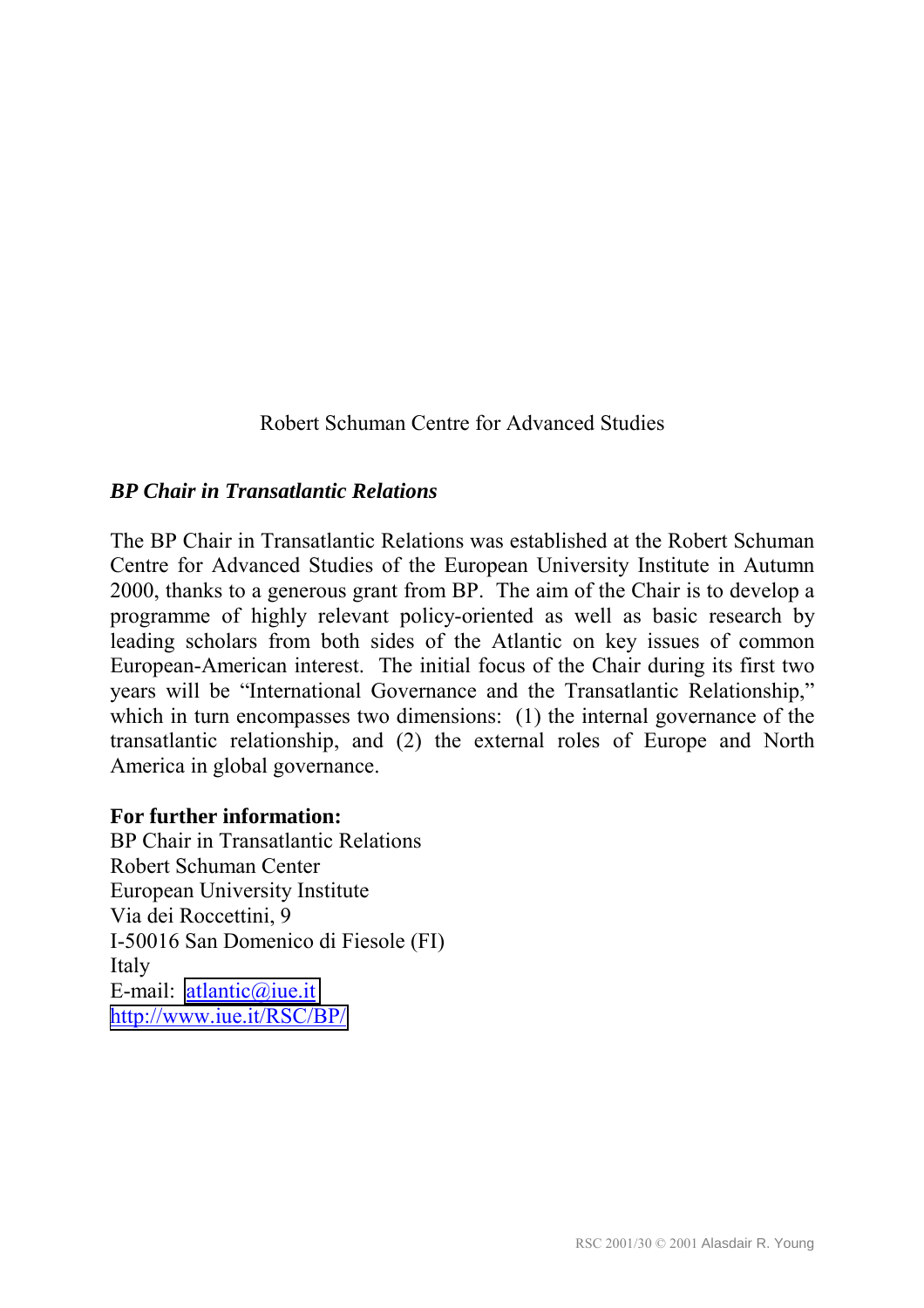#### **ABSTRACT**

The simmering dispute between the European Union and United States over trade in agricultural biotechnology is worthy of study for several reasons. First, it is a potentially significant source of tension in one of the world's most economically and politically important trade relations. Second, it hinges on different approaches to regulating risk, and thus is particularly difficult type of trade dispute to resolve. Third, the dispute appears to be affecting regulatory policy on both sides of the Atlantic.

This paper focuses on this reappraisal of domestic political decision in the light of international pressure. I argue that while one would not expect the United States government to 'trade up'  $-$  strengthen its domestic regulations  $$ and would expect it to 'trade blows'  $-$  prosecute the European Union's rules through the multilateral trading system  $-$  we observe the opposites. In particular, trading up is taking place in response to the learning by and mobilization of US consumers and to business adaptation to the EU's rules and changing domestic market conditions. There are limits to this process, however, and limited 'trading up' by the US (even combined with reform in the EU) is insufficient to end the dispute. There are also political and legal limits to 'trading blows,' which mean that further, externally driven reform of the EU's procedures is highly unlikely. Consequently, barring any biotechnology disasters and pending any breakthroughs with direct and evident benefits to consumers that would shift the balance decisively in either direction, the likely scenario is one of protracted tension. The two sides will therefore likely seek to minimize (at the margins) the disruptive effects of continuing regulatory differences.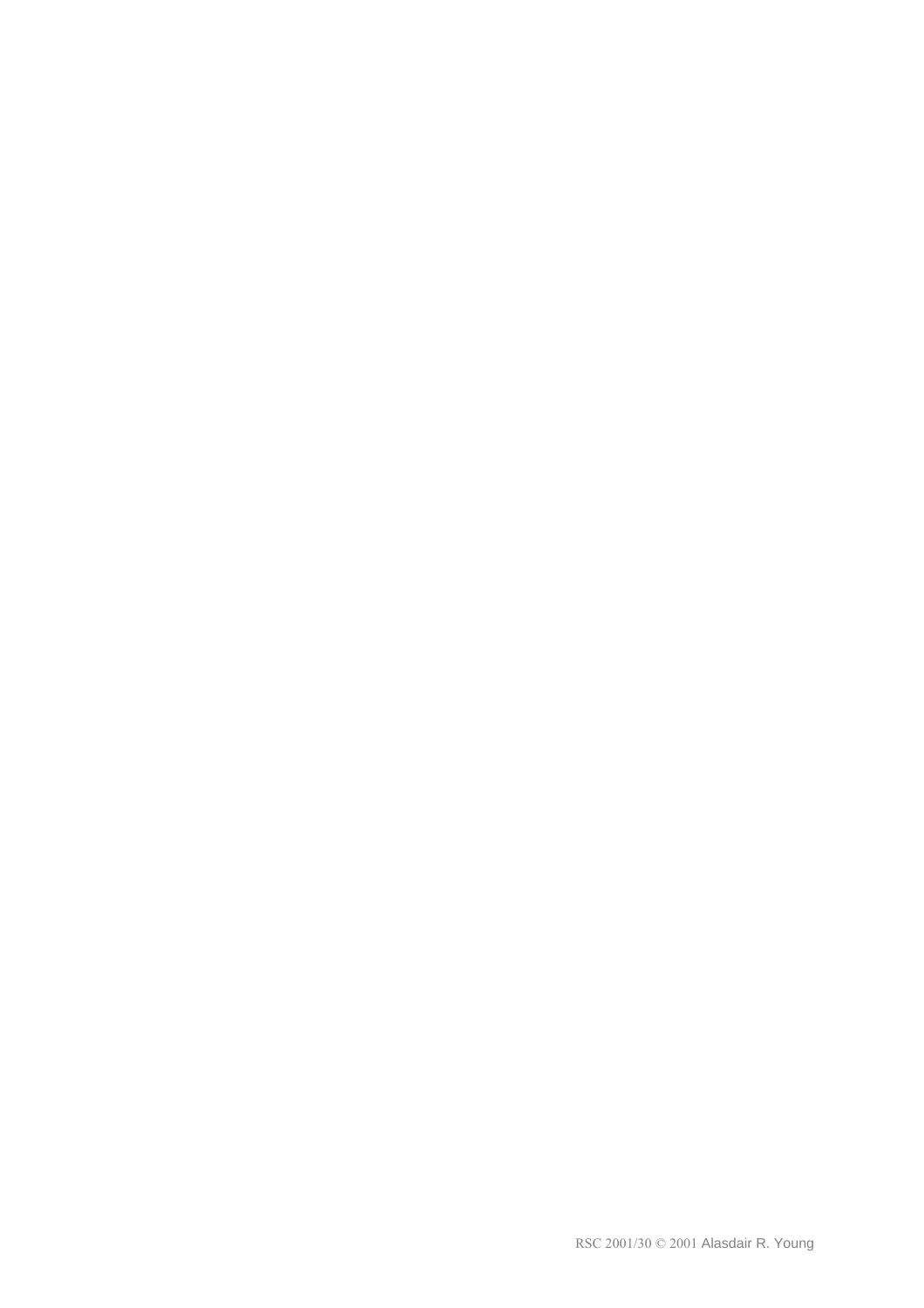#### **I.** Introduction<sup>1</sup>

 $\overline{a}$ 

*"Sound Science, Not Political Science"*  − National Food Processors Association, Annual Report, 1999-2000, p. 21

I cannot pretend to be able to address the hard science aspects of agricultural biotechnology. In contrast to the National Food Processors Association, however, I think that while politics are very much in evidence in the transatlantic dispute concerning agricultural biotechnology, political science has largely been absent. This paper seeks to illuminate the dispute by bringing a political science perspective to bear and by situating it in the broader context of the political interaction between international trade and domestic regulation.

The simmering dispute between the European Union and United States over agricultural biotechnology is worthy of study for several reasons. First, it is a potentially significant source of tension in one of the world's most economically and politically important trade relations, and it is one with ramifications for the rest of the world as well. Second, the dispute hinges on different approaches to a new technology and the risks associated with it. As such, it represents a particularly difficult type of trade dispute to resolve and one that arguably is becoming increasingly salient in international trade. Third, there are indications that the dispute is affecting regulatory policy on both sides of the Atlantic. Thus, international pressures are prompting a reappraisal of domestic political decisions. This last aspect is the main focus of this paper.

I argue that while one would not expect the United States government to  $'$ trade up<sup> $'$ </sup> – strengthen its domestic regulations – and would expect it to  $'$ trade blows' – prosecute the European Union's rules through the multilateral trading system  $-\omega$  we observe the opposites. In particular, 'trading up' is taking place in response to the learning by and mobilisation of US consumers and to business adaptation to the EU's rules and changing domestic market conditions. There are limits to this process, however, and limited 'trading up' by the US (even combined with reform in the EU) is insufficient to end the dispute. There are also political and legal limits to 'trading blows,' which mean that further, externally driven reform of the EU's procedures is highly unlikely. Consequently, barring any biotechnology disasters and pending any

<sup>&</sup>lt;sup>1</sup> This highly derivative subtitle combines David Vogel's *Trading Up: Consumer and Environmental Regulation in a Global Economy* and Stephen Woolcock's *Market Access Issues in EC-US Relations: Trading Partners or Trading Blows?*. Early versions of this paper was presented to the Robert Schuman Centre's Transatlantic Seminar on 7 March 2001 and the University of Glasgow's Department of Politics on 9 May 2001. I am grateful to the participants for their comments. I am particularly grateful to Mark Pollack for his comments on an earlier version of this paper. I am also indebted to the practitioners who discussed these issues with me.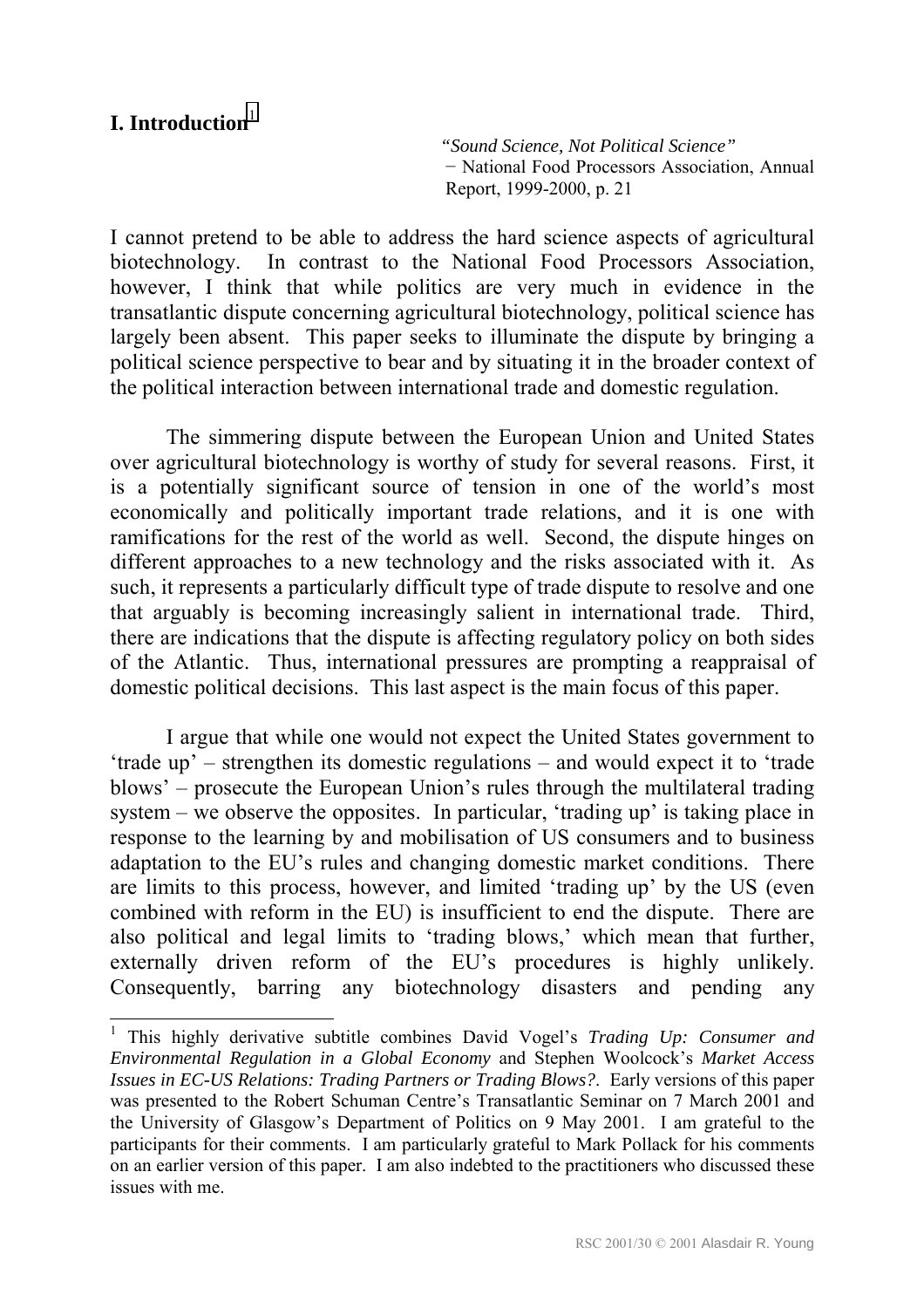breakthroughs with direct and evident benefits to consumers that would shift the balance decisively in either direction, the likely scenario is one of protracted tension. The two sides will therefore likely seek to minimize (at the margins) the disruptive effects of continuing regulatory differences.

I begin by discussing the interaction of international trade and domestic (regulatory) politics (Section II). I then describe the US approval process for genetically modified  $(GM)^2$  crops and contrast it with the EU's (Section III). This discussion sets up an analysis of the contours of the dispute, which summarizes the main differences in the two approaches and spells out their impact on trade (Section IV). In Section V I reverse the focus and describe how US regulatory policy is changing and in Section VI analyze the impact the dispute has had on that change. In the next section (VII) I pull back from the focus on the domestic level to examine EU-US cooperation in bilateral and multilateral fora. In the final section (VIII) I draw out some of the implications of my analysis both for how the dispute might develop and for our understanding the dynamic interaction between international pressures and domestic politics.

#### **II. International Trade and Domestic Regulatory Politics**

 $\overline{a}$ 

The interaction between international trade and domestic politics hinges on the obstacles to trade posed by differences between national regulations. Because all products sold in a country must comply with its domestic regulations, any products not complying with those rules are excluded. Such technical barriers to trade (TBTs) have become increasingly significant as domestic regulation has expanded and as other trade barriers, notably tariffs, have fallen (Hocking, 1999; Vogel, 1995).

How significant the export market is (economically and as a policy exemplar) relate to the aggrieved country's 'sensitivity' interdependence − how much changes abroad inflict cost/change at home (Keohane and Nye, 1989). The greater a country's 'sensitivity' interdependence the stronger will be domestic political mobilization. To the extent that Country  $B$ 's firms can adapt to Country A' rules, that mobilization will be damped. The harder it is for Country B's producers or government to respond effectively to the challenge posed by Country A's rules, however, the greater Country B's 'vulnerability' interdependence and the greater its incentive to reach a cooperative solution to

<sup>2</sup> A wide variety of adjectives – including transgenic, genetically engineered and bioengineered  $-$  is used to describe to organisms that have had genes inserted from another organism using recombinant DNA technology. Although genetic modification can occur through selective breading, I use the term here as it is commonly applied to refer to the new technology of agricultural biotechnology.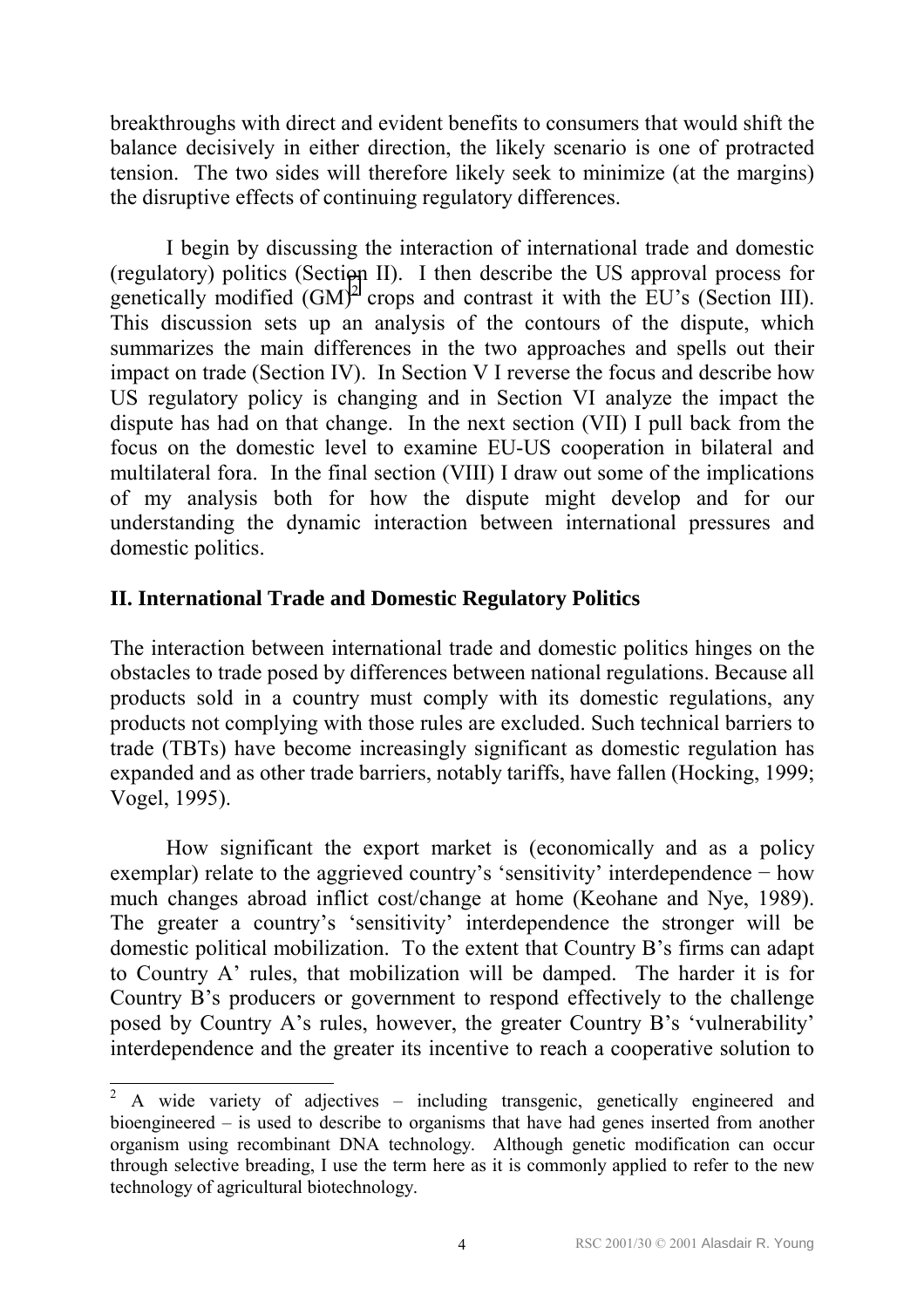its problem.Asymmetries in interdependence, however, structure the power relationship between partners, and the country that has higher levels of sensitivity and vulnerability interdependence will be in a weaker negotiating position. Any compromise would therefore favor the other partner.

When domestic producers' access to another country's market is restricted by TBTs, a government, therefore, has essentially four possible political responses: 1) trying to force the other government to change its rules to eliminate the barrier ('trading blows'); 2) changing its own rules to match those of the importing country ('trading up'); 3) seeking a cooperative solution; and 4) doing nothing. The first three policy options are not mutually exclusive. Further, the attractiveness (or unattractiveness) of one option may affect the attractiveness (or unattractiveness) of the others. As my focus is the impact of international trade on domestic politics, I focus on the second option  $-$  the adoption of stricter domestic rules,  $3$  what David Vogel (1995) has called 'trading up.' The other options, however, are necessarily part of the story.

According to Vogel  $(1995: 8)$ , 'trading up' is most likely to occur when: 1) the countries in question are parties to an international agreement aimed at eliminating technical barriers to trade and 2) when the most economically important participating country has strict consumer and environmental protection standards. Thus trade among the member governments of the European Union is most likely to lead to 'trading up,' and a number of studies have found evidence of such a dynamic (Peterson, 1997; Sbragia, 1993; Scharpf, 1996; Vogel, 1993, 1995; Young and Wallace, 2000).

The simmering transatlantic dispute over genetically modified food, however, presents a 'hard case' for 'trading up.' First, the 1995 New Transatlantic Agenda and, more specifically, the 1998 Transatlantic Economic Partnership, which structure the bilateral EU-US relationship, do not provide a strong impetus for eliminating regulatory barriers, although they do provide a framework for diffusing disputes (Egan, 2001; Peterson, 2001). In addition, the multilateral trading system that frames the transatlantic relationship is better suited to eliminating national rules that obstruct trade than to promulgating common approaches.

Second, although the EU is generally a large market, in 1999 it was only the third largest US agricultural export market (after Japan and Canada) accounting for 14 percent of exports (USDA, 2000a). Further, even though the US is a major agricultural exporter, domestic consumption is much more

<sup>&</sup>lt;sup>3</sup> I use stricter standard although 'more risk averse,' a formulation suggested by David Vogel in a talk to the Robert Schuman Centre on 12 December 2000, might be more accurate (if more cumbersome) as it avoids the connotation that stricter standards are objectively better.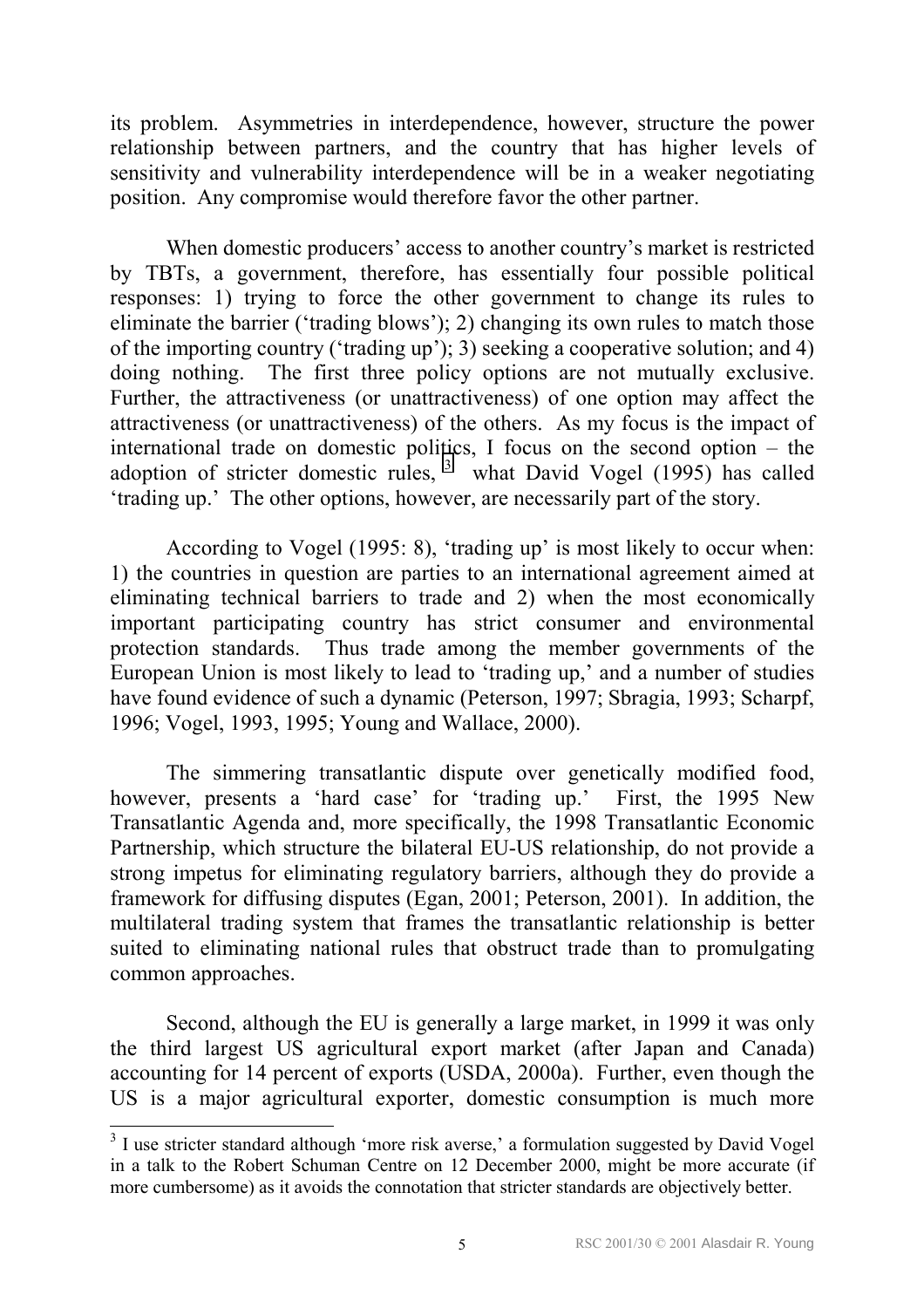important than exports. In volume terms, the US exports 25 percent of its grain production<sup>4</sup> and 29 percent of its soybean production (USDA, 2000b).<sup>5</sup>

Two additional (and related) reasons why the agricultural biotechnology is a 'hard case' for trading up are linked to the fact that genetically modified foods are subject to an approval process rather than having to comply with a particular standard. First, as imported products will still require the approval of the importer, domestic regulatory reform is not sufficient to secure access to the foreign market. This means that there is little incentive for domestic producers to advocate policy change, which neutralizes one of the key mechanisms of 'trading up'; the formation of 'Baptist and bootlegger' coalitions between firms seeking competitive advantage through stricter regulations and civic interests<sup>6</sup> pursing higher levels of protection (Vogel, 1995).

Second, domestic policy change is likely to be very difficult because instead of trying to change a specific standard (the outcome of the regulatory process), as is usually the case, one is seeking to change the process itself. In other words, one needs to change domestic institutions, not just outcomes. Institutions are resistant to change because the political hurdles to reforming them are high (Hall, 1986; Krasner, 1982; North, 1990; Thelen and Stienmo, 1992). As will become clear in the following section, the institutions involved are rooted in deep-seated features of the respective regulatory systems, such as the role of science, attitudes to risk and the political independence of regulatory agencies. To the extent that there is change, therefore, it is unlikely to be radical and it is most likely to occur if it is along the same 'trajectory' as the existing institutions.

Despite these reasons not to expect it, at least limited 'trading up' has occurred in the United States, as Section V demonstrates. The following sections contrast the two approval processes, mapping the point of departure for US reform, and examine the economic implications of the differences between them.

<sup>&</sup>lt;sup>4</sup> Wheat, rice, corn, oats, barley, sorghum grain, and feedstuffs.

<sup>&</sup>lt;sup>5</sup> Together these account for 80 percent of US bulk commodity exports (USDA, 2000a).

<sup>&</sup>lt;sup>6</sup> Helen Wallace and I introduced the term 'civic interests' to embrace 'those interests other than those of producers that are relevant to both individual items of market regulation and the broad policy impact.<sup>7</sup> The term captures the notion that there are distinct interests that most members of a polity all else being equal would prefer but that societal preferences often differ as to what price is warranted to realize those interests (Young and Wallace, 2000: 2, 11).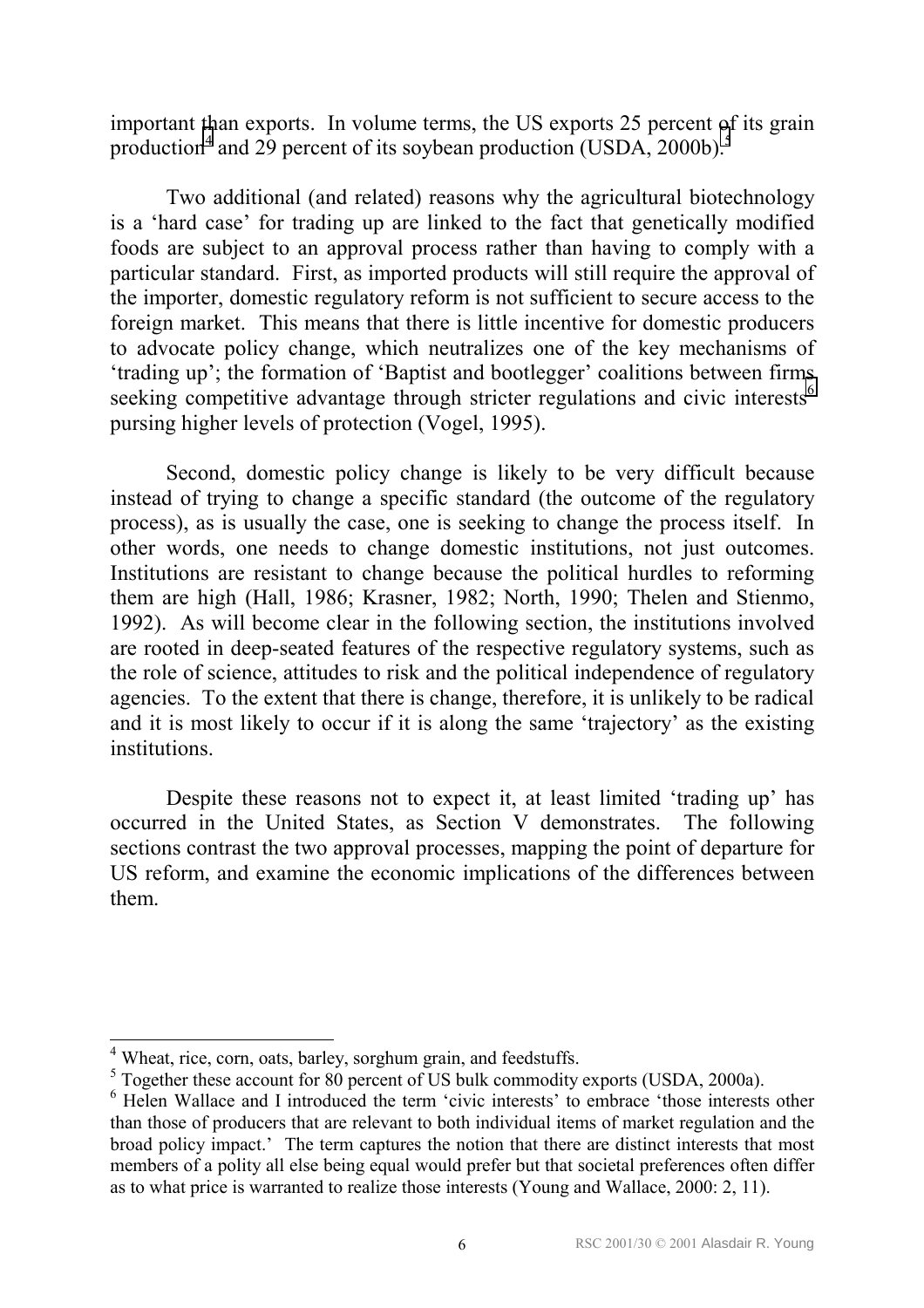#### **III. Approving Biotechnology Products: Why? Versus Why Not?**

In order to set the scene for both the trade dispute and the policy changes underway in the US, it is necessary to survey the origins and characteristics of both regulatory systems. I begin with a discussion of the US regulatory regime prior to the reforms initiated in May 2000. I shall return to these reforms in Section V when I examine in detail the impact of the trade dispute on US domestic regulatory politics. My discussion of the EU's regime will focus on the system in place, but will include a summary of new procedure adopted in March 2001. In the following section I will identify the principal differences, both in terms of procedures and outcomes, between two regulatory regimes and draw out the implications for trade in agricultural products.

Three issues are the focus of regulation of agricultural biotechnology:

- 1. Whether and under what conditions may a genetically modified crop be grown (environmental protection);
- 2. Whether food produced from genetically modified crops is safe for human (or animal) consumption (consumer protection);
- 3. What information should consumers be given about a genetically modified food (consumers' right to know).

Although the US and EU regulatory systems address these same issues, they do so very differently. This UK's House of Lords Select Committee on the European Communities pithily characterized the difference as 'Why not?' versus 'Why?' (House of Lords, 1998: para 44).

#### **The United States: Why not?**

The US framework for regulating biotechnology, the Coordinated Framework for the Regulation of Biotechnology, was established in 1986 the White House's Office of Science and Technology at the height of deregulation in the United States (Shapiro, 2000; Vogel, 2000). The centerpiece of this framework was the 'substantial equivalence' of products developed using biotechnology and those produced using traditional means; genetically modified foods are not considered inherently different from other foods. This implied that no special regulatory mechanisms were needed, and responsibility for overseeing agricultural biotechnology was apportioned among the agencies already responsible for food safety: the United States Department of Agriculture (USDA), the Environmental Protection Agency (EPA) and the Food and Drug Administration (FDA).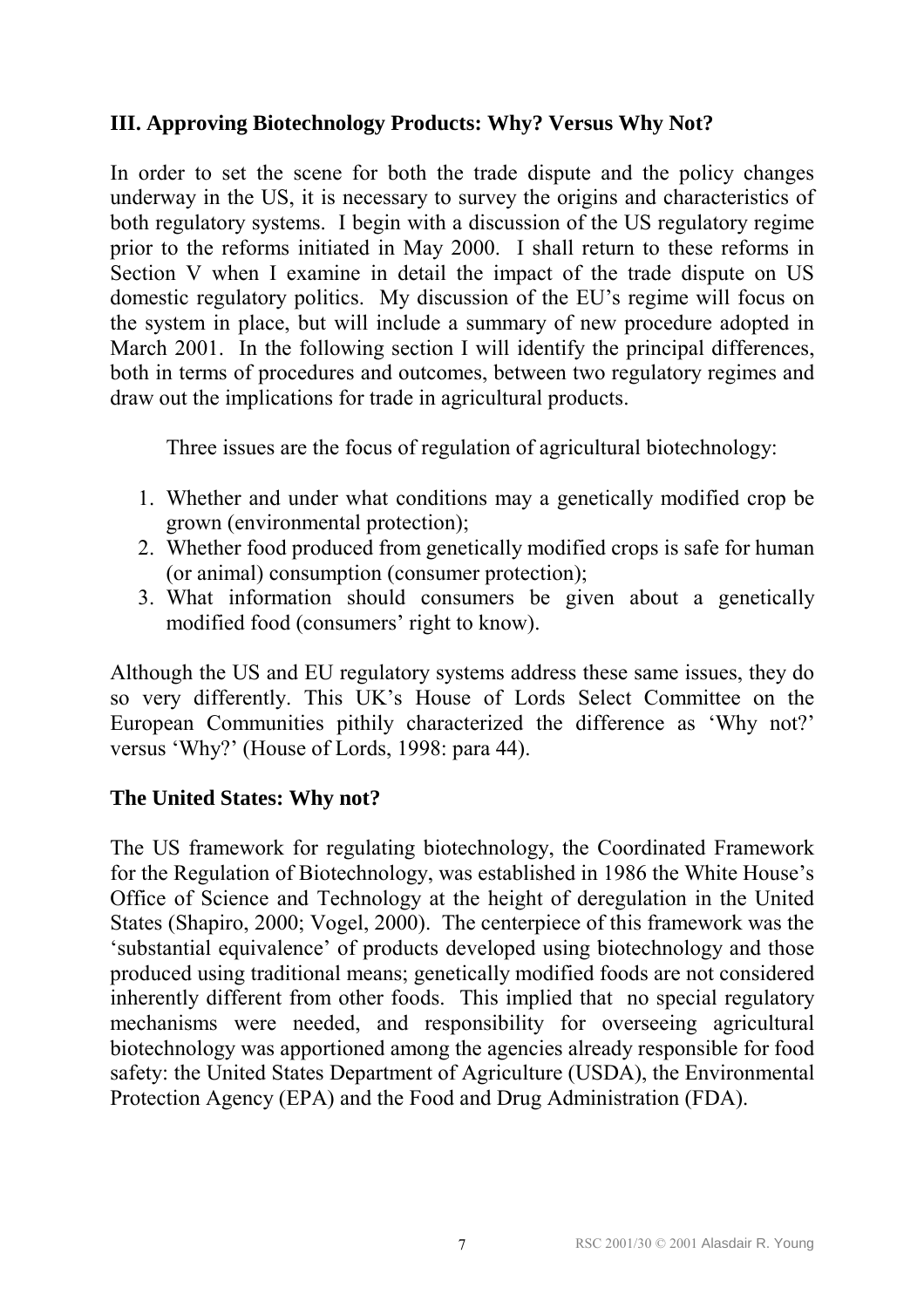Before addressing the specifics of the regulation of biotechnology in the US it is, therefore, necessary to sketch some key features of broader food-safety framework. US regulatory agencies must follow procedural requirements laid down by Congress. In particular, the Administrative Procedure Act specifies that final regulations must be justified by policy rationale, scientific bases and legal authority (US, 2000). In addition, US regulatory decisions are subject to legal review and often end in litigation (Jasanoff, 1987). These two features combine to lead agencies to base decisions closely on scientific evidence so that they can withstand legal challenge and judicial scrutiny (Andersen, 1999; Vogel,  $2000$ ). This approach has been labeled 'sound science' by its proponents (e.g., Andersen, 1999; White House, 2000). Industry's legal responsibility to produce safe food and the attendant producer liability are also crucial elements of the US food safety system (US, 2000: 282).

The **USDA** is responsible, under the Federal Plant Pest Act (FPPA) for protecting plants and for safeguarding US agriculture. As such, it is the lead agency for the oversight of environmental release of genetically modified plants and animals (McCammon, 1999). If, however, the crop is going to be planted on more than 10 acres the EPA must also give its approval. Following field trials a company can apply to the USDA for non-regulated status, which means that the crop can be grown without site-specific permits. Such approval is thus effectively necessary for commercial production.

Field tests of GM crops began in the US in 1988, and the first GM crop was commercially planted in 1995. As of early 2001 the USDA had approved 54 of 76 petitions submitted for non-regulated status,<sup>7</sup> and nearly 75 million acres of GM crops were growing in the US (out of 109.2 million acres worldwide) (James, 2001). In 1999 GM varieties accounted for half of all soybean acreage in the US, 55 percent of cotton acreage and 33 percent of corn acreage (James, 2000). Although overall acreage of GM crops grown in the US increased in 2000, with a particularly large increase in GM cotton, the area of GM corn in the US decreased (James, 2001).

The **EPA**'s responsibility for GM crops is related to its responsibility for regulating pesticide residues in food under the Federal Insecticide, Fungicide and Rodenticide Act (FIFRA) and the Federal Food, Drug and Cosmetic Act (FFDCA) and microorganism products under the Toxic Substances Control Act (TSCA) and to its oversight of the National Environmental Policy Act (NEPA). It sets acceptable limits for pesticide residues in food and is responsible for assessing whether plants genetically modified to be pest resistant exceed these

<sup>7</sup> Current Status of Petitions, http://www.aphis.usda.gov/biotech/petday.html, visited 8 February 2001.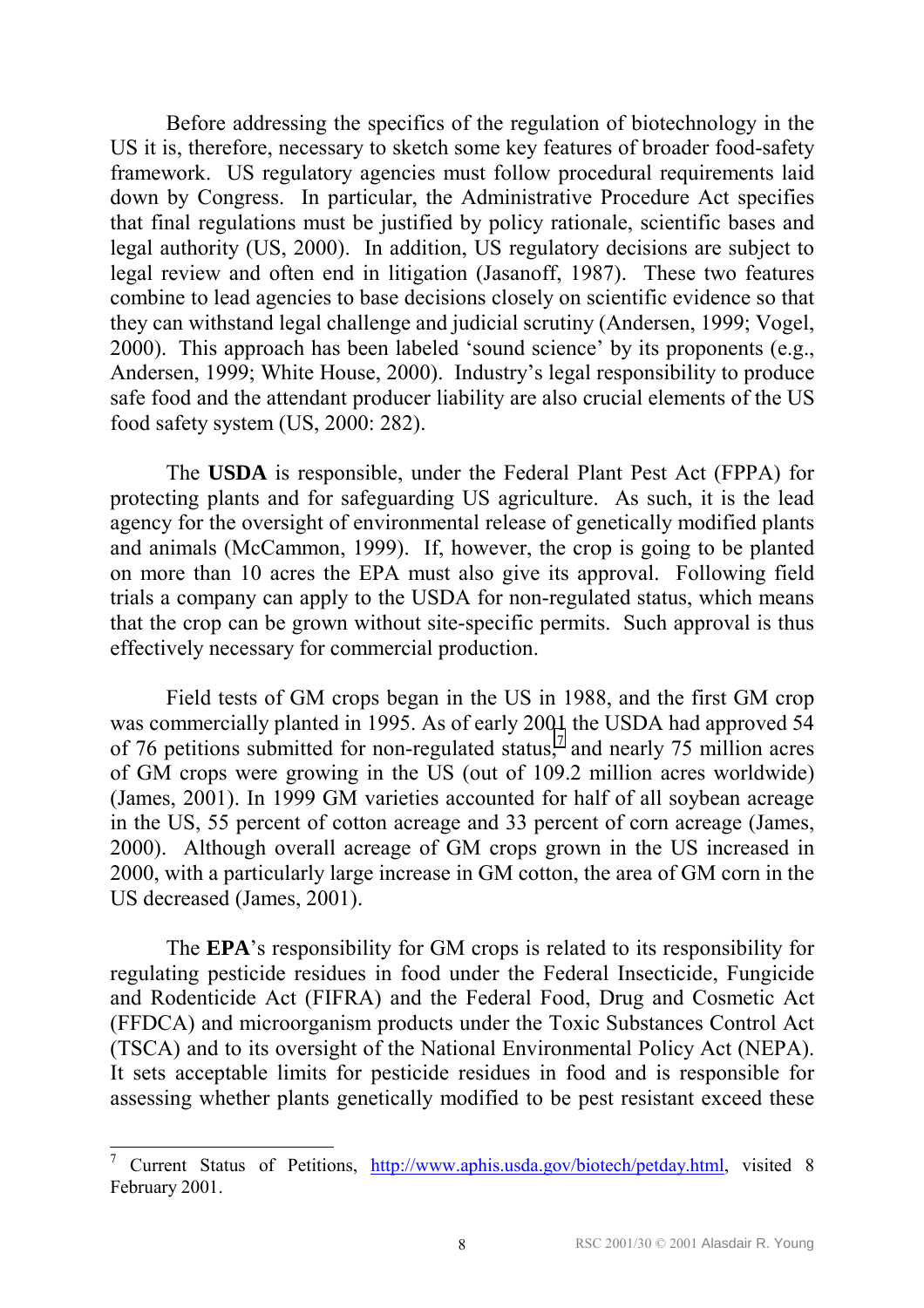limits. It also assesses the impact of exposure and toxicity of the plant-pesticide to non-target organisms, such as wildlife and beneficial insects.

As of early 2001 the EPA had registered 21 plant-incorporated protectants<sup>8</sup> (ten of which are products for a *Bacillus thuringiensis* (*Bt*) protein/gene complex). <sup>9</sup> The *Bt* registrations initially are for a limited time.<sup>10</sup>

The **FDA** has primary responsibility for regulating foods derived from GM crops. According to the FDA's 1992 policy, foods developed through genetic modification are not inherently dangerous and, except in rare cases, should not require extraordinary premarket testing or regulation. In essence, genetically modified foods should be regulated as ordinary foods unless they contain substances or demonstrate attributes that are not usual for the product (Levitt, 2000a). Premarket approval is required only if there is scientific uncertainty about safety, that is if the substances intentionally introduced by genetic engineering are not functionally very similar to others commonly and safely consumed, and thus generally recognized as safe (GRAS) (Maryanski, 1999). Until 2001 even prior notification was voluntary, but was sought in practice (Maryanski, 1999). Labeling is required only if the composition of the genetically modified product differs significantly from what is expected (e.g., in nutritional value) or if it contains potential allergens (Levitt, 2000a; Maryanski, 1999).

The first commercialized GM food product, fermentation-produced chymosin (FPC), which is used in making cheese, was approved by the FDA in 1990. By November 2000 the FDA had approved 48 foods derived from new plant varieties derived through genetic modification.<sup>11</sup>

#### **The European Union: Why?**

EU rules on biotechnology were developed as part of the project to create the single European market. The objective is thus to have a common approval for all biotechnology products grown or sold in the EU's 15 member states. Crucially, however, the member governments do not fully trust each other or the

<sup>&</sup>lt;sup>8</sup> Previously called 'plant-pesticides' but Congress thought that the term would put consumers off.

<sup>&</sup>lt;sup>9</sup> 'EPA Plant Pesticide Regulatory Decisions' at

http://www.aphis.usda.gov/biotech/EPA/index.html accessed on 8 February 2001.

<sup>&</sup>lt;sup>10</sup> The registrations for *Bt* corn and cotton were due to expire in April and January 2001, respectively, but have been extended until September 2001, while the agency revises its approval procedures.

<sup>11</sup> ëFoods Derived from New Plant Varieties Derived through Recombinant DNA Technology: Final Consultations under FDA's 1992 Policy,' November 2000, http://vm.cfsan.fda.gov/~lrd/biocon.html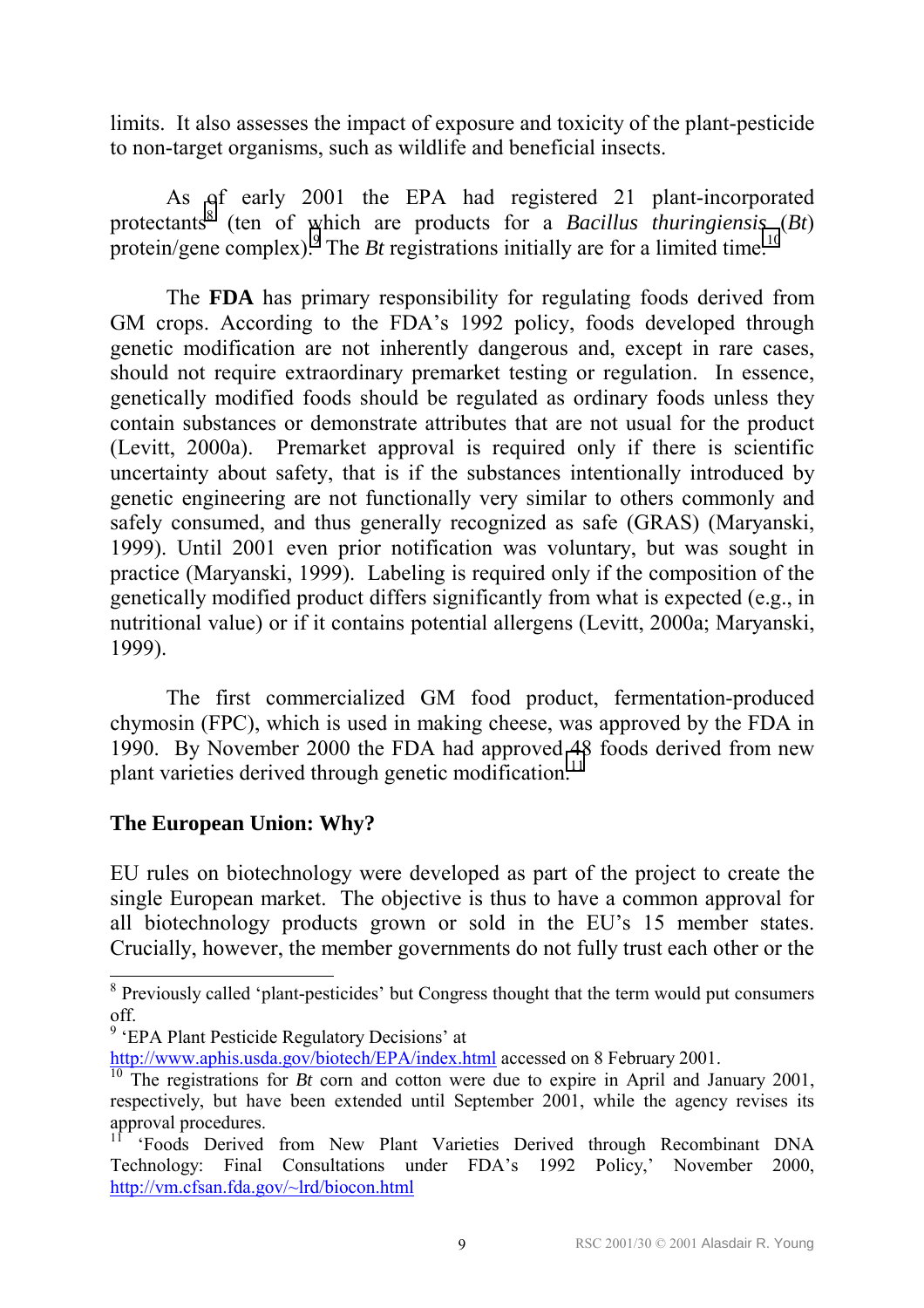European Commission to regulate such products properly. <sup>12</sup> As a result, any member government can impede the approval of any product. In addition, the EU's rules on biotechnology include safeguard clauses, which permit member governments under certain circumstances to exclude from their territories biotechnology products that have been approved for sale in the EU.<sup>13</sup>

The EU's approach to agricultural biotechnology and particularly how the rules are implemented also reflect a more general (and relatively recent) emphasis on the 'precautionary principle' as an important tool of risk management (Vogel, 2001). The precautionary principle emphasizes a cautious approach when existing scientific understanding is incomplete or when there is not a consensus about the nature of a threat (PIU, 2000). The increased emphasis on a 'precautionary' approach to agricultural biotechnology has its roots in a number of recent regulatory failures concerning consumer safety in Europe: Bovine Spongiform Encephalopathy (BSE, or 'mad cow' disease) in the UK and now elsewhere; HIV-tainted blood in France; and dioxin-contaminated food in Belgium (Pollack and Shaffer, 2001; Vogel, 2001).

The EU's approach differs in four fundamental and crucial differences from the US system. First, in effect biotechnology products are considered inherently different from those produced via other means; ësubstantial equivalence' is rejected.<sup>14</sup> Second, the European approval process provides much greater scope for the consideration of non-scientific factors. Third, consumers' right to know is given greater weight. Fourth, there are many more veto points in the approval process.

 The approval of agricultural biotechnology in the EU is governed by: *Directive 90/220/EEC* on the deliberate release into the environment of genetically modified organisms (field trials; commercial crops; foods containing genetically modified organisms; e.g., tomato); and *Regulation 258/97* on novel

 $12$  The Commission (1998: 3) has noted that assessments by one member government are 'usually' not accepted by other member governments. For a discussion of how the lack of trust affects the single market, see Previdi, 1997.

 $13$  Such safeguard clauses are not uncommon in EU law. Most prominently, Article 95(5) of the Treaty of Rome provides the right of member governments to exclude products so long as it has scientific reasons for doing so.

 $14$  This was a source of contention within the Commission when Directive 90/220 was being developed. The Directorates General responsible for agriculture, industry and research favored regulation based on safety, quality and efficacy. The Directorate General responsible for the environment, however, favored regulation based on the process by which the product is produced (Patterson, 2000).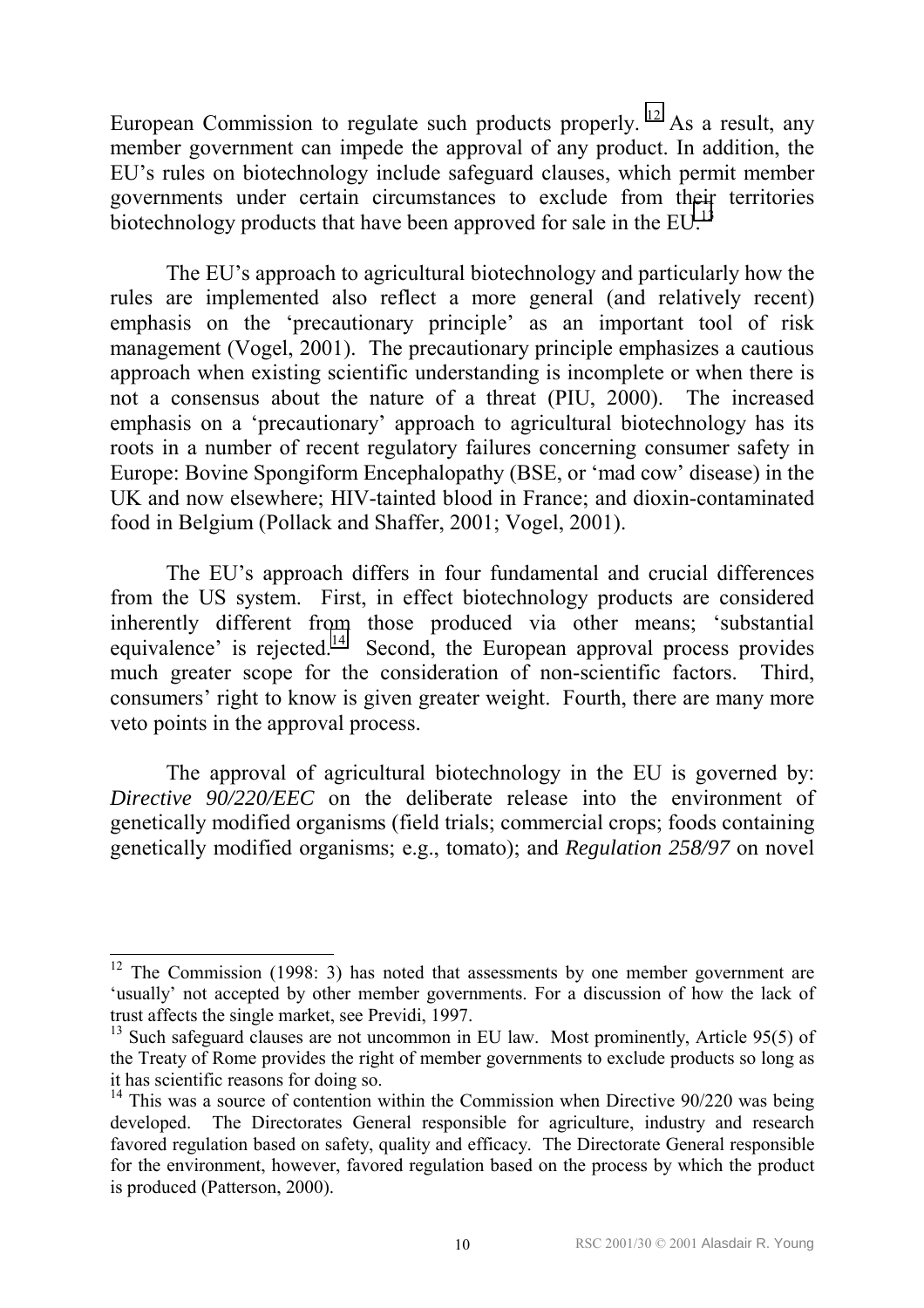foods (foods derived from biotechnology, e.g. tomato paste or ketchup). 15 These correspond roughly to the two main regulatory concerns about agricultural biotechnology identified earlier: its environmental impact and its implications for food safety, respectively.

#### *Deliberate Release*

 $\overline{a}$ 

The deliberate release directive was adopted in 1990 (a replacement directive was adopted in March 2001) and has been the principal focus of the transatlantic trade dispute. It requires that a manufacturer or importer of a genetically modified product seek the prior approval of the government of the member state in which the product is first going to be grown or sold. If that government evaluates the submitted information favorably, the dossier is forwarded to the Commission and to the other member governments for consideration. If none of the other member governments raise an objection, the product may then circulate freely throughout the EU. Only three varieties of GM carnations have been approved by this procedure.

 If, as has been much more common, any member government raises an objection, a decision has to be taken at the EU level through a centralized procedure. The Commission, in the light of scientific advice, makes a proposal to a Regulatory Committee (composed of representatives of the member governments). If the Committee does not give a favorable opinion (by qualified majority vote), the proposal is forwarded to the Council, which can adopt the Commission's proposal by qualified majority. It can reject the Commission's proposal only by a unanimous vote. If the Council does not take a decision within three months, the Commission decides. Thus the Commission is obliged to authorize a genetically modified organism, if the application complies with EU rules and is not unanimously rejected by the Council within the fixed deadline. This is what happened in 1997 when the Commission approved a variety of *Bt* corn developed by Ciba-Giegy (now Syngenta) (Stewart and Johanson, 1999).

Since Directive 90/220 entered into force in October 1991, 18 authorizations for the commercial release of GM crops have been approved, only two of these are food crops (8 are feed crops). There have been no approvals since October 1998, however.<sup>16</sup> This situation was politically if not

<sup>&</sup>lt;sup>15</sup> A third measure, Directive 90/219/EEC governs the contained use of genetically modified micro-organisms. The European Medicines Evaluation Agency is responsible for evaluating all medicines derived from biotechnology.

<sup>&</sup>lt;sup>16</sup> Two varieties of genetically modified carnation were approved by member state consent in October 1998. The most recent food/feed crops were approved (by the centralized procedure) in April 1998.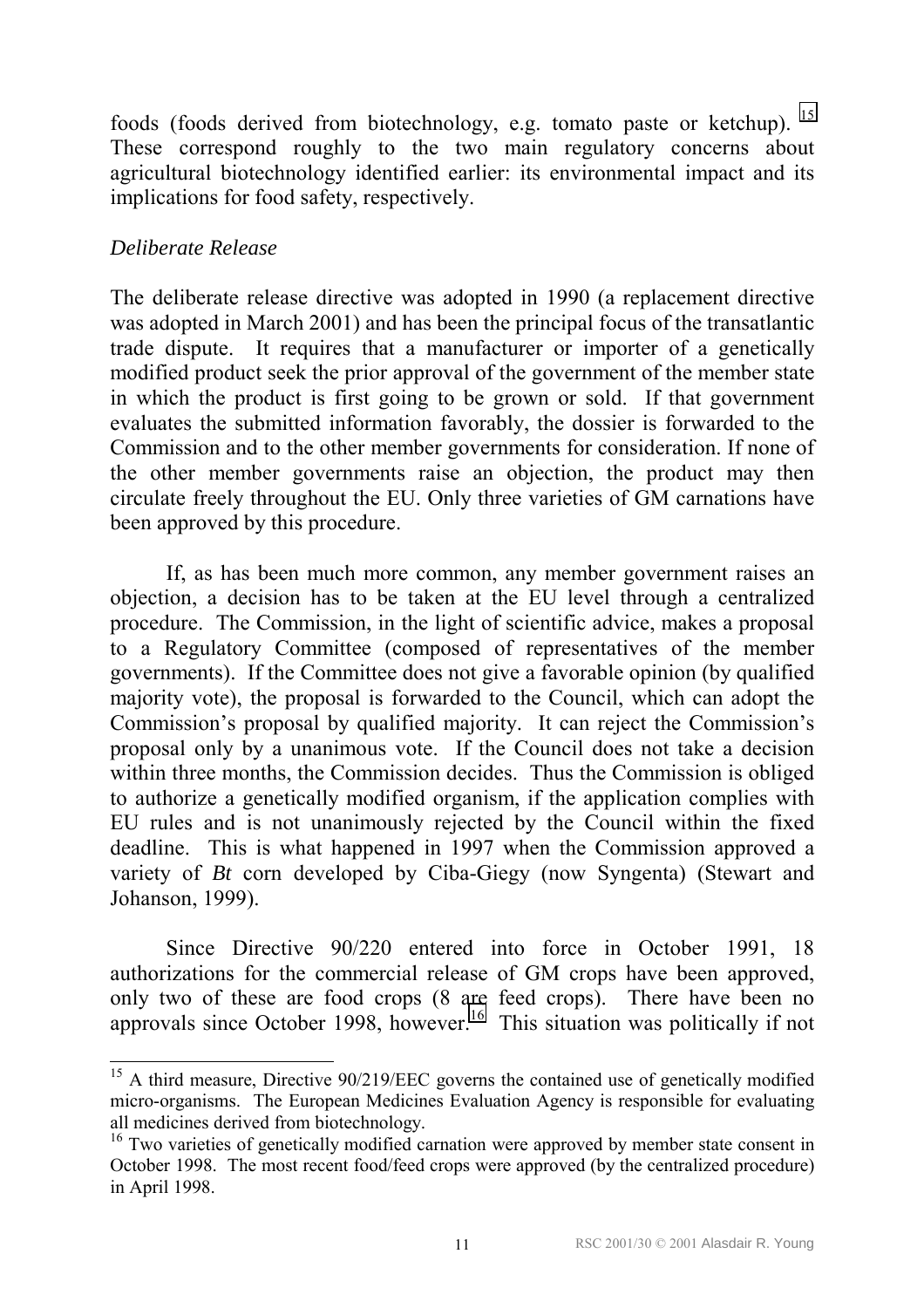legally formalized in June 1999 when the Danish, French, Greek, Italian and Luxembourg governments adopted a declaration suspending new authorizations pending the adoption of a revised directive (Council, 1999).

Although the Commission has proposed the authorization of five additional crops − two cotton, two rape seed (canola), and one fodder beet − the member governments, operating through the Regulatory Committee, have not approved their authorization. In the case of the two cotton crops the Council failed to act, but the Commission, in the light of the hostile response to its authorization of Ciba-Geigy's  $Bt$  maize, has not approved the cotton varieties.<sup>17</sup> With respect to the other three crops, the member governments postponed consideration pending additional information from the companies concerning how they would respond to new tracability and labeling requirements begin developed as part of the revised directive (*Agence Europe*, 11/3/00).

Further, a number of member governments are refusing to accept GM crops that have been authorized. The Austrian, French, German, Greek and Luxembourg governments have invoked the 'safety clause' (Article 16) of Directive 90/220 to ban temporarily varieties of GM maize and canola (oilseed rape). The Commission is currently pursuing eight cases against these member states. In each case the Commission's Scientific Committee on Plants has deemed the bans unjustified. Member governments, however, have been reluctant to condemn others' measures, leaving the ball in the Commission's court (*Agence Europe*, 13/1/98; 16/4/98; 12/9/98). The Commission, however, has thus far not proceeded further.

## *The Revised Directive (2001/18/EC)<sup>18</sup>*

Motivated by concern for the implications of the EU's slow approval process for the competitiveness of the European biotechnology and agriculture industries and frustration at the fragmentation of the single market caused by governments<sup>7</sup> invoking the 'safeguard clause,' the Commission proposed amending directive 90/220/EEC in February 1998 (Commission, 2000a). The new directive places greater emphasis on precaution and environmental risk assessment based on common principles; limits consents to 10 years (which may be extended upon review); and requires tracability, monitoring, and labeling throughout the production process. It also makes more of the importance of the principle of free circulation and tightens the conditions under which the 'safeguard clause'

Interview with a Commission official, San Domenico, 4 Dec. 2000.

<sup>18</sup> *Official Journal*, L 106, 17 April 2001.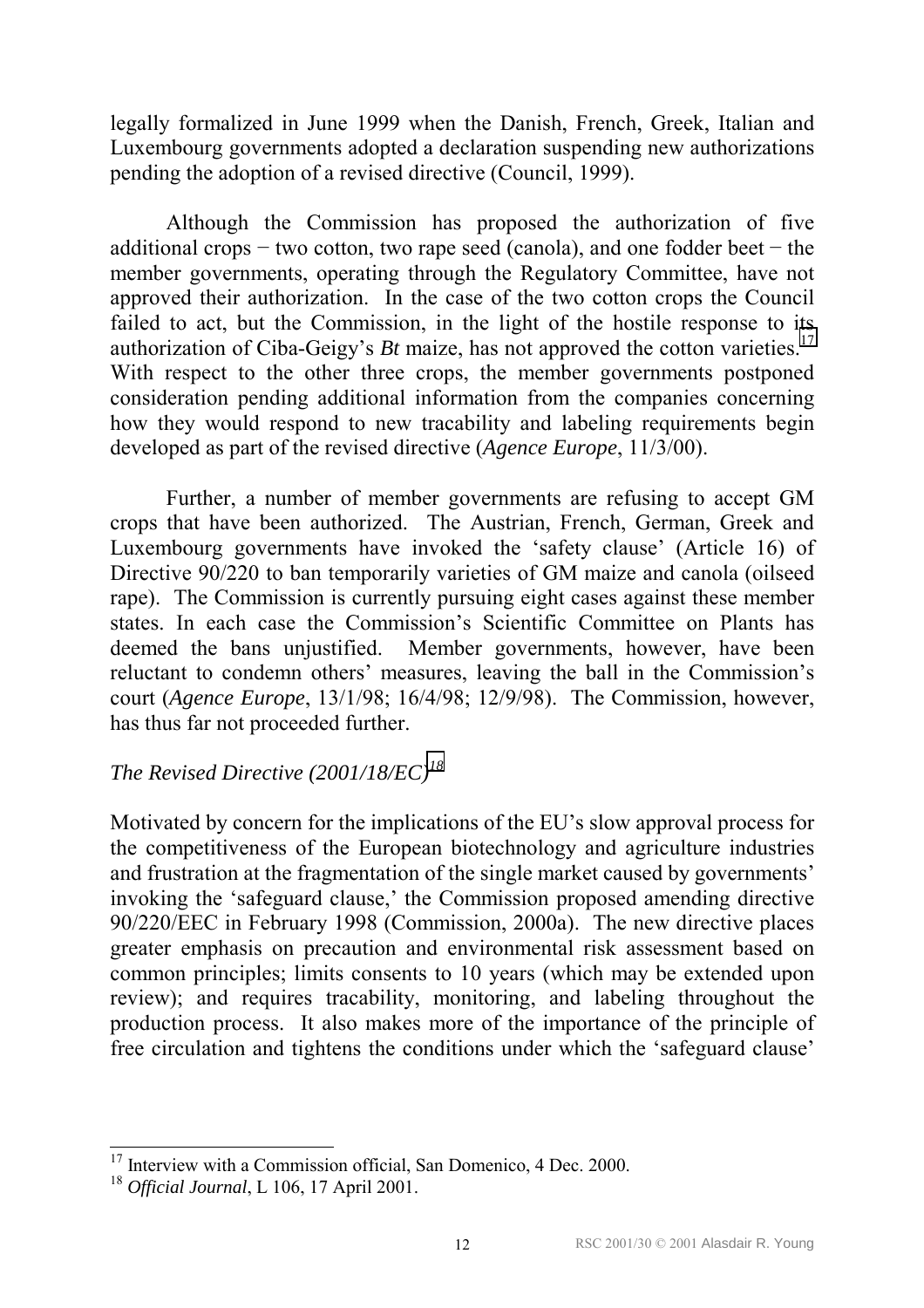can be invoked.19 There is also a slight, but potentially important change in the decision rules in the event that an EU decision is required. If the Regulatory Committee votes against a Commission proposal by a qualified majority, the Commission will re-examine its proposal.

Whether the stricter rules will clear the way for new approvals, however, is unclear. When the Council reached its political agreement on the directive in June 1999, the Austrian, Belgian, Dutch, Finnish, German, Spanish and Swedish governments attached a declaration stating their intention to take a 'thoroughly precautionary approach<sup>3</sup> in authorizations and noting the possibility for member governments to introduce stricter measures in conformity with Article 95 of the Treaty of Rome (Council, 1999). Further, the Austrian, Danish, French, Greek, Italian and Luxembourg governments have apparently indicated that, although they did not block the new directive, they would like the moratorium to remain in effect (*New York Times*, 15 Feb. 2001).

#### *The Novel Food Regulation (Regulation 258/97)*

 $\overline{a}$ 

The authorization procedure for GM foods is broadly similar to that in Directive 90/220/EEC. The most significant difference is that the Regulation provides for a simplified procedure for foods derived from genetically modified crops but no longer containing genetic modification and which are 'substantively equivalent' to existing foods with respect to composition, nutritional value, metabolism, intended use and the level of undesirable substances. In such cases, a company need only notify the Commission when placing a product on the market and provide either scientific justification that the product is substantively equivalent or an opinion to that effect from the competent authority of a member state. Eleven such products have been notified to the Commission (Commission, 2000a). The Italian government, however, considers that some of these products are not 'substantially equivalent.' In August 2000 it invoked the 'safeguard clause' (Article 12) and suspended trade and use of products derived from four varieties of GM maize (SCF, 2000). In September 2000 the EU's Scientific Committee on Food issued its opinion that the ban was not justified by the evidence provided by the Italian authorities (SCF, 2000).

 Two genetically modified food plants − a variety of soy and a variety of maize − were approved under Directive 90/220/EEC prior to the entry into force of the Novel Foods Regulation. To date no products consisting of or containing live GM crops have been authorized under the Novel Food Regulation (Commission, 2000a), although nine applications are pending.

 $19$  From having 'justifiable reason' to consider a product a risk, the member government must have 'new or additional information' affecting the environmental risk assessment or reassessment of existing information on the basis of new or additional scientific knowledge.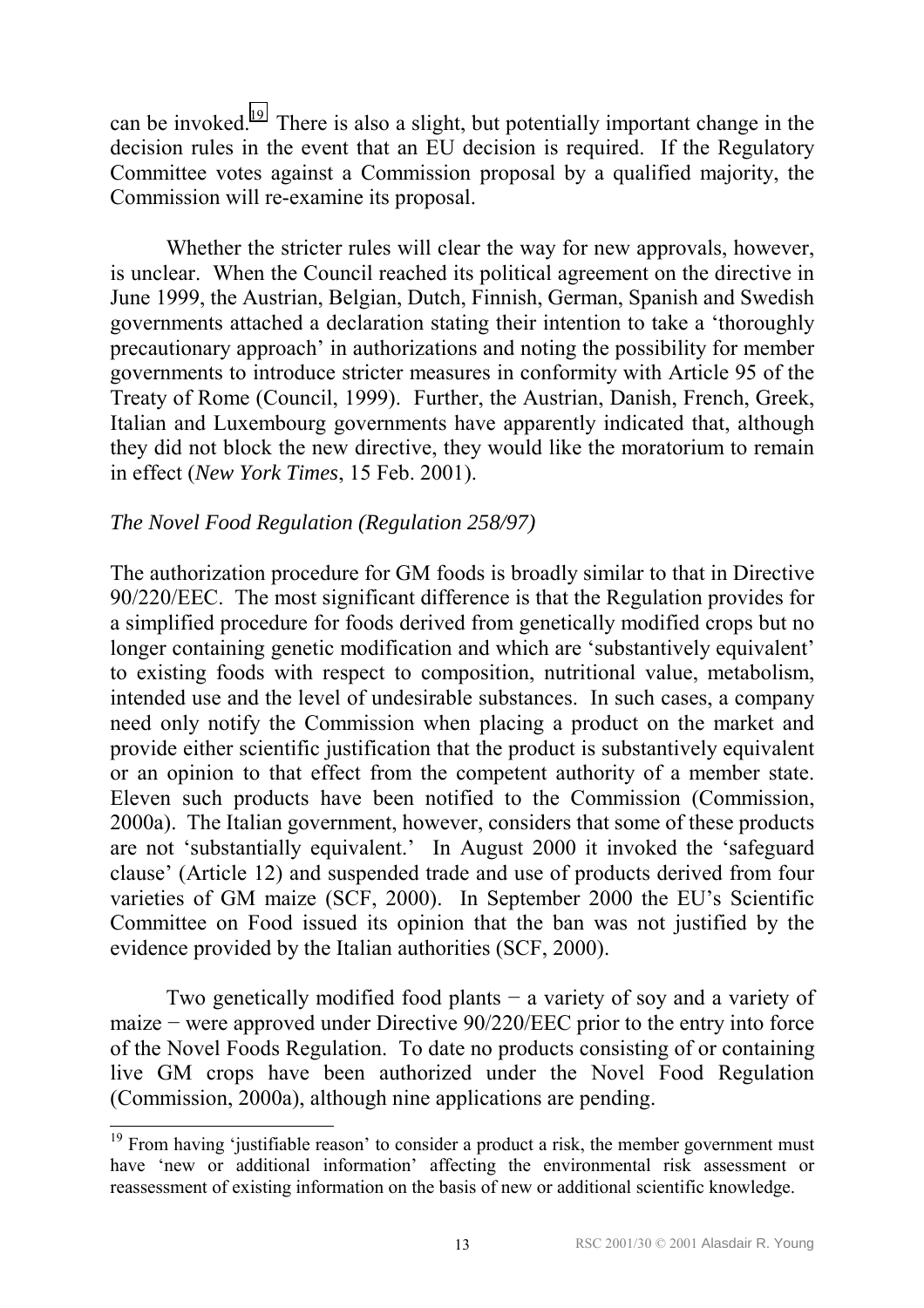## *Labeling*

 $\overline{a}$ 

Labeling is mandatory for all authorized genetically modified products in which DNA or protein resulting from genetic modification is present.<sup>20</sup> This applies to seeds, plants and foods. Commission Regulation 49/2000 requires labeling if genetically modified content exceeds 1 percent ('adventitious' or accidental presence). Specific labeling requirements (under Commission Regulation 50/2000) apply to foods and food ingredients containing additives or flavorings derived from genetic modification.

## **IV. The Contours of the Dispute**

As the preceding discussion illustrates there are significant philosophical and institutional differences between how the EU and US approach the approval of agricultural biotechnology products. These are summarized in Table 1.

| US<br>Aspect                                                                                                                                                                                                                                                                                                                     |                            | EU                              |  |
|----------------------------------------------------------------------------------------------------------------------------------------------------------------------------------------------------------------------------------------------------------------------------------------------------------------------------------|----------------------------|---------------------------------|--|
| Philosophical                                                                                                                                                                                                                                                                                                                    |                            |                                 |  |
| View of biotech                                                                                                                                                                                                                                                                                                                  | 'Substantially equivalent' | Inherently different (de facto) |  |
| Approach to risk management                                                                                                                                                                                                                                                                                                      | 'Sound science'            | 'Precautionary principle'       |  |
| Consumers' right to know                                                                                                                                                                                                                                                                                                         | N <sub>0</sub>             | Yes                             |  |
| Institutional/Regulatory                                                                                                                                                                                                                                                                                                         |                            |                                 |  |
| Decision-making style                                                                                                                                                                                                                                                                                                            | Administrative             | Political (de facto)            |  |
| Pre-release notification                                                                                                                                                                                                                                                                                                         | Field tests – mandatory    |                                 |  |
|                                                                                                                                                                                                                                                                                                                                  | Pesticides - mandatory     | Mandatory                       |  |
|                                                                                                                                                                                                                                                                                                                                  | Foods – Voluntary if GRAS  |                                 |  |
| Approval required                                                                                                                                                                                                                                                                                                                | Field tests $-$ yes        |                                 |  |
|                                                                                                                                                                                                                                                                                                                                  | $Pesticides - yes$         | Yes                             |  |
|                                                                                                                                                                                                                                                                                                                                  | Foods – no if GRAS         |                                 |  |
| Labeling                                                                                                                                                                                                                                                                                                                         | Only in specific instances | Mandatory                       |  |
| $\alpha$ and $\alpha$ is the set of $\alpha$ and $\alpha$ is the set of $\alpha$ is $\alpha$ is $\alpha$ is $\alpha$ is $\alpha$ is $\alpha$ is $\alpha$ is $\alpha$ is $\alpha$ is $\alpha$ is $\alpha$ is $\alpha$ is $\alpha$ is $\alpha$ is $\alpha$ is $\alpha$ is $\alpha$ is $\alpha$ is $\alpha$ is $\alpha$ is $\alpha$ |                            |                                 |  |

**Table 1. Summary of US and EU approaches to the regulation of biotechnology** 

*Source*: augmented and adapted from McGarity and Hansen, 2001.

Not surprisingly, these differences have produced significantly different outcomes in terms of crops approved. The US authorities has approved the commercial growing of 54 varieties of genetically engineered crops and 48 foods derived from these new plants. The EU has approved 11 genetically engineered crops, only 3 of which (including a variety of tobacco) are for human consumption. Two of the 11 can only be used in breeding activities and three are approved only for importation and processing (Commission, 2000a).

 $20$  The Novel Foods Regulation requires labeling of all processed foods and food ingredients derived from GM crops (among others). Council Regulation 1139/98 extended that requirement to the two GM crops approved before the Novel Food Regulation was adopted.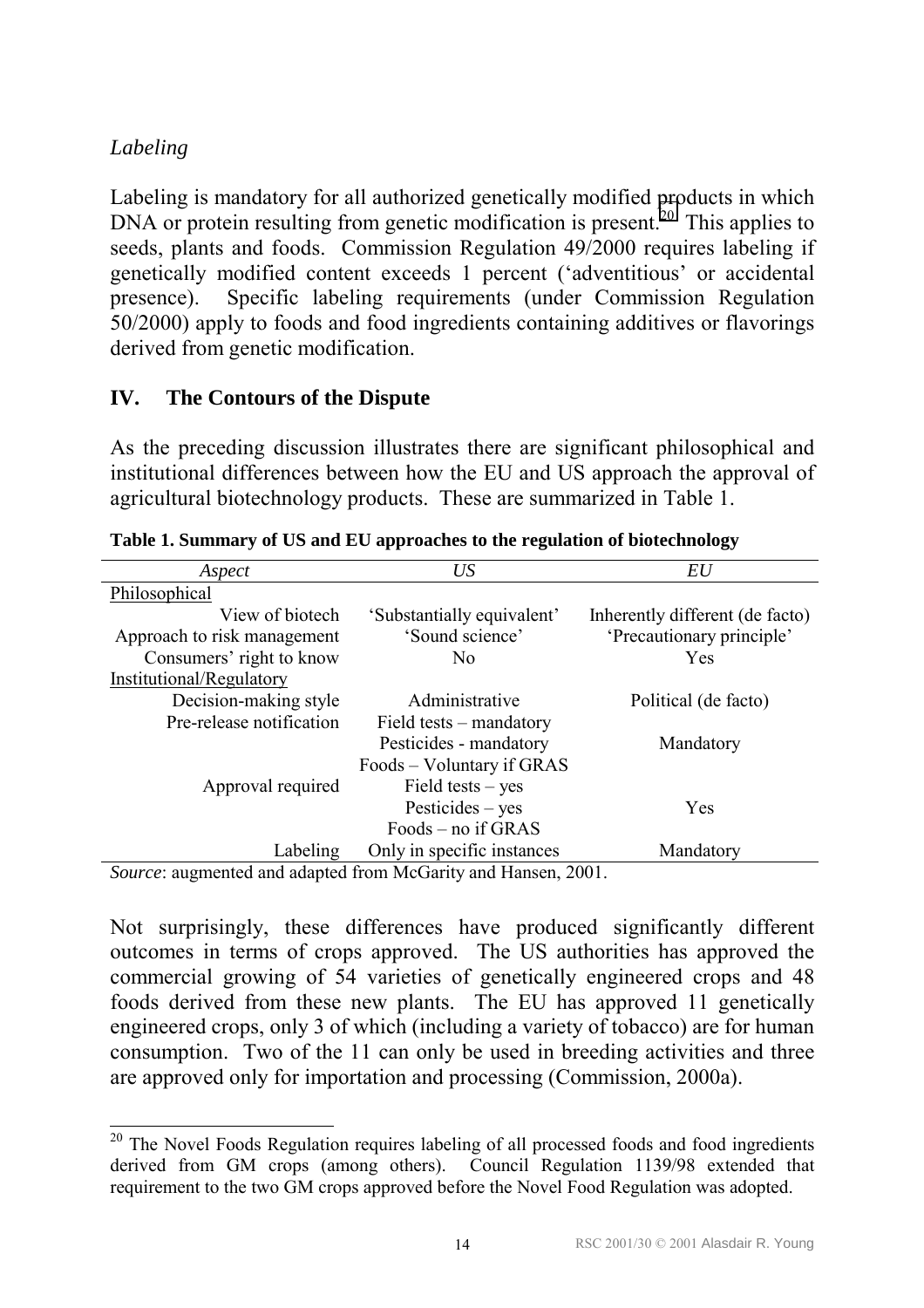The trade dispute began to simmer during 1997 when US companies began to complain about the EU's slow and opaque approval process (USTR, 1998a). The banning of some EU-approved GM products by some EU member governments also prompted concern. The dispute, however, really intensified when the EU adopted its rules on mandatory labeling and burst into flame with the announcement of a *de facto* moratorium on approvals by five member governments in June 1999.

Table 2 compares the US and EU approvals for the crops in which biotechnology is most used and reports the importance of US exports to the EU. Box 1 chronicles the key events in the dispute.

|          | US                  |                | EU                        |                     |                     |
|----------|---------------------|----------------|---------------------------|---------------------|---------------------|
| Crop     | <b>GM</b> varieties | $GM$ as % of   | <i>Exports to</i>         | <b>GM</b> varieties | <b>GM</b> varieties |
|          | approved            | production     | $EU$ as $%$               | approved            | with MS bans        |
|          | $(2000)^{a}$        | $(1999)^b$     | production                | $(2000)^c$          | (2000)              |
| Corn     | 15                  | 33%            | $1.5\%$ <sup>d</sup>      |                     |                     |
|          |                     |                | Feed: $63\%$ <sup>e</sup> |                     |                     |
| Soybeans |                     | 50%            | $15\%$ <sup>f</sup>       |                     |                     |
| Cotton   |                     | 55%            | clothing only             |                     |                     |
| Canola   |                     | $15\%^{\rm g}$ | oil only                  |                     |                     |
|          |                     |                |                           |                     |                     |

#### **Table 2. Comparison of approvals**

*Sources*:

<sup>a</sup> Wallace Center (2000)

 $<sup>b</sup>$  James (2000)</sup>

<sup>c</sup> Commission (2000a)

<sup>d</sup> 1995 FAO (data for subsequent years incomplete)

e Interview, former representative of the Corn Refiners Association, 8/1/01. f 1997 ASA (1998)  $g$  Commission (2000b)

Although many more varieties of genetically modified corn and soybean are approved in the US than in the EU, less than 5 percent of US GM corn production is of varieties not yet approved in the  $EU^{21}$  and virtually all US GM soybean production is of the one variety approved in the EU and is kept separate from that which is not (ASA, 2000).

Because corn gluten feed, the major corn-derived product exported to the EU, has been processed and cannot grow, it is not affected by differences in approvals.22 The processed oil from six varieties of GM oilseed rape have been approved in the EU under the notification procedure of the Novel Foods Regulation (Commission, 2000a). Likewise, clothing produced from GM cotton is not affected, and the US does not export raw cotton to the  $EU^{23}$ 

 $^{21}$  http://www.ncga.com/11biotechnology/know where/statement.htm

<sup>&</sup>lt;sup>22</sup> Interview with a former representative of the Corn Refiners Association, Washington, DC, 8 Jan. 2001.

 $\frac{23}{23}$  Interview with a USDA official, Washington, DC, 11 Jan. 2001.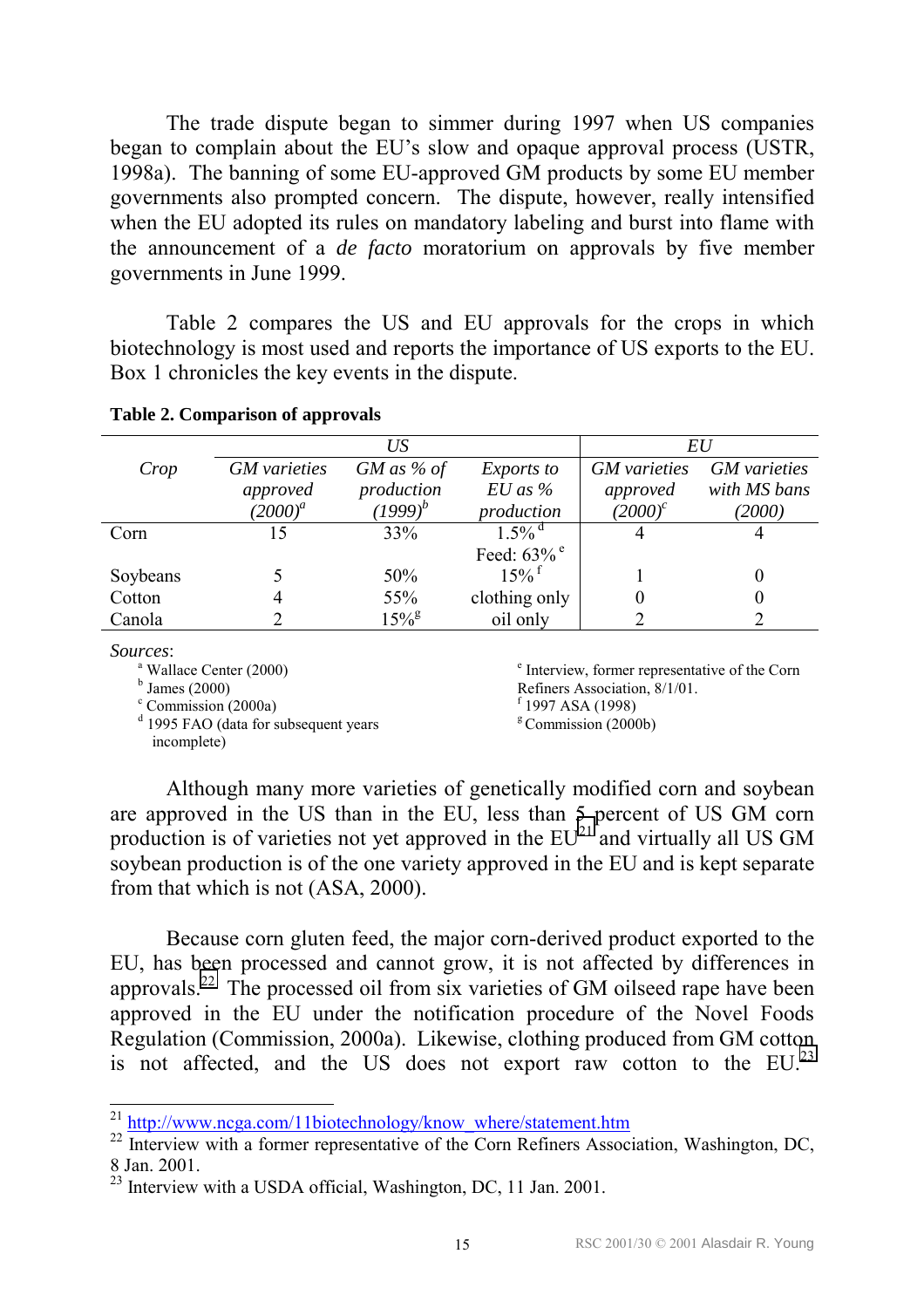| Date         | EU                                      | US                                                | <b>International</b>                        |
|--------------|-----------------------------------------|---------------------------------------------------|---------------------------------------------|
| 2/96         | First food crop approval                |                                                   |                                             |
| 2/97         | Aust. and Lux. ban GM corn              |                                                   |                                             |
| 5/97         | Novel Foods Regulation                  |                                                   |                                             |
| 2/98         |                                         |                                                   | Negotiation of Biosafety<br>Protocol starts |
| 4/98         | Insufficient support for action against |                                                   |                                             |
|              | Aust. & Lux. bans                       |                                                   |                                             |
|              | 4 food crops approved                   |                                                   |                                             |
| 5/98         | Commission proposal                     |                                                   |                                             |
| 7/98         |                                         | Raised EU labeling in WTO<br><b>TBT</b> Committee |                                             |
| 9/98         | Greece bans 1 GM oilseed rape           |                                                   |                                             |
| 10/98        | Last approvals before moratorium        |                                                   |                                             |
| 11/98        | France bans 2 GM oilseed rapes          |                                                   |                                             |
| 2/99         | Regulatory Committee not approve 2      |                                                   | 1 <sup>st</sup> meeting of TEP              |
|              | GM cottons                              |                                                   | <b>Biotechnology Group</b>                  |
|              |                                         |                                                   | Cartagena meeting on                        |
| 3/99         |                                         | House hearing on biotech.                         | <b>Biosafety Protocol</b>                   |
|              |                                         | regulation                                        |                                             |
|              |                                         | Bipartisan warning against                        |                                             |
|              |                                         | excessive EPA regulation                          |                                             |
| 4/99         |                                         |                                                   | TACD position on GM foods                   |
|              |                                         |                                                   | Codex meeting on labeling                   |
| 5/99         |                                         | Nature letter on Monarch                          | TAED position on GM foods                   |
|              |                                         | butterfly                                         |                                             |
| 6/99         | Council common position<br>Moratorium   |                                                   |                                             |
| 7/99         |                                         | USDA policy initiative                            | Montreal meeting on                         |
|              |                                         |                                                   | <b>Biosafety Protocol</b>                   |
| 10/99        |                                         | Senate hearing on biotech.                        | Clinton-Prodi agreement                     |
|              |                                         | regulation                                        | TABD position on GM foods                   |
| 11/99        |                                         | House bill on mandatory                           |                                             |
|              |                                         | labeling                                          |                                             |
|              |                                         | 1st FDA public hearing                            |                                             |
| 12/99        |                                         |                                                   | EU-US agree 2-track                         |
|              |                                         |                                                   | approach<br>WTO Ministerial                 |
| 1/00         | 1% threshold set for labeling           |                                                   | <b>Biosafety Protocol agreed</b>            |
| 2/00         |                                         | Senate bill on mandatory                          |                                             |
|              |                                         | labeling                                          |                                             |
| 3/00         | Reg. Committee postpones decisions      | House and Senate bills                            | 1 <sup>st</sup> session of the Codex        |
|              | on 3 GM varieties                       | calling for mandatory                             | biotech task force                          |
|              | Germany bans GM corn                    | FDA approval                                      |                                             |
| 4/00<br>5/00 | Austria bans another GM corn            | NRC Report<br>White House initiative              | <b>EU-US Summit Statement</b>               |
| 8/00         | Italy bans foods derived from 4         |                                                   |                                             |
|              | varieties of GM corn                    |                                                   |                                             |
| 9/00         |                                         | StarLink found in human                           |                                             |
|              |                                         | food                                              |                                             |
| 12/00        |                                         |                                                   | EU-US Biotech. Consultative<br>Forum Report |
| 1/01         |                                         | FDA proposals                                     |                                             |
|              |                                         | EPA final rule (withdrawn)                        |                                             |
| 3/01         | Revised directive adopted               |                                                   |                                             |

## **Box 1. Key events in the transatlantic biotechnology dispute**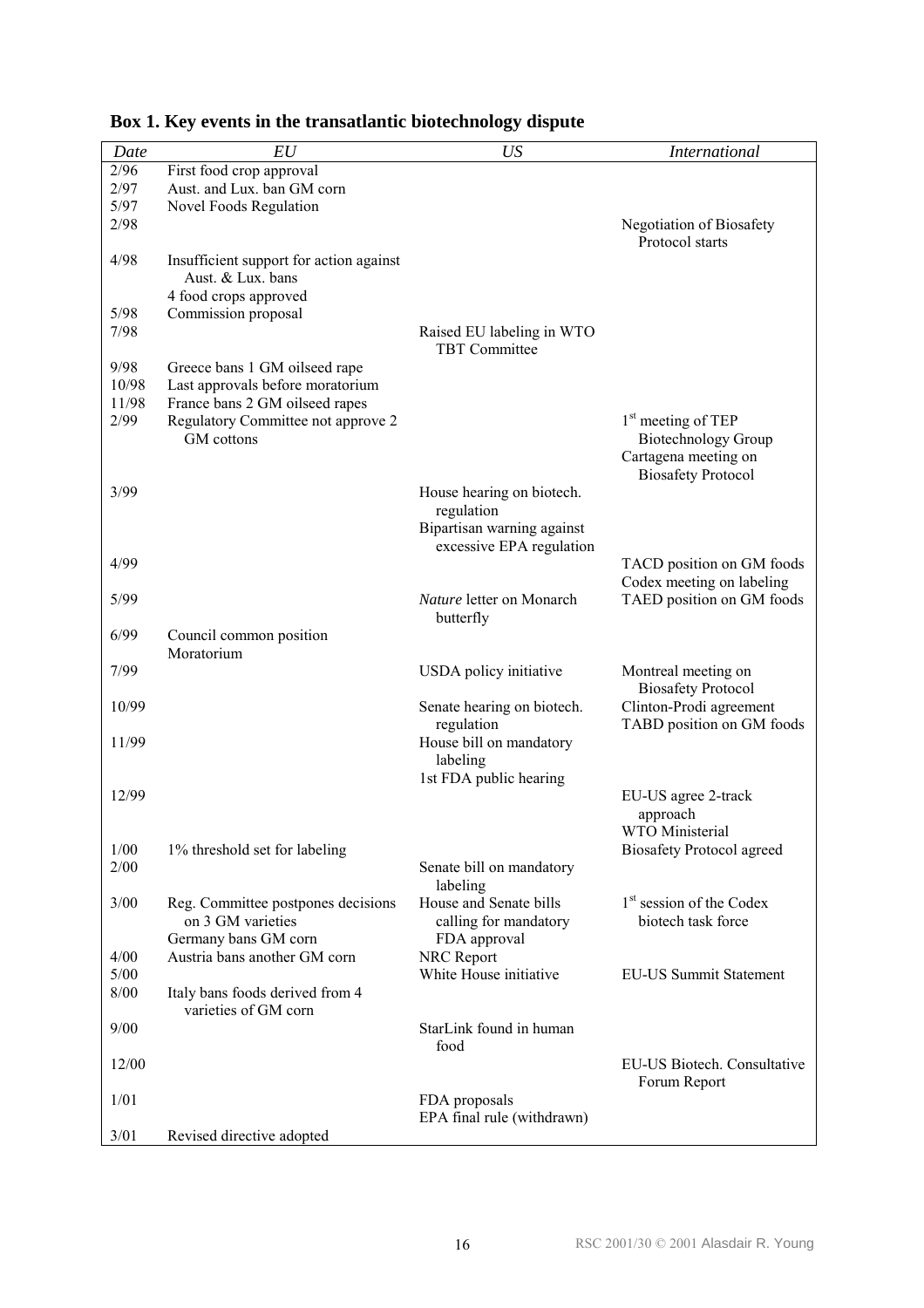The impact of any differences in approvals, however, is greatly amplified by US's commodity-based agricultural system in which crops are gathered together from farms and transported in bulk to grain elevators for subsequent distribution. The possible presence of non-approved variety of a genetically modified crop, therefore, threatens the export potential

of the entire crop. Establishing a system that keeps genetically modified and non-genetically modified crops separate ('segregation' or 'identity preservation<sup>'</sup>) increases costs an estimated 12 percent over the farm price (Lin et al, 2000).

The main commodity to have been affected by the differences in EU and US approvals, therefore, is corn. US exports, estimated to be worth \$200 million per year, have essentially stopped because US producers cannot guarantee that shipments contain only  $E\overline{U}$ -approved varieties.<sup>24</sup> The impact of this impediment, however, is relatively small as US corn exports to the EU were very small (less than 5 percent of all corn exports in 1995) even before the differences in approvals became a problem.<sup>25</sup>

## **V. The Response in the US**

The actual and potential barrier to US agricultural exports presented by the differences between EU and US approvals of GM crops has triggered a variety of commercial and political responses within the US. This section describes those responses, while the following section analyses why the political responses have taken the form they have.

## **Commercial adjustment**

 $\overline{a}$ 

## *Adaptation: Give the Europeans what they want*

A number of US agricultural producers have sought to mitigate the impact of fewer EU approvals. US corn refiners have established an identity preservation system that enables them to reassure their European customers that they make every effort to use only EU-approved varieties of corn.<sup>26</sup> The American Soybean Association has worked with the biotechnology industry to ensure that the one US-approved variety of soybean (High-Oleic) that is not approved in the

 $^{24}$  Interview with a USDA official, Washington, DC, 11 Jan. 2001.

 $25$  The US has a quota that secures historical US exports to the Iberian peninsula as the result of a trade dispute following Portuguese and Spanish accession to the EU in 1986. In 1995, the last year for which FAO statistics are complete Spain accounted for 62 percent of US corn exports to the EU; Portugal for 17 percent and Austria for 13 percent.

<sup>&</sup>lt;sup>26</sup> Interview with a former representative of the Corn Refiners Association, Washington, DC, 8 Jan. 2001.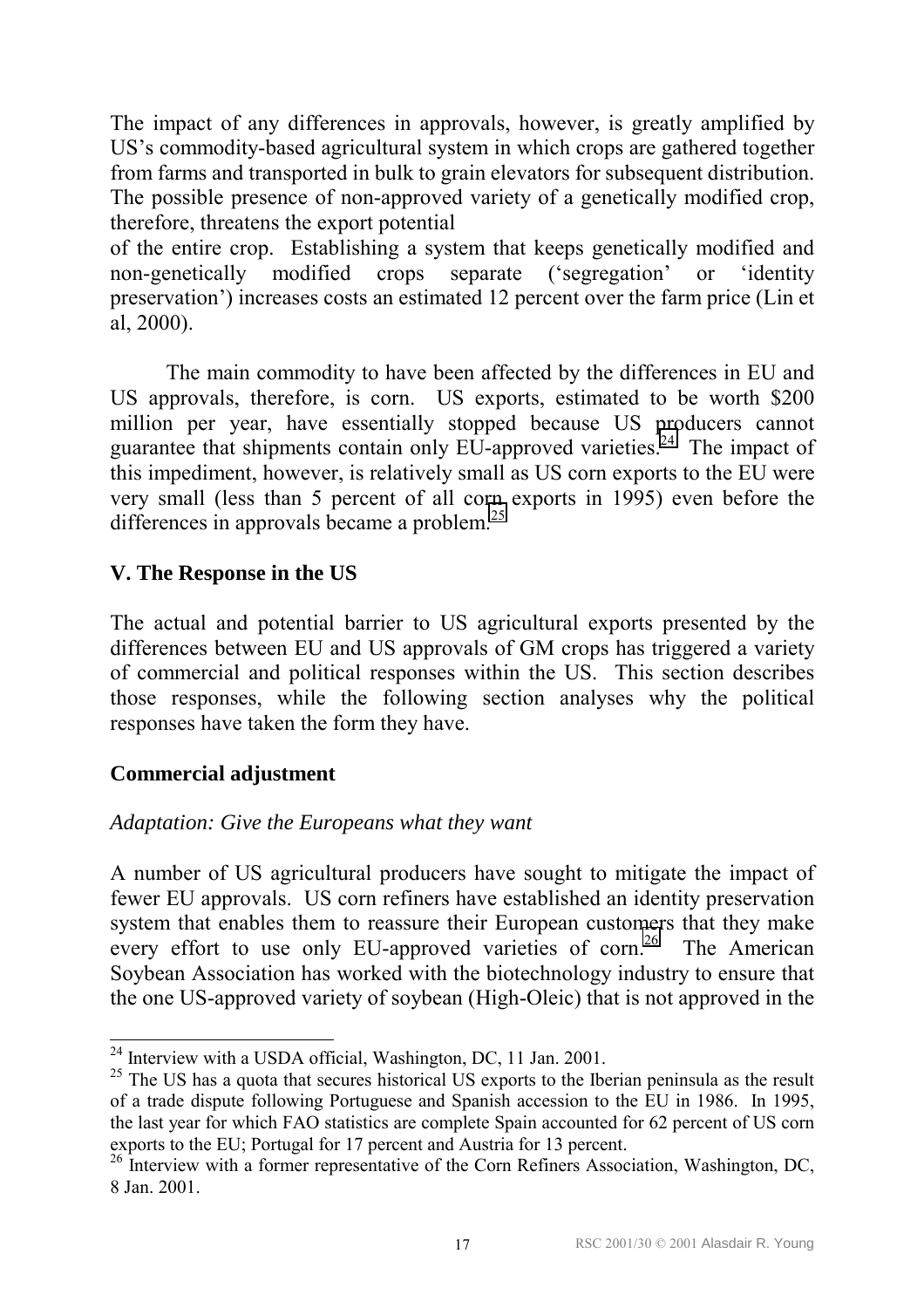EU is grown on a small scale and kept separate from the rest of the crop (ASA, 2000). The US wheat industry, half of whose production is exported, is pursuing a similar line, insisting that Monsanto put in place a system to strictly segregate GM wheat from ordinary varieties even before the company has secured regulatory approval in the US (US Wheat Associates, 2001).

The National Corn Growers Association (NCGA) has established a Know before you grow/know where to go' program that provides information on companies selling only those GM corn hybrids approved for import into the  $EU<sup>27</sup>$  Manufacturers of processed foods have sought to eliminate non-EU approved GM ingredients by changing the sourcing of certain ingredients, transferring production of some product lines (i.e., those involving corn) to the EU, and by refraining from introducing new products on the EU market.<sup>28</sup>

De facto *trading up* 

More profoundly, some US farmers organizations, particularly those that are particularly export dependent, are effectively complying with EU approvals. The American Soybean Association, for example, has asked that one variety of soybean (LibertyLink) not be grown commercially until it has received regulatory approval in major export markets (ASA, 2000). In addition, the area of GM corn planted in the US decreased sharply in 2000 (James, 2001). Although there are a number of factors at play in this decrease, at least some of it is attributed to farmers' concern about access to export markets (James,  $2001$ <sup>29</sup> The National Corn Growers Association (NCGA, 2001) says that it supports the commercial release of GM corn varieties that have been fully approved in the US and Japan (its most important export market) and for which approval is being 'aggressively' pursued in every other export market. It  $'$ insist(s)' on due diligence in bringing products to market in a manner that does not disrupt domestic or international trade.

In addition, number of major US food companies – including, Gerber, Heinz, McGain and Frito Lay  $-$  have announced that their products will be GM free in response to the increased concern of US consumers (Pollack and Shaffer, 2001). For the same reason US sugar refiners have asked farmers not to grow genetically modified sugar beets (*Wall Street Journal*, 27 April 2001).

The various commercial responses are summarized in Table 4.

<sup>&</sup>lt;sup>27</sup> http://www.ncga.com/11biotechnology/know where/statement.htm

<sup>&</sup>lt;sup>28</sup> Interview with representatives of the National Food Processors Association, Washington, DC, 9 Jan. 2001.

 $29$  Interview with a former representative of the American Corn Growers Association, Washington, DC, 11 Jan. 2001.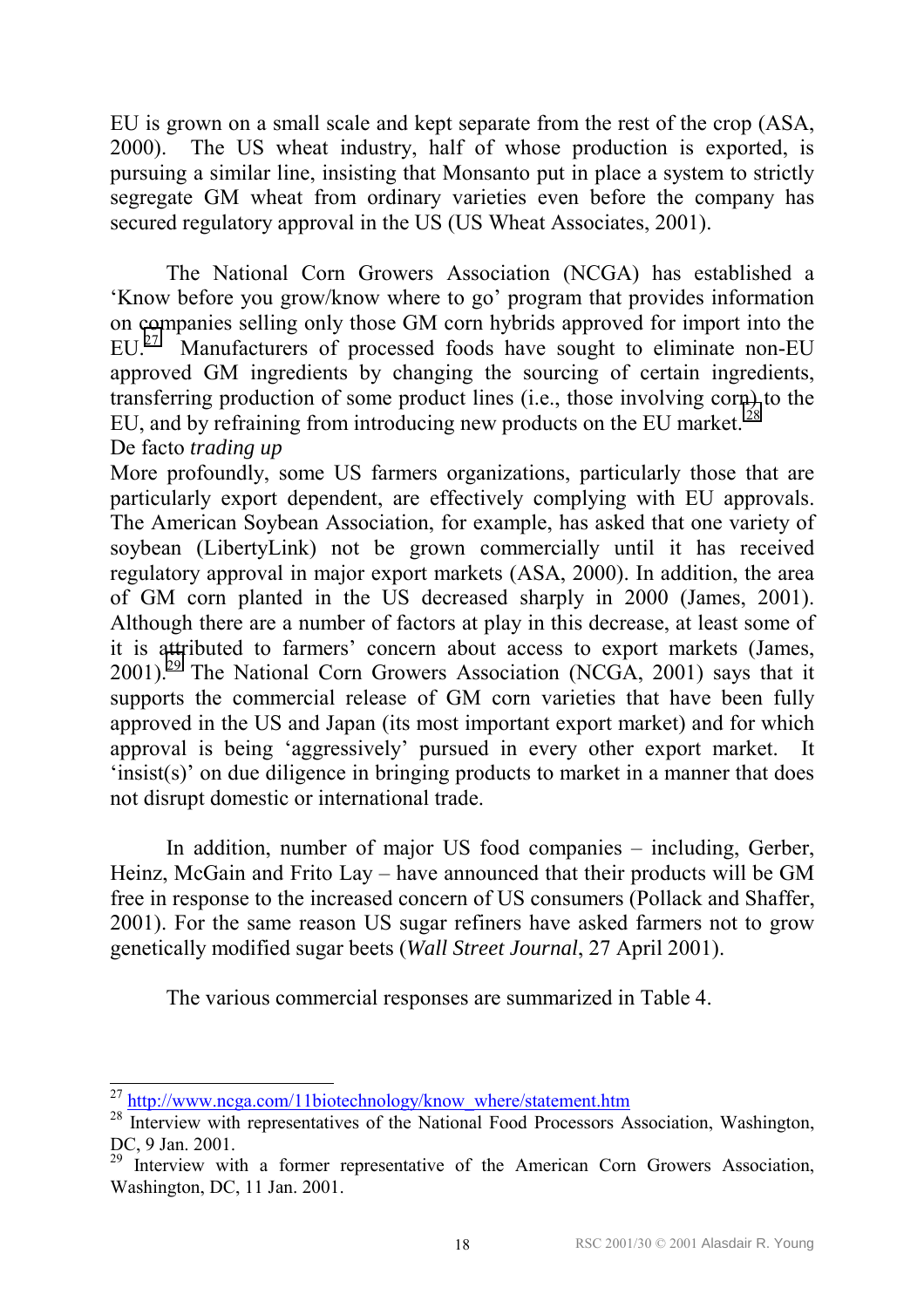| Commercial response                                | Industry           |
|----------------------------------------------------|--------------------|
| Provide information on EU-approved varieties       | Corn growers       |
| Established identity preservation system           | Corn refiners      |
|                                                    | Wheat growers      |
|                                                    | Soybean growers    |
| Non-commercialization of non-EU-approved varieties | Soybean growers    |
| Not accept GM ingredients                          | Sugar refiners     |
| Change sourcing of ingredients                     | Food manufacturers |
|                                                    |                    |

**Table 4. Commercial responses to differences in EU and US approvals.** 

#### *De jure* **Trading Up: Incremental Reform**

The initial US response to the EU's new rules was incomprehension and irritation. Until mid-1999 Congressional testimony by Clinton Administration officials and industry representative and statements by Congresspeople of both parties repeatedly depicted the EU's approval process as at best over politicized and at worst protectionist (see, for example, Barshefsky, 1999; Dykes, 1998; Eisenstat, 1999, Johnson, 1999; Lugar, 1999, Smith et al, 1998).<sup>30</sup> In addition, the US regulatory system was generally up-held as appropriate, and certainly adequate. The 3 March 1999 hearing of the House Committee on Agriculture's Subcommittee on Risk Management about agricultural biotechnology, which did not include testimony from any civic interest groups, did not hear one word of criticism of the US regulatory system.<sup>31</sup> Later that month Republican and Democratic Representatives cautioned the EPA against tightening its regulation of biotechnology on the grounds that it was unnecessary and that it might harm the industry.<sup>32</sup> In October 1999 representatives of the EPA (Andersen, 1999), FDA (Maryanski, 1999), USDA (McCammon, 1999) and industry (Barach, 1999; Giddings, 1999; Kushner, 1999) all assured the Senate Committee on Agriculture, Nutrition and Forestry that the US regulatory approach was appropriate.

 During the second half of 1999, however, things began to change. In July 1999 US Secretary of Agriculture Dan Glickman announced a new policy initiative on agricultural biotechnology. In November 1999 the FDA held the first of three public meetings on its procedures for approving and labeling

l

http://commdocs.house.gov/committees/ag/hag1066.000/hag1066\_0.htm.<br><sup>32</sup> 'Republican, Democrat Committee Leaders Urge Caution in New Plant Regulations, Request EPA Re-propose Plant-Pesticide Rule,' http://agriculture.house.gov/106/pr990324a.html.

 $30$  See also House of Representatives, Committee on Agriculture, Subcommittee on Risk Management hearing on Agricultural Biotechnology,

http://commdocs.house.gov/committees/ag/hag1066.000/hag1066\_0.htm.<br><sup>31</sup> House of Representatives, Committee on Agriculture, Subcommittee on Risk Management hearing on Agricultural Biotechnology,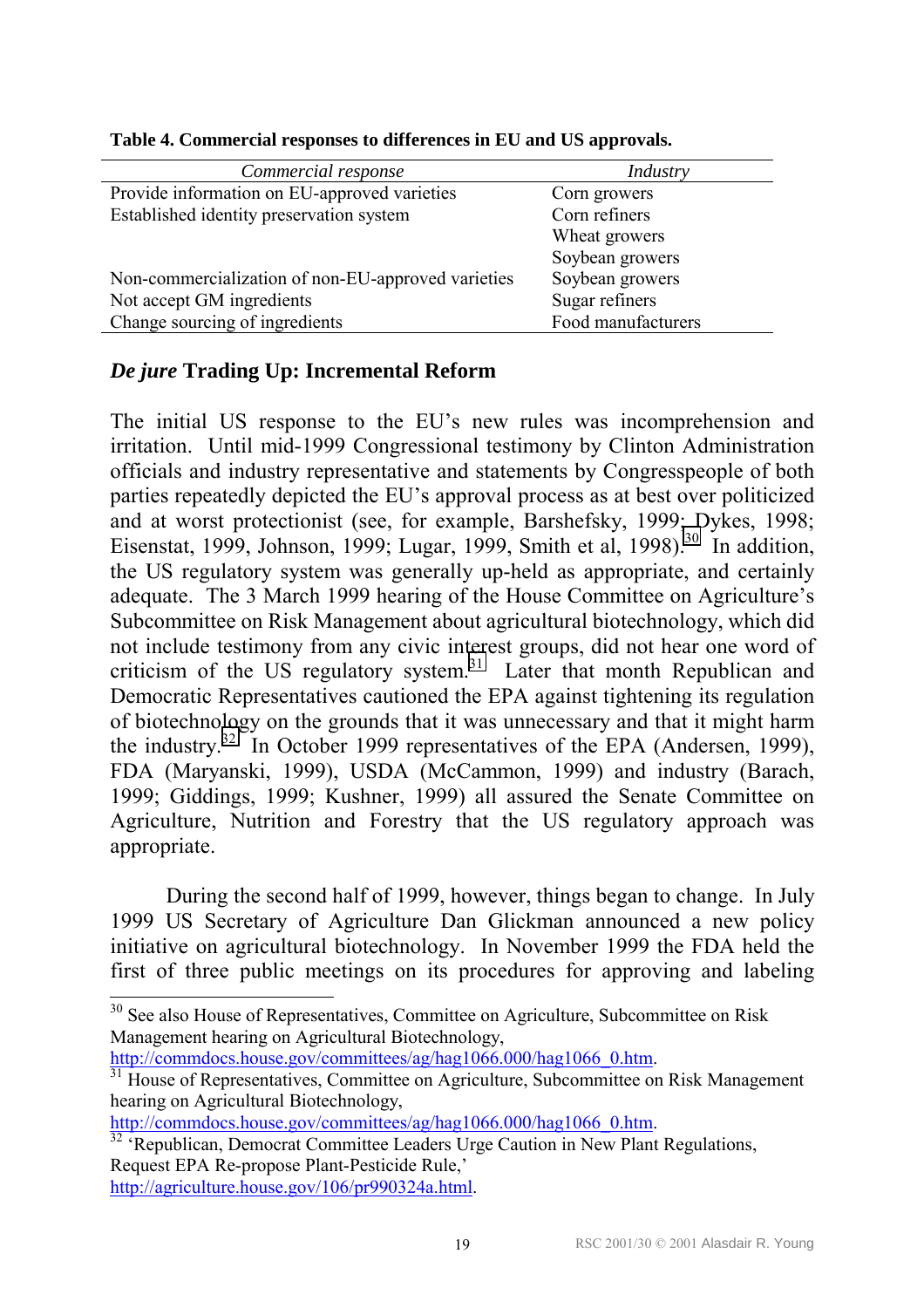genetically modified foods. In May 2000 the Clinton Administration announced agricultural biotechnology initiatives to ëstrengthen science-based regulation and consumer access to information' (see Box 2).

#### **Box 2 May 2000 White House initiatives**

- an interagency assessment of federal environmental regulations pertaining to agricultural biotechnology;
- mandatory prior notification to the FDA of agricultural biotechnology crops or products to be introduced into the food supply;
- public access to information submitted to the FDA and the agency's conclusions;
- an expanded program of research focusing on current and future safety issues;
- the FDA to develop guidelines for voluntary efforts to label food products;
- USDA to work with farmers and industry to facilitate the creation of reliable testing procedures and quality assurance programs for differentiating non-GM products;
- USDA and the State Department to provide farmers with timely information on oversees markets; and
- USDA, FDA, EPA and the State Department to enhance domestic and foreign public education and outreach activities to improve understanding of the US regulatory process.

*Source*: White House, 2000.

The USDA moved first. On 13 July 1999 then Secretary of Agriculture Dan Glickman (1999) acknowledged that biotechnology raises a number of questions that have not been adequately addressed. In particular he warned that if consumers do not trust the regulatory process they would not accept agricultural biotechnology. In response he announced a new approach to biotechnology based on five principles: arm's length regulation, consumer acceptance, fairness to farmers, corporate citizenship and free and open trade. Among the specific initiatives that accompanied this policy statement were a review of the USDA's approval process by the National Academy of Sciences (due in autumn 2001); a review to reinforce the separation between the Department's regulatory and promotion functions; and the establishment of an Advisory Committee on Biotechnology to address social and economic implications of agricultural biotechnology.

The FDA's public meetings during late 1999 and early 2000 produced what the Agency heard as three clear messages: 1) that there is no new scientific information that raises concern about the safety of foods already on the market; 2) that some of public is not convinced that the FDA's regulatory approach is adequate; and 3) that there is divided opinion on whether GM foods should bear special labeling (FDA, 2001a). Although it stands by its policy of assuming that genetically modified foods are safe when the proteins and other substance s involved do not differ significantly from those commonly occurring in food, the FDA acknowledges that breeders utilizing genetic engineering can introduce genetic material from a much wider range of sources, which may require the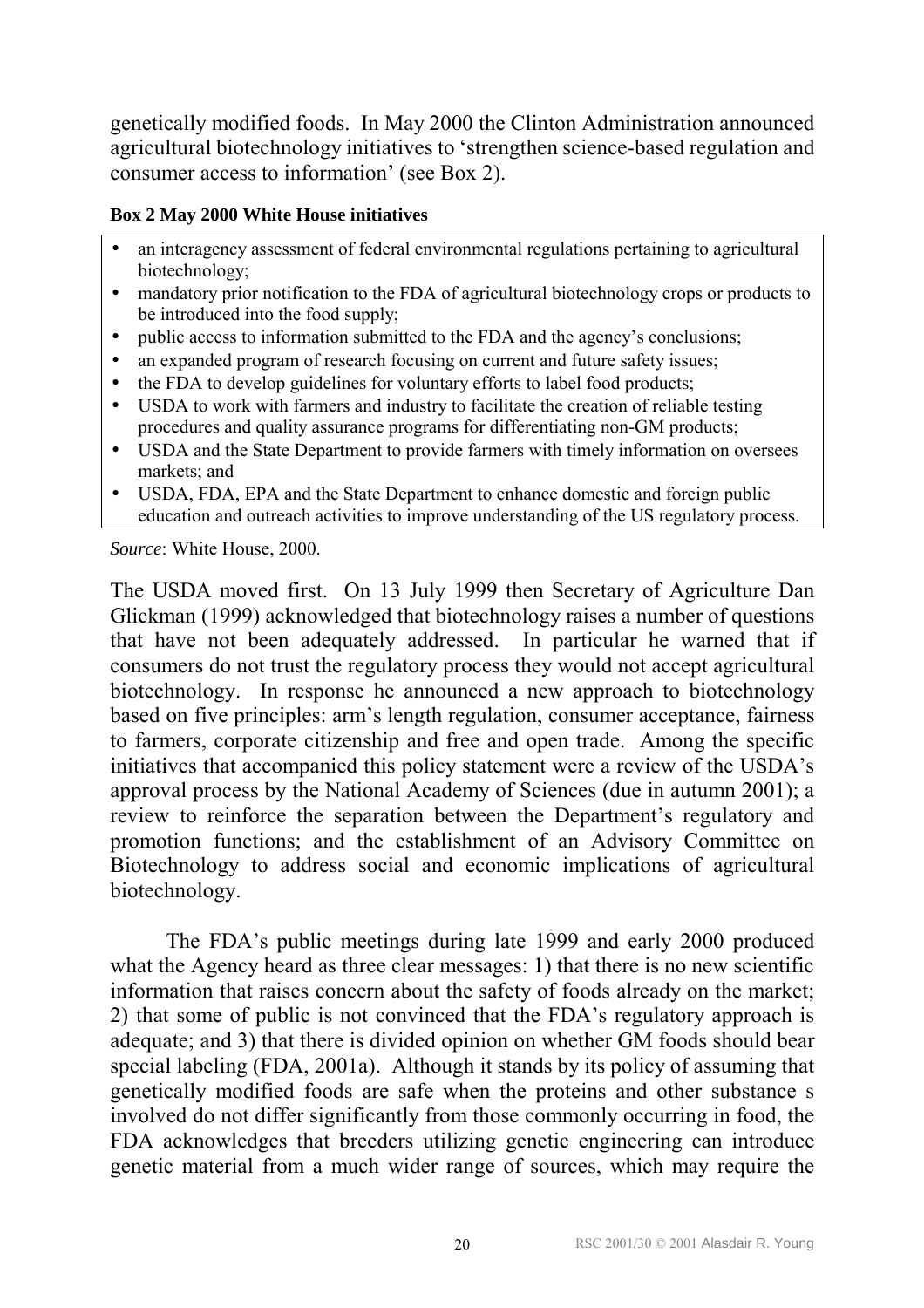they be regulated as food additives (which would require premarket approval), and that the increasing introduction of multiple genes may cause unintended effects to become more common (FDA, 2001a).

Consequently, the FDA proposed introducing a system of mandatory premarket *notification* of foods (and animal feed) derived from GM crops, whether produced in the US or imported. If a product that the FDA is not convinced is safe is marketed, the FDA will take legal action, however, the FDA says it does not have the legal authority under its current statutes to require premarket *approval* (unless it is classed as a food additive) (Jacobson, 2001). The FDA is also proposing to increase the availability of information about notifications, but within the limits of commercial confidentiality set by the Freedom of Information Act.<sup>33</sup>

The FDA (2001b) contends that under its historical interpretation of the Federal Food, Drug and Cosmetic Act (Section 403) it can require labeling only when it contains information that is 'material' with respect to the consequences that may result from the use of the food. The FDA, therefore, does not consider that it has the power to require labeling of genetically modified foods beyond what is already required, and advanced draft guidelines for only voluntary labeling. In October 2000 the US District Court for the District of Columbia accepted the FDA's view that special labeling for genetically modified foods as a class is not required solely because of consumer demand or because of the process used to develop them (FDA, 2000). Consumer organizations, however, contend that the FDA could require mandatory labeling by changing its interpretation of the 'materiality' concept in the Federal Food, Drug and Cosmetic Act (see, for example, McGarity and Hansen, 2001).

There is also some reason to question the constitutionality of requiring labeling of GM foods.<sup>34</sup> A 1996 Second Circuit Court ruling in *International Dairy Foods v. Amestoy,<sup>35</sup>* overturned, on the grounds that it contravened the First Amendment, a Vermont law requiring manufacturers to identify products that were or might have been derived from dairy cows treated with rBST because it required companies to 'speak' when they would rather not. Some (see, for example, McGarity and Hansen, 2001) contend that if labeling measures were justified on health and safety grounds rather than just the consumers right to know (as was the case in Vermont), the constitutionality problem would be defused.

l

 $33$  The FDA's view is that most of the data submitted as part of a pre-market biotechnology notice (PBN) would not constitute trade secrets and so could be made public.

<sup>&</sup>lt;sup>34</sup> For a discussion see McGarity and Hansen, 2001.

<sup>35</sup> International Dairy Foods v. Amestoy, 92 F.3d 67 (2d. Cir. 1996).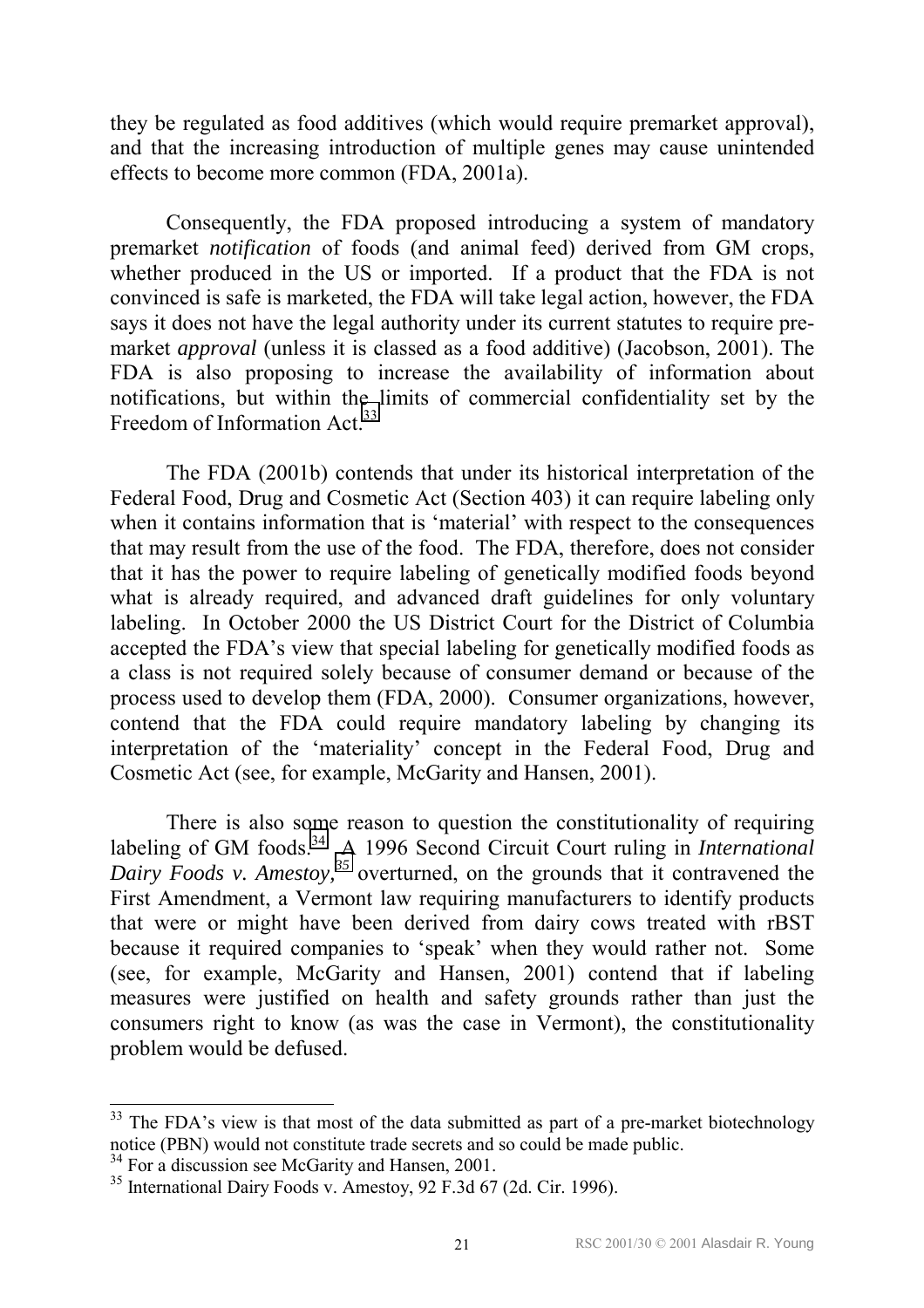On 17 January 2001 the EPA adopted final rules on plant-incorporated protectants (PIPs) (previously 'plant-pesticides'). These rules largely formalized the EPA's existing process (EPA, 2001), which was laid out in a 1994 proposed rule. The EPA is also considering whether to finalize exemptions for three categories of  $PIPs<sup>36</sup>$  from regulatory oversight, which were included in the 1994 proposal. The elimination of these exemptions was advocated by a April 2000 National Research Council report (NRC, 2000). This report, among other things (see below), recommended strengthening the EPA's regulatory role.37 The EPA has invited comment on National Research Council report. On 20 January 2001, at the White House's request, the proposed rule was withdrawn while the new administration studies it.

#### *Other Initiatives*

 $\overline{a}$ 

In addition to the changes to administration policy, there have been a number of legislative initiatives at the federal (see Table 4) and state levels since late 1999 (see Table 5). These initiatives have tended to take a much more skeptical line towards biotechnology and a more favorable approach to consumers' right to know. Given the predominance of Democratic sponsors of federal legislation and Bush Administration's generally hostile attitude towards regulation (see, for example, *New York Times*, 23/5/01), it is highly unlikely that the legislative initiatives that go beyond what is already in train will have much impact. There may be more movement at the state level where eight states are considering requiring mandatory labeling (Maine is to hold a referendum on the issue in November 2001).

<sup>&</sup>lt;sup>36</sup> These exceptions are: PIPs derived through genetic engineering from sexually compatible plants; PIPs that act primarily by affecting the plant (e.g., thicker wax cuticles); and PIPs based on viral coat proteins (substances that encapsulate and protect the genetic material of certain plant viruses).

 $37$  Interview with an EPA official, Washington, DC, 9 Jan. 2001.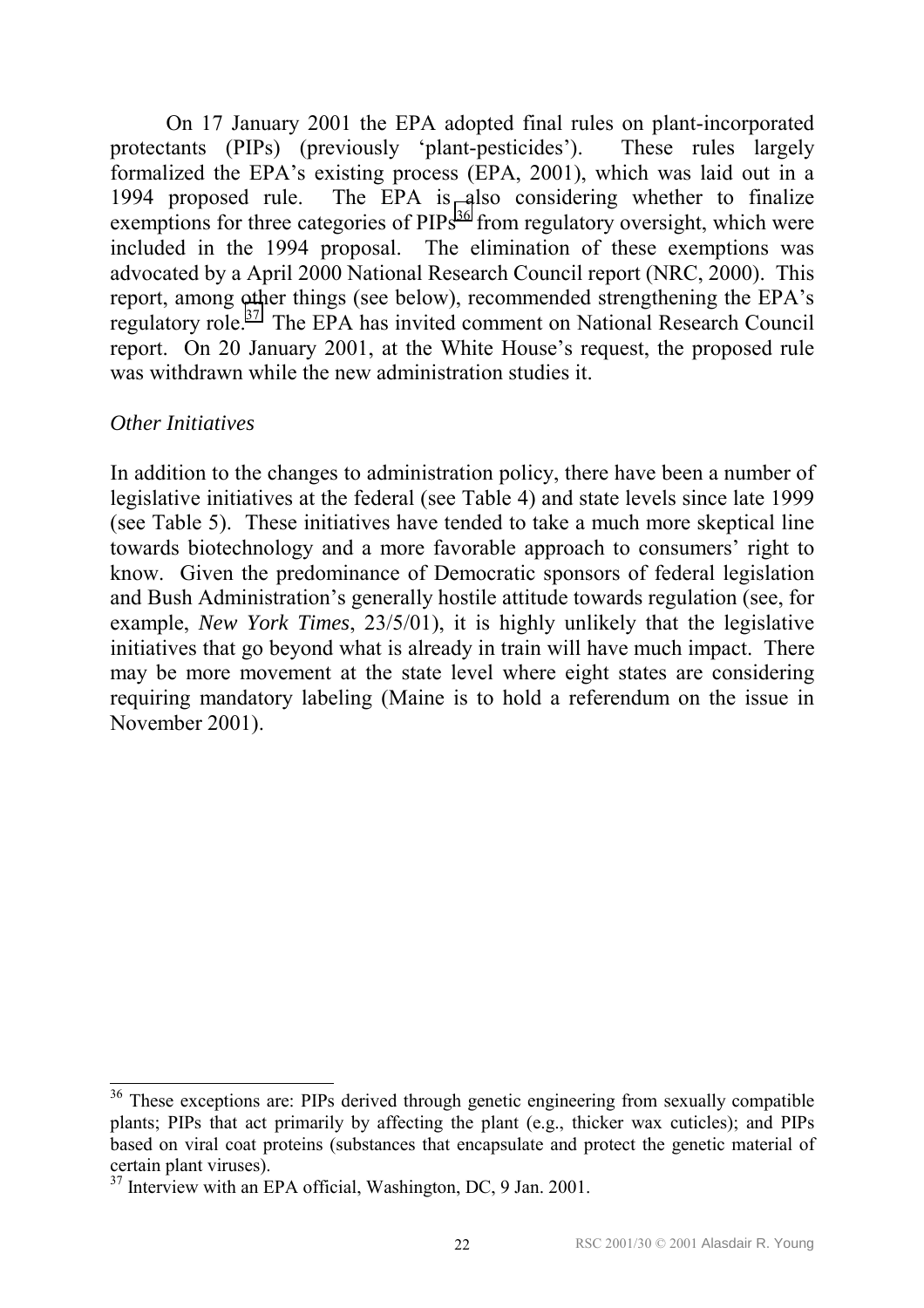| Date                                                                                           | Bill              | Aim                             | $S_{\text{ponsor}}(s)$                |
|------------------------------------------------------------------------------------------------|-------------------|---------------------------------|---------------------------------------|
| 11/99                                                                                          | HR3377            | Mandatory labeling              | Kucinich (OH), Metcalf, Bonior (MI),  |
|                                                                                                |                   |                                 | Defazio (OR), Smith (NJ), Doyle (PA), |
|                                                                                                |                   |                                 | Lipinski (IL), Brown (OH), Hinchey    |
|                                                                                                |                   |                                 | (NY), Schakowsky (IL), Norton (DC),   |
|                                                                                                |                   |                                 | Stark (CA), Woolsely (CA), Mink       |
|                                                                                                |                   |                                 | (HI), Martinez, McDermott (WA), Lee   |
|                                                                                                |                   |                                 | (CA), Waters (CA)                     |
| 2/00                                                                                           | S <sub>2080</sub> | Mandatory labeling              | Boxer (CA)                            |
| 3/00                                                                                           | <b>HR3883</b>     | Treat as food additives         | Kucinich (OH), Metcalf, Hinchey       |
|                                                                                                |                   |                                 | (NY), Conyers (MI), Sanders (I-VT),   |
|                                                                                                |                   |                                 | Woolsely (CA), Lee (CA)               |
| 3/00                                                                                           | S23115            | Treat as food additives         | Moynihan, Reid (NV), Boxer (CA).      |
| 10/00                                                                                          | S3184             | Mandatory FDA pre-market        | Durbin (IL)                           |
|                                                                                                |                   | approval, more research,        |                                       |
|                                                                                                |                   | increased access to information |                                       |
| 1/01                                                                                           | <b>HR115</b>      | Education about and further     | Holt (NJ)                             |
|                                                                                                |                   | research on agricultural        |                                       |
|                                                                                                |                   | biotechnology                   |                                       |
| <i>Notes</i> : Unless otherwise noted sponsors are Democrats. Absence of state denotes not re- |                   |                                 |                                       |

#### **Table 4 Federal Legislative Initiatives**

elected in 2000.

#### **Table 5 Active State legislative initiatives**

| Aim                                      | State(s)                             |
|------------------------------------------|--------------------------------------|
| Mandatory labeling                       | CA; CO; MA; ME; MI; NH; PA; VT       |
| Mandatory environmental assessment       | HI; MN, TX (adopted $1/95$ )         |
| Moratorium on planting GM                | MA, MN; NY, VT; MD (terminator gene) |
| Higher standard of legal liability       | <b>MA</b>                            |
| Legal liability for contaminating non-GM | MN, NB                               |
| Mandatory labeling of rBST milk products | <b>NY</b>                            |
| Consider ban in school food              | OK                                   |
| Protection of GM crops                   | CA, SD                               |

*Source*: adapted from Grimm, 2001 and http://www.bio.org/govt/testimony2001.html. *Note*: Unless otherwise stated all legislation are bills.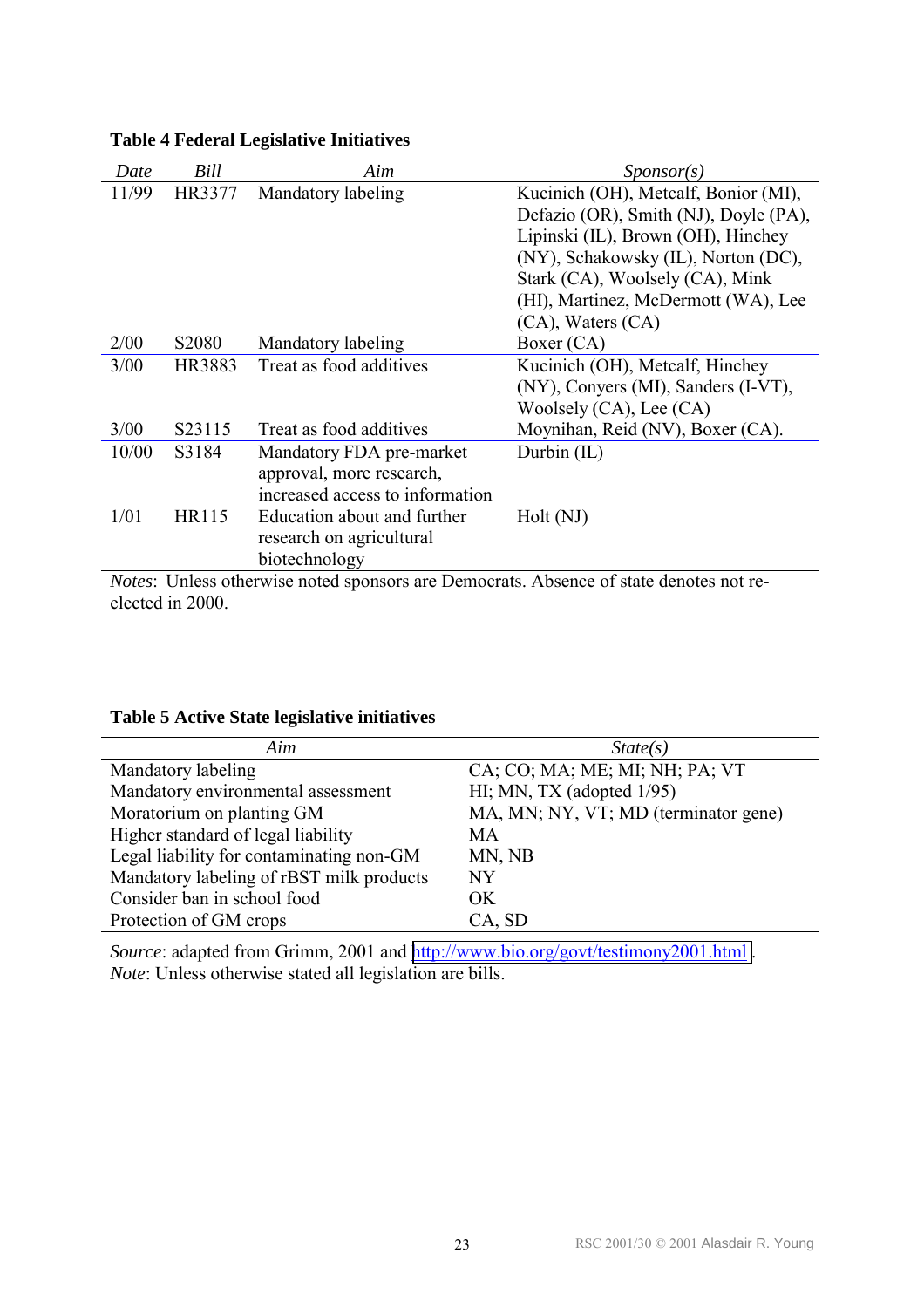#### **VI. Explaining Observed Change**

Although the changes in US policy are modest they are changes, and the changes in US *politics* are substantially more pronounced. The timing of the changes, starting in mid- to late-1999, suggests a link to EU policies, particularly the adoption of mandatory labeling in February 1998 and the announcement of a de facto moratorium in July 1999. There appear to be two main impacts of EU policies: 1) to heighten the awareness of US civic interest organizations to the potential pitfalls of biotechnology and 2) to provide an exemplar that is deployed by US civic interest organizations when arguing for domestic regulatory change. These impacts have had knock on effects on US consumer attitudes to biotechnology and, consequently, on how some industry organizations view stricter regulation.

#### **The Mobilization of Civic Interests**

US government (Levitt,  $2000b)^{38}$  and European Commission officials,<sup>39</sup> and representatives of industry associations<sup>40</sup> and civic interest organizations (Tucker Foreman,  $1999$ )<sup>41</sup> attribute the greater mobilization of civic interest groups in the US at least in part to the publicity surrounding the EU-US trade dispute (see also Pollack and Shaffer, 2001). The impact seems to have been most pronounced on the US consumer organizations.

Prior to the trade dispute with the EU and their engagement in the Transatlantic Consumer Dialogue (TACD), which brought together consumer organizations from the EU and US, US consumer groups did not campaign on agricultural biotechnology, even though they had been very involved on food safety issues, including pesticide residues. In December 1998, for example, a representative of Public Citizen addressing the FDA Science Forum on Biotechnology explicitly left aside food safety issues to concentrate on the regulation of biologics and drugs (Wolfe, 1998). Although the Consumers Union participated in the 'Global Days of Action against Gene Foods' in April 1997, it did not issue an independent news release on agricultural biotechnology until August 1999 in conjunction with the first *Consumers Report* (September 1999) article on the subject, while the Consumer's Choice Council did not do so

<sup>&</sup>lt;sup>38</sup> Interview with a USDA official (Washington, DC, 12 Jan. 2001).

 $39$  Interview with a Commission (Washington, DC, 10 Jan. 2001).

<sup>&</sup>lt;sup>40</sup> Interview with representatives of the European-American Business Council (Washington, DC, 8 Jan. 2001) and National Food Processors Association (Washington, DC, 9 Jan. 2001).

<sup>&</sup>lt;sup>41</sup> Interviews with representatives of the Centre for Food Safety (Washington, DC, 10 Jan. 2001) and the (UK) Consumers' Association (Florence, 2 Apr. 2001).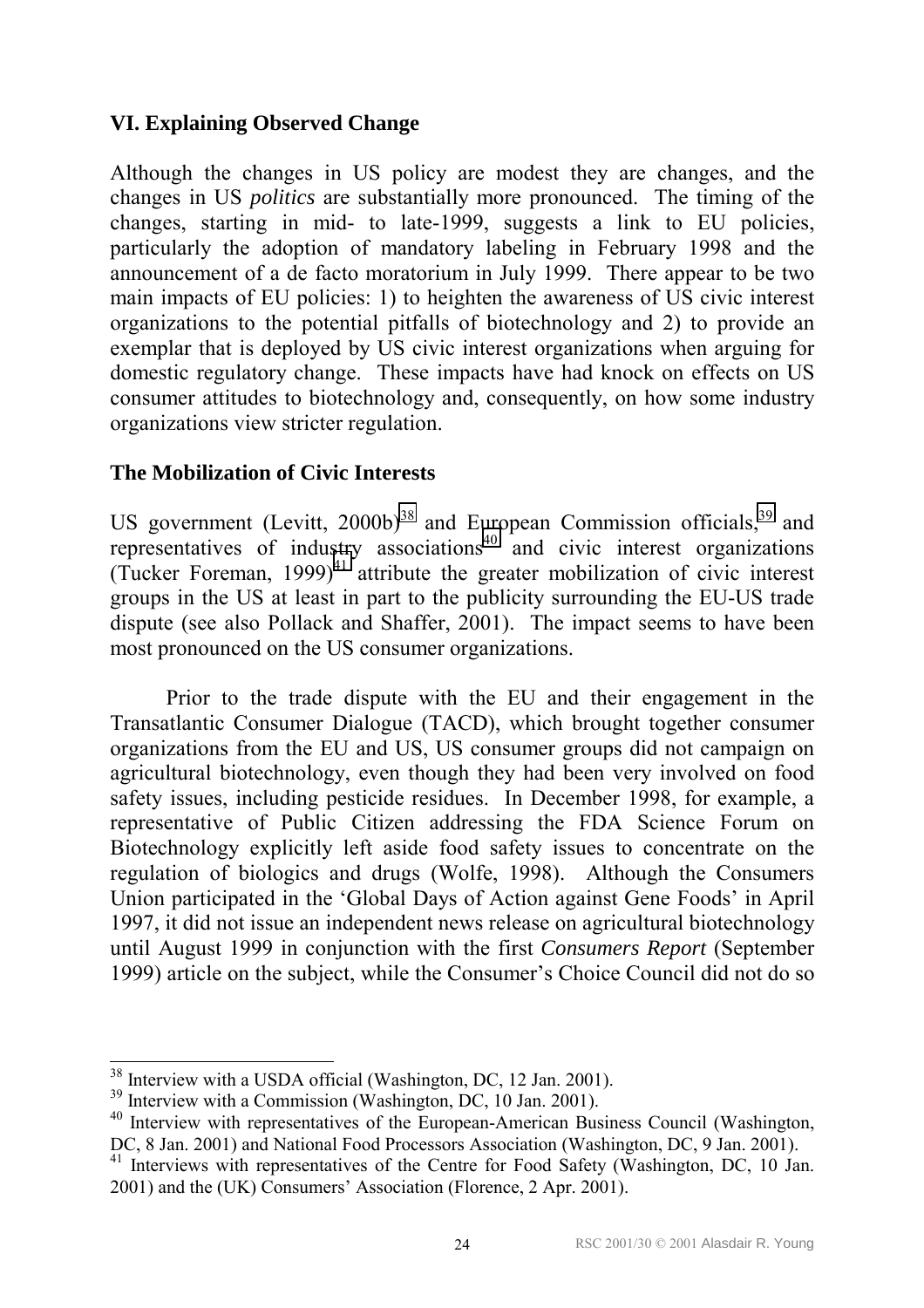until November 1999.<sup>42</sup> The Consumer Federation of America's first independent statement came at the FDA's hearing in November 1999.<sup>43</sup>

In fact, the main US consumer organizations first formal contribution to the policy debate on agricultural biotechnology was the Transatlantic Consumer Dialogue's statement adopted in April 1999 (see Box 3). Apparently, during the discussions within the TACD that led to the statement the US consumer organizations became sensitized to the concerns of their European counterparts.<sup>44</sup>

#### **Box 3 TACD Statement on Genetically Modified Organisms, April 1999**

ëSince consumers are concerned about risks, the environment, socio-economic factors, ethical issues and the lack of benefit for consumers, the TACD calls upon the governments of the US and the EU to *establish effective and mandatory government approval systems* of human health, safety and environmental protection.

ëGenetically modified (GM) foods should provide a clear showing of consumer benefits and present no harm to human or animal health or the environment.

ëIn order to ensure consumersí right to choose and to be informed, governments *must require mandatory labeling* of all genetically engineered foods and ingredients based on complete traceability of GMO's throughout the entire production, processing and distribution chain. *Source*: TACD, Doc No. Food-5-99 (emphasis added).

Some environmental organizations − such as the Center for Food Safety, Jeremy Rifkin's Foundation on Economic Trends and the Union of Concerned Scientists − had been active on agricultural biotechnology issues for much longer. Some of the more prominent environmental organizations − such as Friends of the Earth USA, Greenpeace USA, the Sierra Club and the US Public Interest Research Group − however, did not start actively campaigning on the issue until 1998/1999 (PBS,  $2001$ )<sup>45</sup> Friends of the Earth USA, for example, did not write to US corporate executives to ask them to go GM-free until  $6$  August 1999.<sup>46</sup>

l

 $42$  Based on a search of the Consumer Union's (http://www.consumerunion.org/news/news.html) and Consumer's Choice Council (http://www.consumerscouncil.org/ccc/gmo/gmo.htm) websites.

 $43$  Based on a search of the Consumer Federation of America's website (http://www.consumerfed.org/releases.html)

<sup>&</sup>lt;sup>44</sup> Interviews with a Commission official (Washington, DC, 10 Jan. 2001) and representative of the (UK) Consumers' Association (Florence, 2 Apr. 2001).

<sup>&</sup>lt;sup>45</sup> Interview with a representatives of the Centre for Food Safety (Washington, DC, 10 Jan. 2001) corroborated by extensive searches of the organizations' web pages. The earliest document on GM food on the Greenpeace website

<sup>(</sup>http://www.greenpeaceusa.org/ge/gereleasestext.htm is December 1999; the earliest on USPIRG's site (http://www.pirg.org/ge/press/ is mid-2000; the earliest document on the Sierra Cub's website (http://www.sierraclub.org/biotech/) is August 1999; and the earliest document on Friends of the Earth's website (http://www.foe.org/safefood/) is June 1999. <sup>46</sup> http://www.foe.org/safefood/companyletter.html.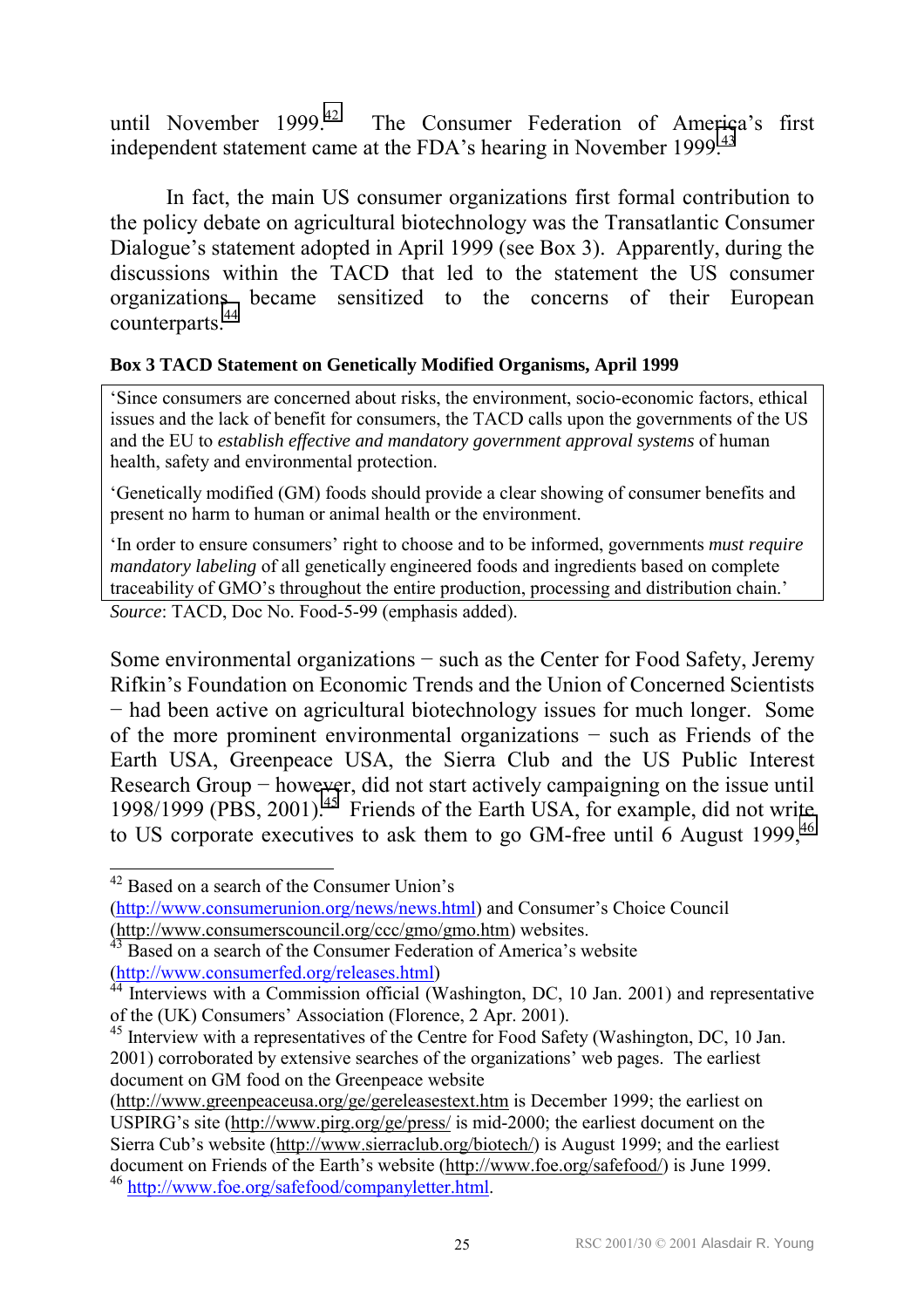more than 18 months after a its sister organization in the UK had launched a similar campaign. Although Greenpeace participated in the April 1997 'Days of Action,' it did not join a May 1998 lawsuit against the FDA's GM food policy, although it was a party to a February 1999 lawsuit against EPA approval of *Bt* crops (CFS, 2000).

The EU, however, was not the only, perhaps not even the major, motivator for the environmental organizations. In February 1999 negotiations began in earnest on a protocol to the 1992 Convention on Biodiversity to establish procedures for the safe transportation, handling and use of living GM organisms that might adversely affect biodiversity. Apparently more important, however, was a letter in the May 1999 issue of *Nature* that reported the findings of a laboratory study that suggested pollen from *Bt* corn could adversely affect the caterpillar of the Monarch butterfly. This letter sparked widespread press coverage and galvanized the US environmental movement (Pollack and Shaffer, 2001). Friends of the Earth, for example, in its letters to President Clinton and food industry CEOs urging them to go GM-free focused heavily on the implications for the Monarch (FoE, 1999a, 1999b). Although the publication of the *Nature* letter coincided with the adoption of the Transatlantic Environment Dialogue's (TAED) position on GM foods, none of the major US environmental organizations participated in the working group that produced the statement.<sup>47</sup> European and other environmental organizations apparently did, however, participate in a meeting in October 1999 to plan a campaign against agricultural biotechnology in the United States (*Wall Street Journal*, 12 October 1999).

Whatever the impact of the EU's policies in mobilizing US civic interest organizations, it is evident that they serve as exemplars in the ensuing policy debate. Although not entirely uncritical of the EU's regulatory regime (see, for example, McGarity and Hansen, 2001), US civic interest organizations are united in their support for two key elements of the EU regime that are lacking in the US: mandatory approval and mandatory labeling of all GM foods.<sup>48</sup> Consequently, they regularly cite what the EU is doing in support of their desired policy changes (see, for example, McGarity and Hansen, 2001; Hansen, 2000; FoE, nd; *Consumer Reports*, September 1999).

l

<sup>&</sup>lt;sup>47</sup> http://tiesweb.org/taed/wg/agriculture/concerns\_gmo.html

<sup>&</sup>lt;sup>48</sup> It should be noted that although US civic interest organizations share these reform aims they have different overarching objectives. The consumer organizations for the most part acknowledge potential benefits from biotechnology but want to ensure that is safe and advocate the consumer's right to know as a point of principle (Silberberg, 1999; Tucker Foreman, 1999). The environmental organizations tend to be much more hostile to the technology and see labeling as a means of killing the technology through market means (implication of interview of a representative of the Center for Food Safety, Washington, DC, 10 Jan. 2001).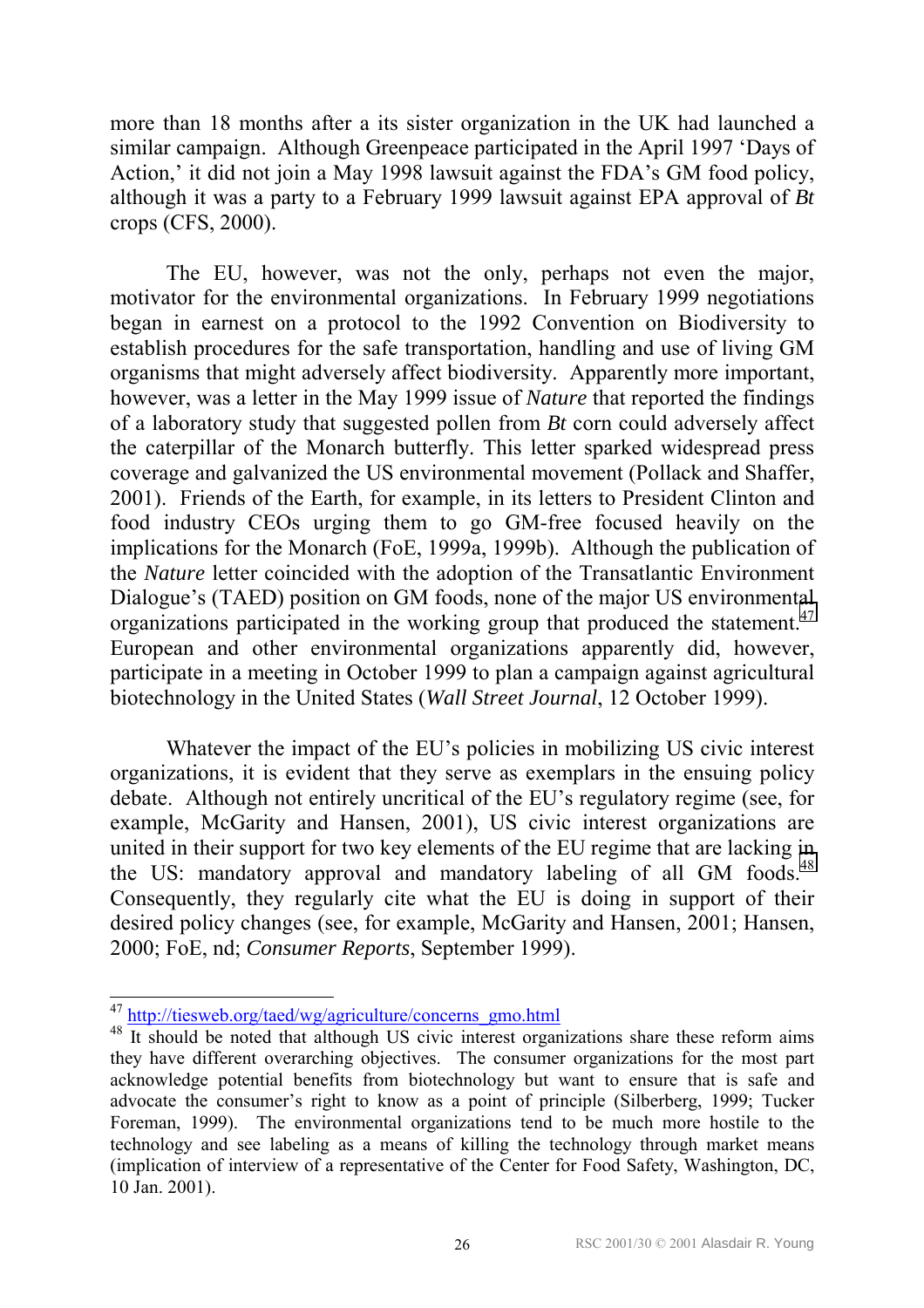It is important to note, however, that while US consumer and environmental organizations advocate similar policy reforms, their aims are not identical. The environmental organizations tend to be much more hostile toward the new technology; seeing stricter standards and heightened consumer awareness as means of stifling it. The consumer organizations, by contrast, tend to perceive potential benefits from the technology, but demand safety and the right to choose.

#### **Changing Consumer Preferences**

Following the mobilization of US civic interest organizations there appears to have been a marked decline in public support for biotechnology in the US (see Figure 1). This decline was sharpest during mid-1999 when the campaign was just beginning. The discovery in September 2000 that a variety of GM corn (StarLink) that had been approved for use only in animal feed had found its way into the human food chain appears to have had less impact on attitudes toward biotechnology, but a greater impact on consumers' desire for mandatory labeling.

Although American consumers' concern about genetically modified food appears to have increased since the trade dispute with the EU really started to simmer (see also NSF, 2000), they still tend to be less worried about the technology than their European counterparts (NSF, 2000 and see Table 6). In addition, some of the more sophisticated studies of US consumer attitudes reveal that they are at least if not more concerned about the use of pesticides than they are about genetic modification (CSPI, 2001; PIFB, 2001). Although many surveys (CSPI, 2001; PIFB, 2001) show large majorities (greater than 60 percent) of Americans favor labeling, some indicate that whether a product contains genetically modified ingredients is not their chief concern or they only favor labeling if it does not cost too much (PIFB, 2001). There are also real doubts about how much US (and European) consumers understand about genetic engineering, which makes their opinions malleable when presented with additional information (NSF, 2000; PIFB, 2001). For example, after US consumers were informed that genetically modified foods are already widely available, 19 percent of consumers who had initially indicated that GM foods are unsafe changed their answers to 'safe,' as did 37 percent of those who originally said they did not know (PIFB, 2001). In part this appears to reflect a high degree of public confidence in the key US regulatory agencies (Jenkins-Smith, cited in PBS, 2001).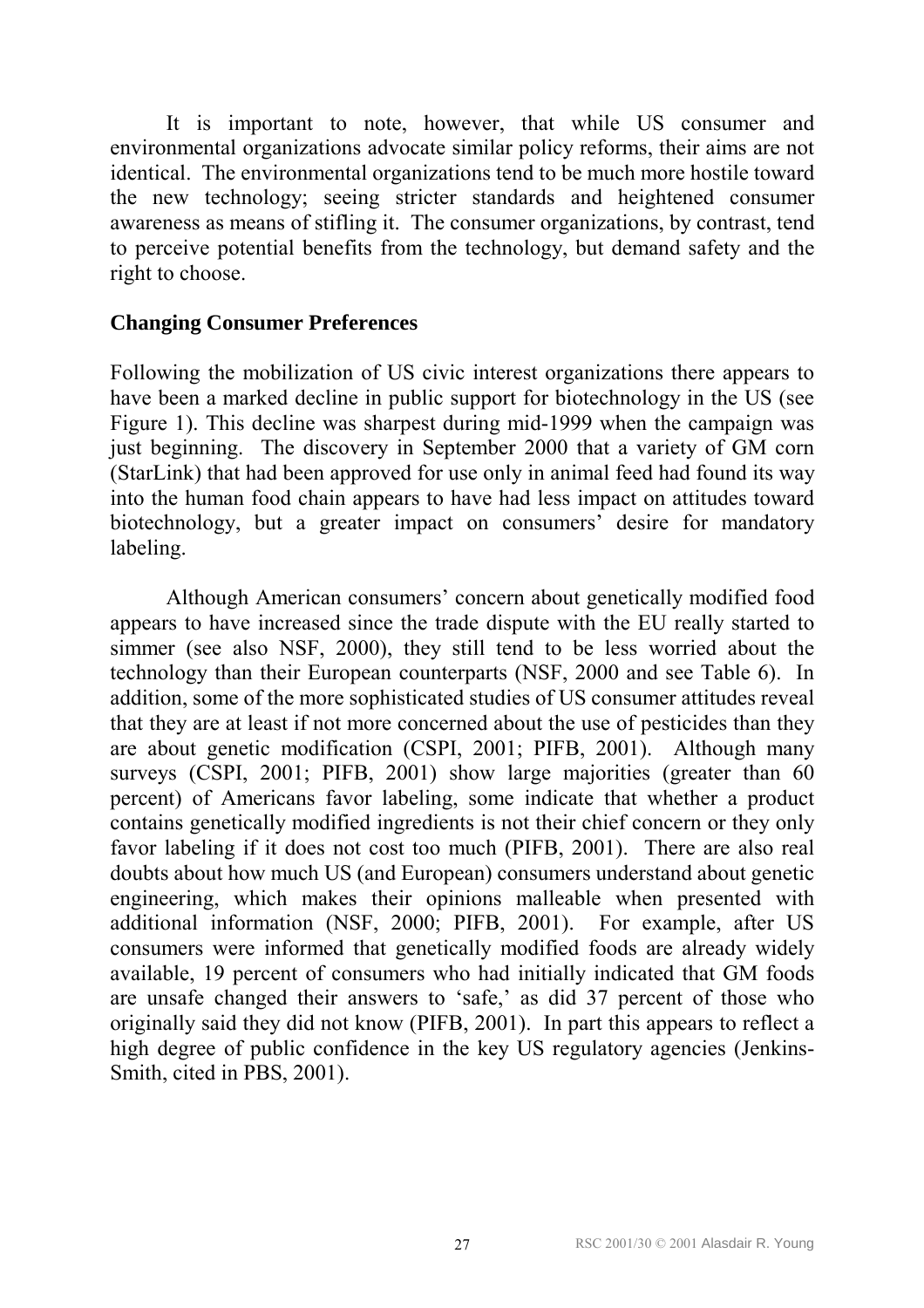

**Figure 1. US consumer attitudes to biotechnology<sup>49</sup>**

*Notes*:

ëbeneficialí answered positively when asked if biotechnology (including in pharmaceuticals) will provide benefits to you or your family within the next five years;

'labeling' denotes support for mandatory labeling

*Source*: International Food Information Council ([http://www.ific.org\)](http://www.ific.org/) .

|                                                                              | Percentage agreeing |    |
|------------------------------------------------------------------------------|---------------------|----|
|                                                                              | US                  |    |
| Eating genetically modified fruit can<br>cause your genes to be modified     | 14                  | 24 |
| Ordinary tomatoes do not contain genes,<br>only genetically modified ones do | 14                  | 35 |

#### **Table 6 Consumer understanding of agricultural biotechnology**

*Sources*: Horning Priest, 2000 (US); Eurobarometer, 2000 (EU)

#### **Changing Producer Views**

Despite the relatively modest (at least compared to Europe) opposition of US consumers to genetically modified foods, US agricultural producers at least are not taking any chances. In addition to the sugar refiners who are telling farmers not to grow GM sugar beets (Kilman, 2001), others are seeking policy changes. The Illinois Farm Bureau, for example, in December 2000 called for legislation requiring that GM crops must be approved for all uses (a reference to StarLink) and in all export markets before being sold (IFB, 2001). The American Soybean Association (ASA), while expressing confidence in the existing regulatory

<sup>49</sup> This data should be treated with caution as fewer people reported having heard about genetic engineering in 1999 than in 1997.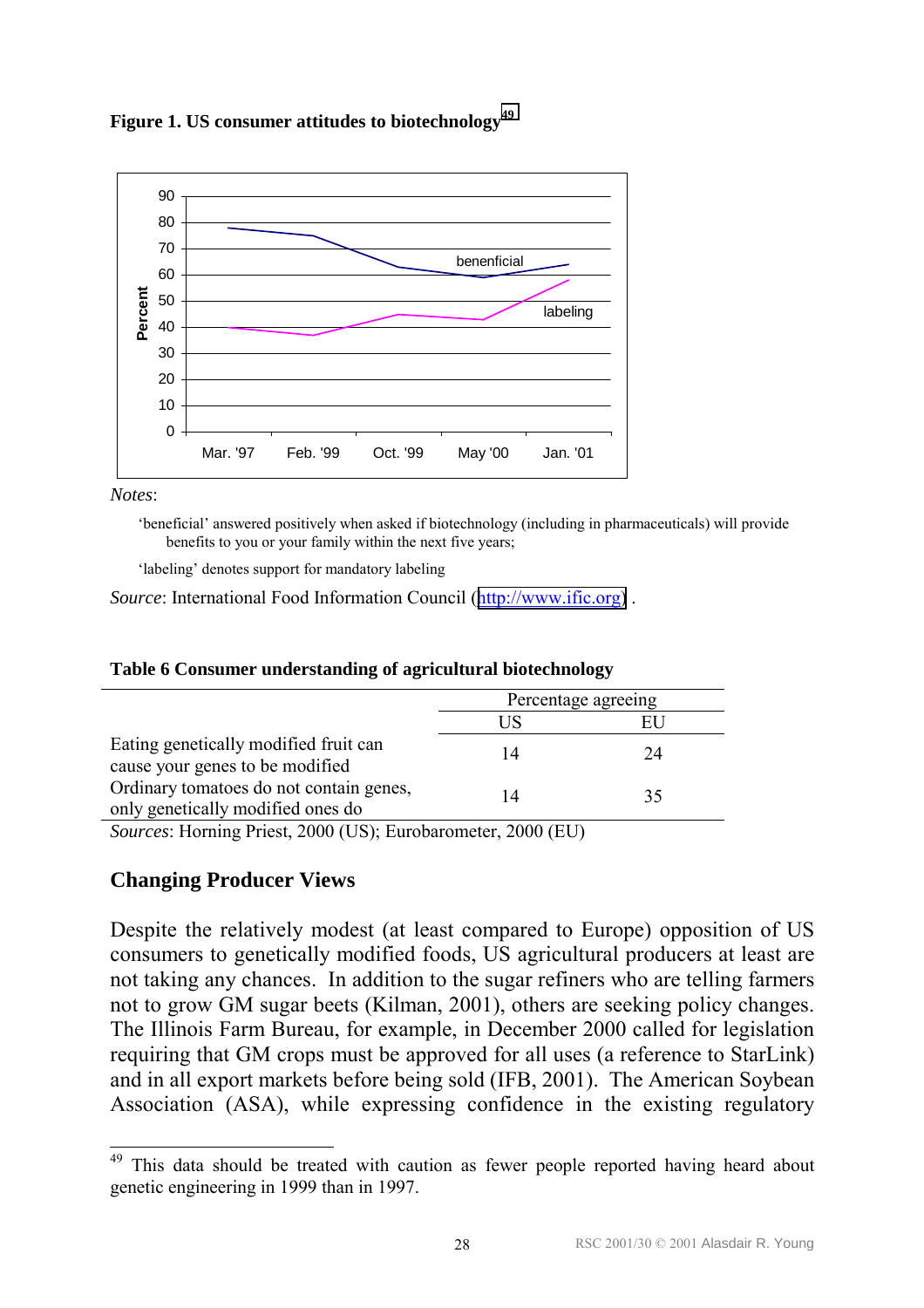framework, would endorse requiring mandatory FDA approval of products if that would reassure consumers (ASA, 1999).

Others favored only modest reforms, and even then only since October 1999. The American Farm Bureau  $(AFB)$ ,<sup>50</sup> the Biotechnology Industry Organization (BIO)<sup>51</sup> and the Grocery Manufacturers of America (GMA)<sup>52</sup> supported mandatory pre-market notification to the FDA and only voluntary labeling. This is the modest reform that has been adopted so far. The National Corn Growers Association also favors voluntary labeling guidelines, but also urges biotech providers to avoid using antibiotic markers because they 'unnecessarily raise consumer concerns' (NCGA, 2001).

#### **More than a Response to Just the EU**

Although the EU's policy seems to have acted as a catalyst to the policy debate in the US, it has not been the sole driver. As mentioned earlier, several environmental organizations had opposed agricultural biotechnology from the outset. It would also appear that concern surrounding the impact of *Bt* corn on the Monarch butterfly was crucial to galvanizing other US environmental organizations (PBS, 2001).

 In addition, the regulatory process has not been static and has been subject to periodic review and assessment. In September 1998, for example, the FDA issued a draft guidance asking developers of biotechnology to think carefully about using antibiotic resistance markers<sup>53</sup> and stating that some markers should not be used (FDA, 1998). The development of the technology is also influencing the regulatory process. The FDA (2001) justified its heightened oversight of agricultural biotechnology on changes in techniques (increasing introduction of multiple genes and more traits intended to modify the food itself) and because foreign producers might not voluntarily consult with the FDA as US-based producers are believed to do.

In March 1999 the National Research Council  $(2000: xii)$  – in response to concerns voice by professional societies, members of Congress and others  $$ initiated a study of the ërisks and benefits of genetically modified pest-protected plants and the coordinated Framework for Regulation of Biotechnology affecting the use of these plants. Although generally supportive of the US regulatory regime, it found room for improvement. Its recommendations included eliminating categorical exceptions from the EPA's final rule; finalizing

l

 $50$  Compare Whisenhunt, (1999) and AFB (2000)

 $<sup>51</sup>$  Interview with a BIO representative, Washington, DC, 9 Jan. 2001.</sup>

 $52$  Compare Kushner (1999) and GMA (2001).

<sup>&</sup>lt;sup>53</sup> Antibiotic resistance genes are used to mark select transform plant cells.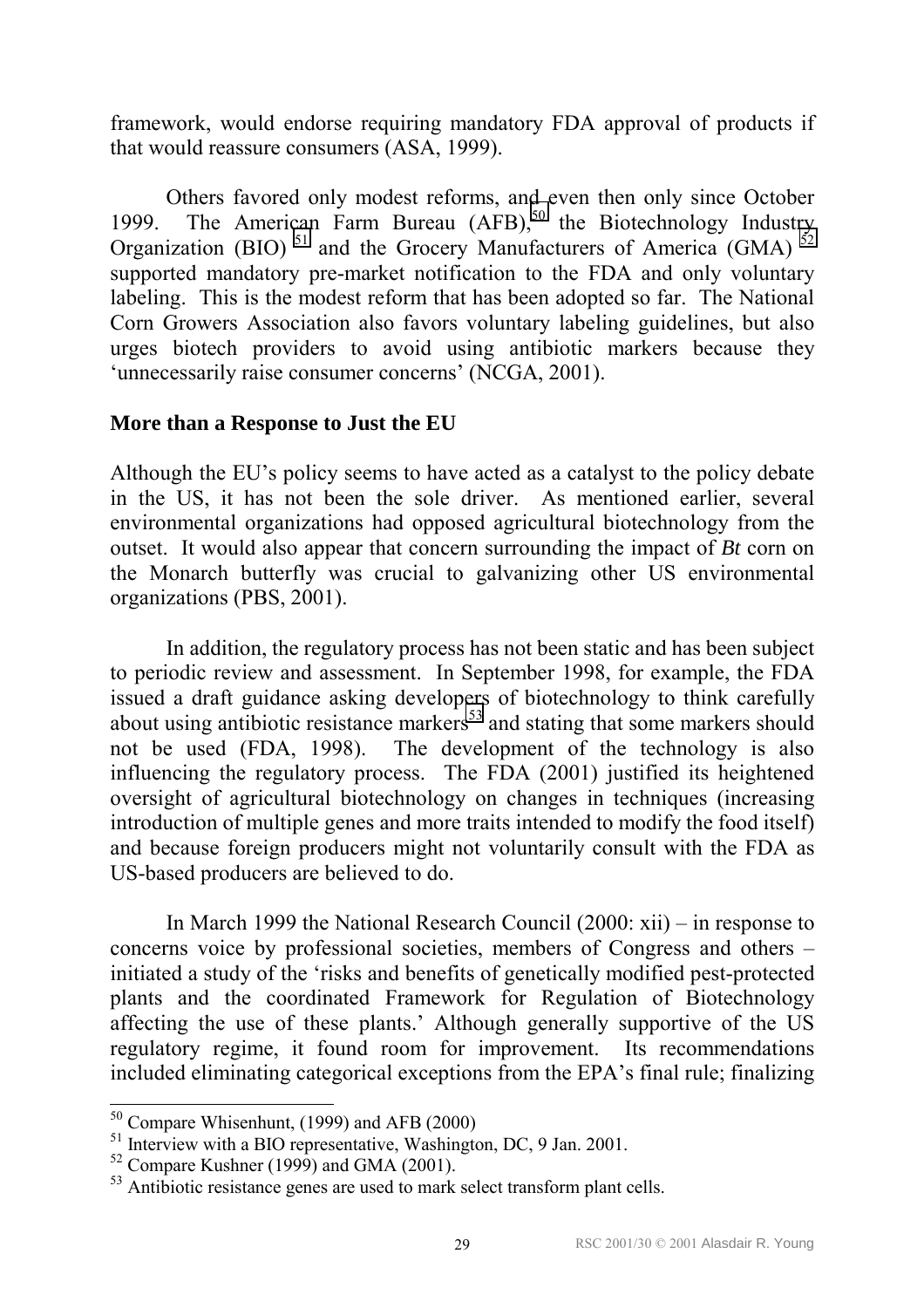an FDA guidance on the assessment of potential food allergens; expanding the quantity, quality and public accessibility of information; clarifying the scope of USDA's coverage so as to capture all GM pest-protected plants; and improving coordination among the three agencies.

In addition, as alluded to above, the StarLink episode also heightened consumer awareness of the presence of GM foods and concern about the regulatory framework. It, however, seems to have provided as an additional push to an already moving process.

In addition to additional internal dynamics, the EU is not the only export market whose rules have an impact on US producers (see Table 7). Japan, as the US's largest agricultural export market, including for corn, is particularly significant. Although Japan requires pre-market approval of GM products it has approved many more than the EU and its mandatory labeling requirements kick in only above the 5 percent threshold, which is much easier to meet than the EU's 1 percent. In addition, the concern started in the EU and spread to other countries. In many respects, it is this 'contagion' that concerns and angers US producers most about the EU's policy.<sup>54</sup>

| Country        | Status of rule                                        |
|----------------|-------------------------------------------------------|
| Australia      | Pending implementation                                |
| <b>Brazil</b>  | In force $(12/00)$                                    |
| Czech Republic | In force $(1/01)$                                     |
| Chile          | In force $(5/01)$                                     |
| Indonesia      | In force $(1/01)$                                     |
| Japan          | In force $(4/01)$                                     |
| Korea          | In force (commodities $3/01$ ; packaged food $7/01$ ) |
| Mexico         | Legislation being debated                             |
| New Zealand    | Pending implementation                                |
| Taiwan         | Legislation proposed                                  |
| Turkey         | In force $(1/01)$                                     |
| Saudi Arabia   | In force $(1/01)$                                     |
|                |                                                       |

**Table 7 Mandatory labeling requirements around the world** 

*Source*: *NFPA Journal*, December 2000

 $\overline{a}$ 

Further, the EU's policy has the potential to chill more directly the adoption of agricultural biotechnology in other, particularly developing, countries. Other countries that grow GM varieties of crops will face the same problem exporting to the EU that the US does and may be even less able to segregate and test their

<sup>&</sup>lt;sup>54</sup> Interviews with representatives of the National Food Processors Association (Washington, DC 9 Jan. 2001) and US Grain Council (Washington, DC 11 Jan. 2001).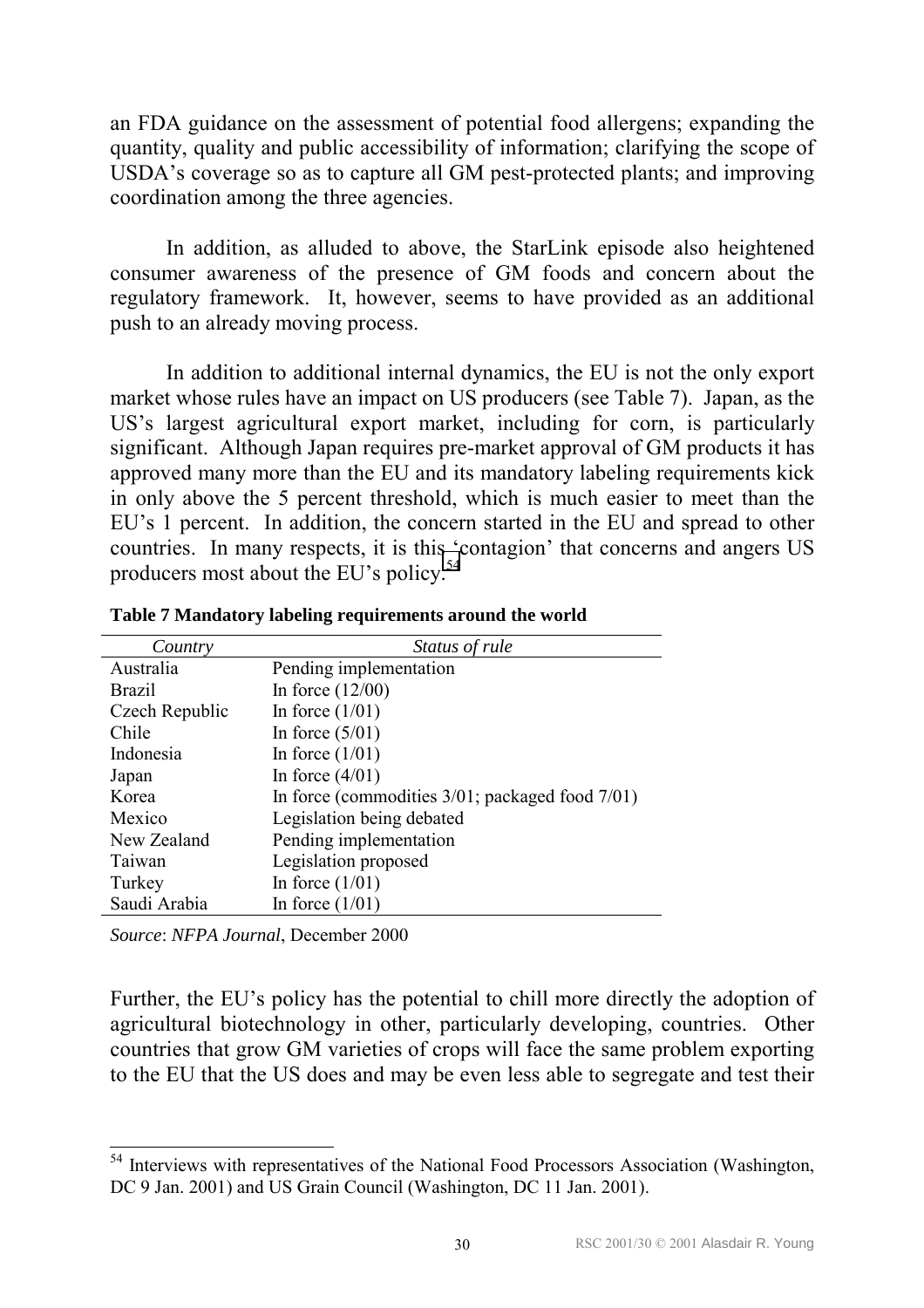exports to the standard demanded by the  $EU^{55}$  Consequently, countries that export heavily to the EU may be reluctant to grow any non-EU-approved GM crops.

#### **Constraints on Alternatives**

Part of the explanation for the change in US domestic policy is tied to the limits on other policy alternatives. The incentive for US producers to contemplate domestic policy reforms would be even lower if there were a strong prospect of forcing their trading partners to change their rules so as to eliminate the trade barriers. There are a number of reasons why this many not be a viable proposition with respect to the EU's rules.

First, although the multilateral trading system is essentially designed to remove national rules that unnecessarily restrict trade, it also imposes limits on those seeking action. Prior to the conclusion of the Uruguay Round the United States government periodically unilaterally imposed trade sanctions on countries in an attempt to get them to change their policies (see, Woolcock, 1991). The establishment of the World Trade Organization (WTO) and the introduction of binding dispute settlement, however, have introduced curbs on such unilateral action.<sup>56</sup> This constraint was underlined by the EU's successful case against the US concerning Sections 301-310 of the Trade Act of 1974, which resulted in the US undertaking to act in compliance with its WTO obligations. In other words, rather than acting unilaterally, the US government would take its trade grievances to the WTO.

Consequently, it is up to the WTO's dispute settlement body to determine whether a member's policies contravene WTO rules. Only if a government is found to be in violation of WTO rules and fails to comply with the ruling, can the plaintiff government impose sanctions. Crucially, the WTO does not unequivocally favor free trade. Rather it sets limits on the exceptions to free trade.57 Article XX of the General Agreement on Tariffs and Trade (incorporated into the WTO) recognizes the protection of human health and safety as legitimate objectives for government action so long as the measures in question are not a means of arbitrary discrimination between countries or disguised restrictions on trade. The WTO's Technical Barriers to Trade (TBT) Agreement – which covers, *inter alia*, labeling – and the Sanitary and Phytosanitary (SPS) Agreement  $-$  which applies to the approval process of GM

<sup>&</sup>lt;sup>55</sup> The impact of EU food safety standards on developing country exports concerns the World Bank (see, for example, Otsuki, et al, 2001).

<sup>56</sup> Comment by Ellen Frost at the ëThe New Transatlantic Agenda at Five:A Critical Assessment' workshop, European University Institute, 20 Apr. 2001.

 $\frac{57}{1}$  I am grateful to Peter Holmes for putting this insight so succinctly.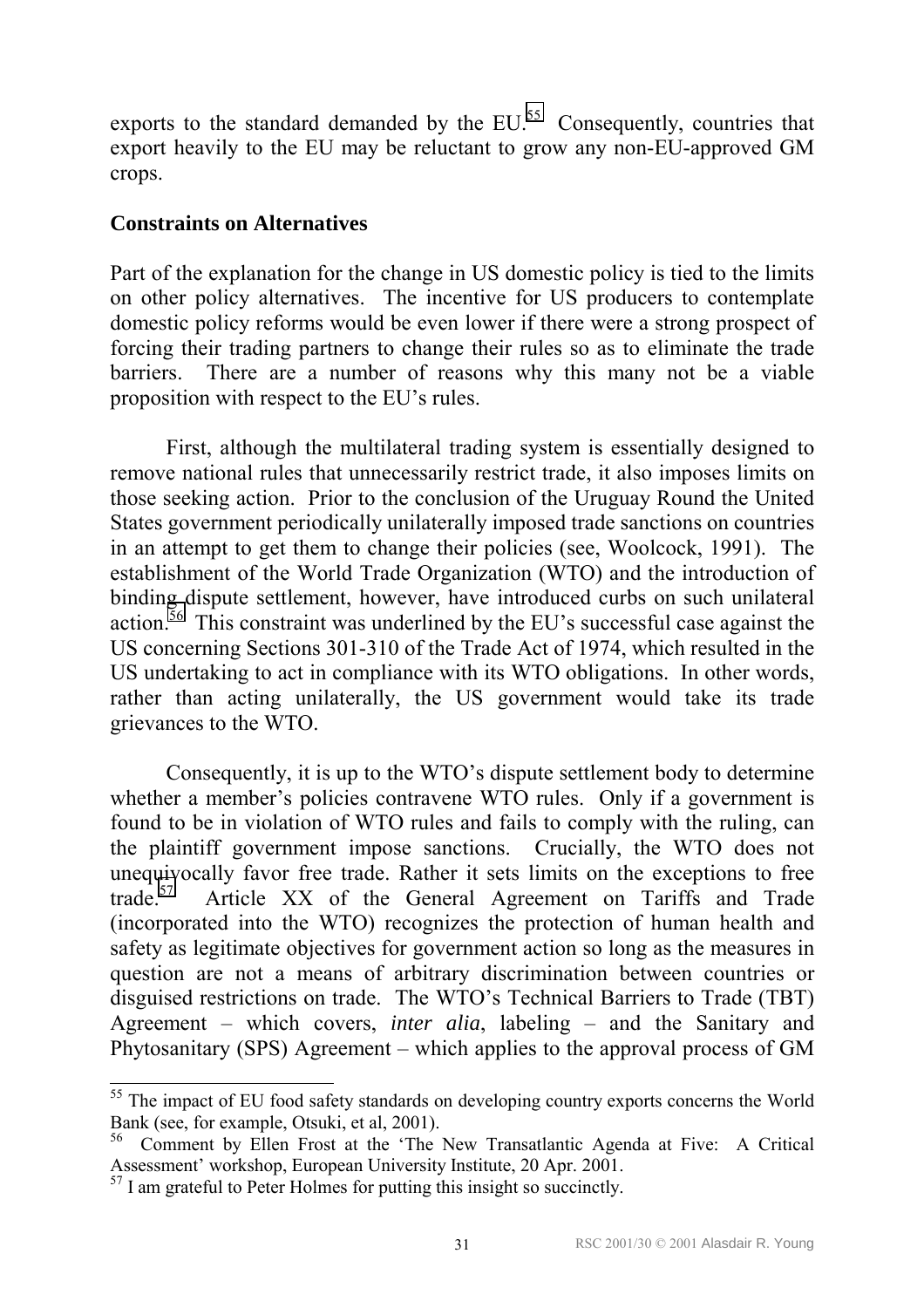foods – also recognize protecting consumers and the environment as a legitimate reasons for a government to adopt trade-impeding regulations, although subjecting them to procedural disciplines.<sup>58</sup> The SPS Agreement requires that measures be based on an 'appropriate' assessment of the 'risks to human, animal or plant life or health' and 'taking into account risk assessment techniques developed by the relevant international organizations.' The TBT Agreement, meanwhile, only incorporates a voluntary 'Code of Good Practice for the Preparation, Adoption and Application of Standards.' Thus multilateral rules allow governments a fair degree of leeway in pursuing their policy objectives, particularly with respect to the level of risk that they are willing to accept (PIU, 2000). Consequently, it is not clear that the US would win a case before the WTO.

Several other factors further call into question the likelihood of a successful prosecution. First, the EU has not yet actually rejected any GM products, it has just not approved them. It is consequently harder to argue that the EU is taking arbitrary decisions, although there is an issue of timeliness.<sup>59</sup> Second, the EU's rules are non-discriminatory in letter and in practice; $60$  more EU than US firms have products held up in the regulatory process (Commission, 2000a). Third, the EU's deliberate release directive, the focus of most concern, was being revised for much of the period of the dispute (May  $1998 - \text{March}$ ) 2001), which meant that it was a moving target and might be irrelevant by the time a judgement was issued. Fourth, due to adjustment by US producers, the only product currently affected is corn, worth about \$200 million per year and accounting less than 1 percent US production. Further, strictly speaking, the EU does not prohibit corn imports from the US, but US producers are reluctant to export because of the difficulties of ensuring that no un-approved GM corn is in the shipment. $61$  These factors are important because to bring a case the US government would want to be confident of winning and therefore would want a clear cut and important case. $62$ 

In addition, even if the US were to win the case it is unclear whether the EU's policy would change.<sup>63</sup> To start, with any change would be a long time coming. It is common for WTO cases to take two years from the time a request for a panel is filed to the adoption of the Appellate Body's report. A losing

l

 $58$  For a fuller discussion, see PIU (2000).

<sup>&</sup>lt;sup>59</sup> Interview with a representative of the European-American Business Council, Washington, DC, 8 Jan. 2001.

 $^{60}$  Interview with a Commission official, San Domenico di Fiesole, 4 Dec. 2000.

<sup>61</sup> Interview with a Commission official, Washington, DC, 10 Jan. 2001.

 $62$  Interview with a USDA official, Washington, DC, 11 Jan. 2001.

<sup>&</sup>lt;sup>63</sup> Interviews with representatives of the European-American Business Council (Washington, DC, 8 Jan. 2001), the National Food Processors Association (Washington, DC, 9 Jan. 2001); and the US Grains Council (Washington, DC, 11 Jan. 2001).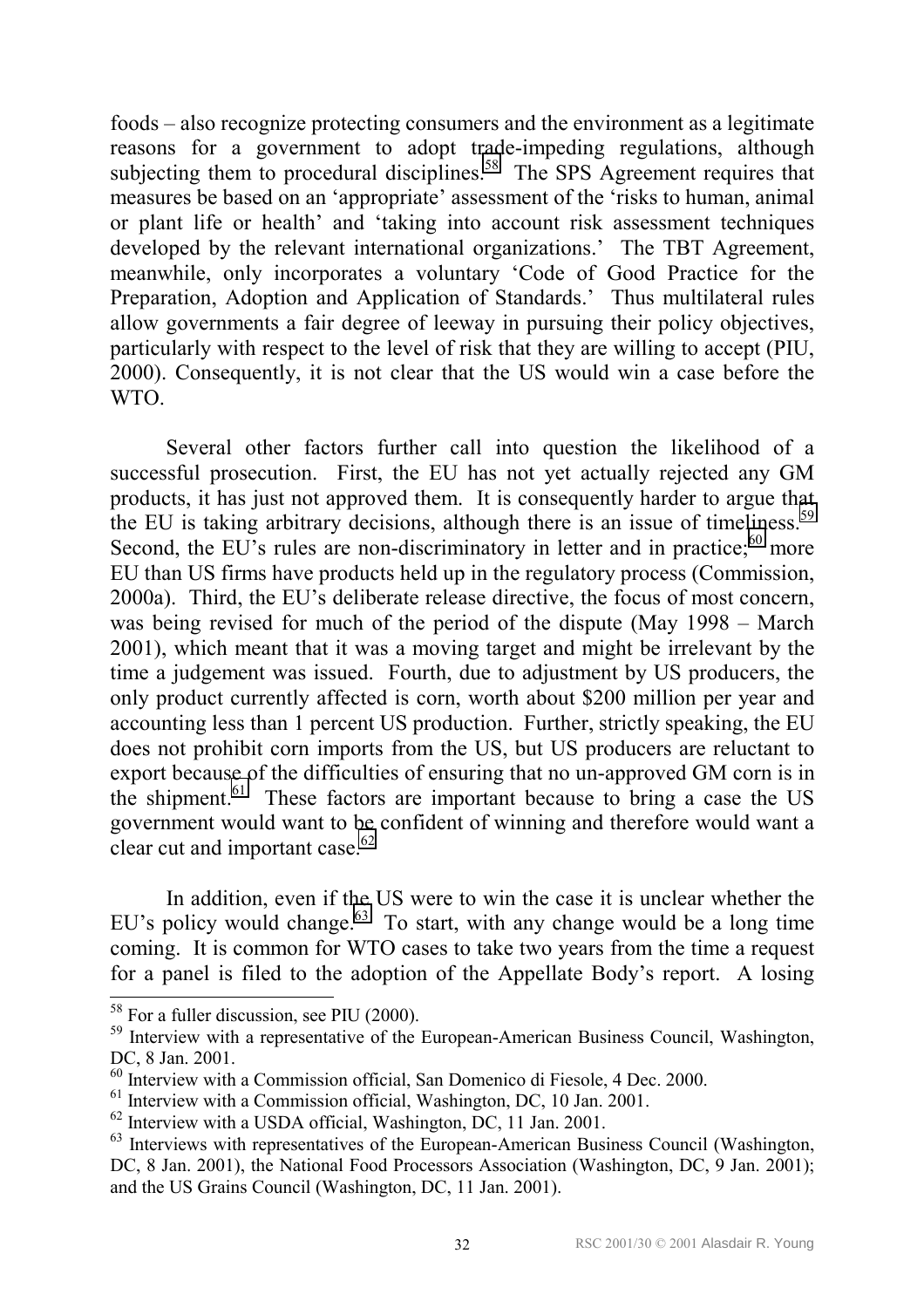defendant then has a 'reasonable' period in which to bring its rules into compliance. The EU, in particular, has been slow change its rules in response to WTO judgements. For example, five years after the WTO Appellate Body found against the EU's ban on hormone-treated beef the EU still has not changed it rules. Given the depth of consumer opposition in Europe governments would be unlikely to act quickly on an issue even more sensitive and wide-ranging than the hormone-treated beef ban. In addition, for much of the period of the dispute the French, German and Italian (until June 2001) governments had Green Party coalition partners, which makes such policy changes even less likely.

Even if the EU were to change its rules, it is far from clear that it would improve the situation on the ground. A number of major European food retailers have moved to meet and shape the demand for non-GM food (Commission, 2000b). For example, a consortium of seven European supermarkets − Carrefour (France), Delhaize (Belgium), Esselunga (Italy), Marks and Spencer (UK), Migros (Switzerland), Sainsbury (UK) and Superquinn (Ireland) − are organizing their supply chains in order to eliminate GM ingredients from their own-label products. Other supermarkets − including Pryca (Spain), Spar (Germany), Iceland (UK) and Tesco (UK) − have undertaken individual actions to eliminate GM ingredients from their own-brand products.

In such circumstances, some US producers are concerned that an aggressive approach might be counter productive, both economically and politically. European consumers would probably not react well to US multinationals forcing them to eat food they consider unsafe and therefore might vigorously resist the next generation of GM foods, which is expected to bring direct benefits to consumers, such as enhanced nutrition.<sup>64</sup> In addition, too aggressive a stance might have interfered with the reform process underway in the EU, which held out the possibility of resolving much of the dispute.<sup>65</sup> Thus for a host of reasons, none of the US agricultural industry associations have (yet at any rate) aggressively pushed the US government to pursue a formal dispute through the WTO,  $^{66}$  although some<sup>67</sup> do not see how things could get worse.

 $64$  Interviews with representatives of the European-American Business Council (Washington, DC, 8 Jan. 2001) and the US Grains Council (Washington, DC, 11 Jan. 2001).

<sup>65</sup> Interview with a former representative of the Corn Refiners Association, Washington, DC, 8 Jan. 2001.

<sup>66</sup> Interviews with a former representative of the Corn Refiners Association (Washington, DC, 8 Jan. 2001) and representatives of US Grains Council (Washington, DC, 11 Jan. 2001)

 $67$  Interview with a representative of the Biotechnology Industry Organization, Washington, DC, 9 Jan. 2001.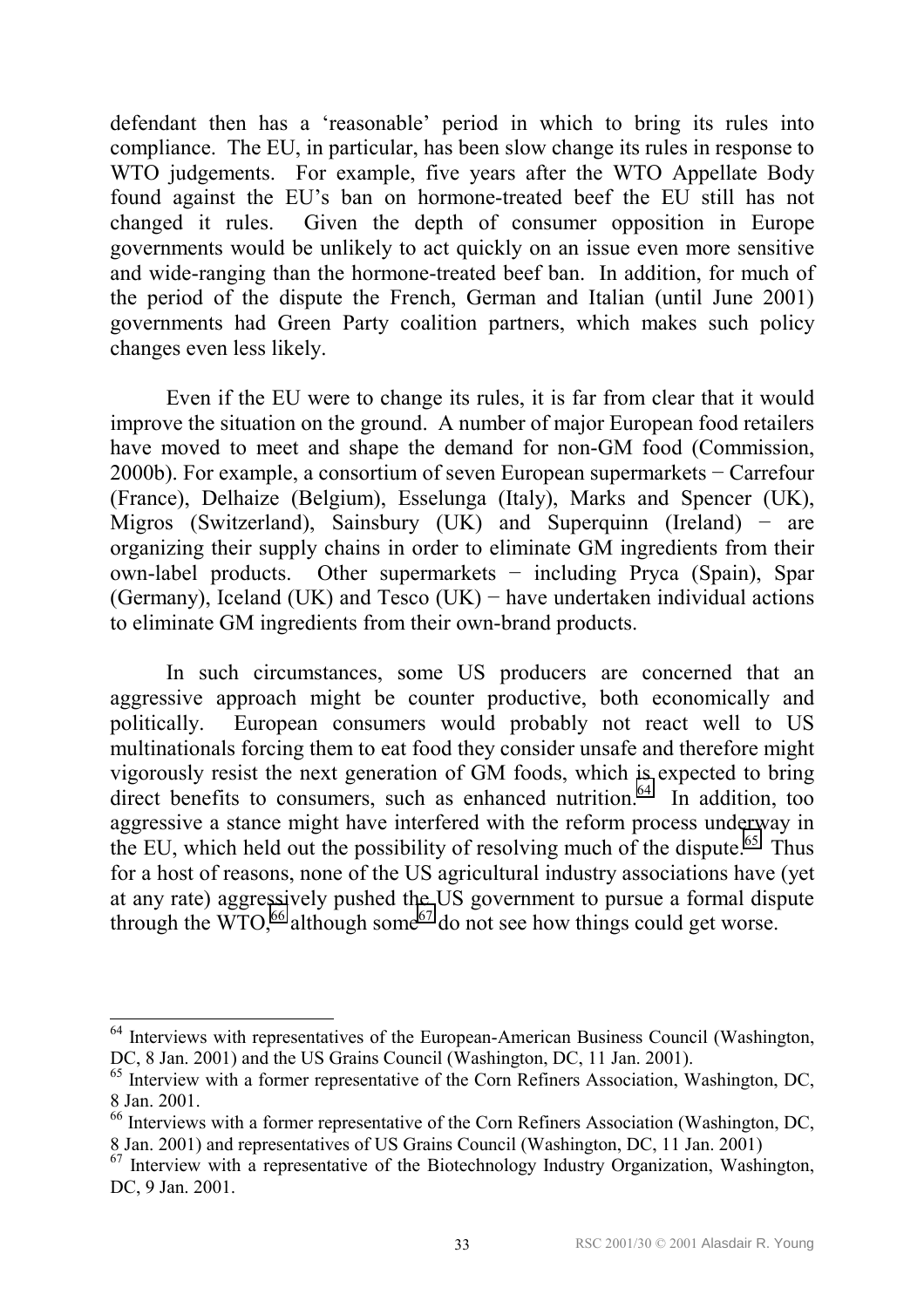There are some additional, broader considerations that also influence government policy. First, a number of politically influential firms with extensive operations on both sides of the Atlantic dislike trade disputes between the EU and US because even when they are not directly affected they suffer from the poisoned atmosphere.<sup>68</sup> Second, there is a strong disincentive to unsettle unnecessarily relations with an important political ally and economic partner (Shaffer, 2001). Third, a finding by the WTO's dispute settlement body sets precedents, and government officials have to be alert to the implications of an apparently favorable ruling for domestic regulators (Shaffer, 2001).<sup>69</sup> A successful case that establishes a precedent that undesirably constrains domestic policy might be considered a pyretic victory. Lastly, there is a desire not to further strain the WTO dispute settlement mechanism by giving it another politically charged case that whether the US wins or loses might further undermine the already challenged legitimacy of the multilateral trading system (Holmes and Young, 2001).

#### **VII. Cooperation: Middle Path or Road to Nowhere?**

This discussion suggests that unilateral action by the  $US - 't$ rading up' or 'trading blows'  $-$  is unlikely to overcome the trade barriers posed by the EU's rules. Trading up in the US may be reaching its limits, and thus far adjustments to the US approval process have only nudged it towards the EU system. Although the new administration might be inclined to take a more aggressive stance than its predecessor with the EU over GM foods, there are a number of reasons to think that the US government will not pursue a complaint before the WTO. Even if it does, several years would elapse before a judgement is issued, and even that would be unlikely to result in a swift (if any) change in EU policy.

The EU's new directive may help, but even if it leads to a renewal of approvals, the approval process will almost certainly be much slower than in the US resulting in a persistent disjuncture between products approved in the two markets. If there is no resumption of approvals, the dispute could well escalate as US producers, particularly the biotechnology companies, lose patience. In addition, EU labeling requirements are unlikely to ease.

<sup>68</sup> Comment by Sir John Browne, European University Institute, 10 November 2000. See also the ëEU Committee Position Paper on the Implications of Agro-Food Developments on International Trade and Transatlantic Relations,'

http://www.eucommittee.be/pop/pop1997/Agf/agf4.htm, 1 December 1997. One of the TABD's priority issues for 2001 is 'Dispute Management', which includes resolving existing disputes and avoiding new ones (*TABD Newsletter*, February/March, 2001).

 $^{69}$  Interview with a USDA official, Washington, DC 11 Jan. 2001.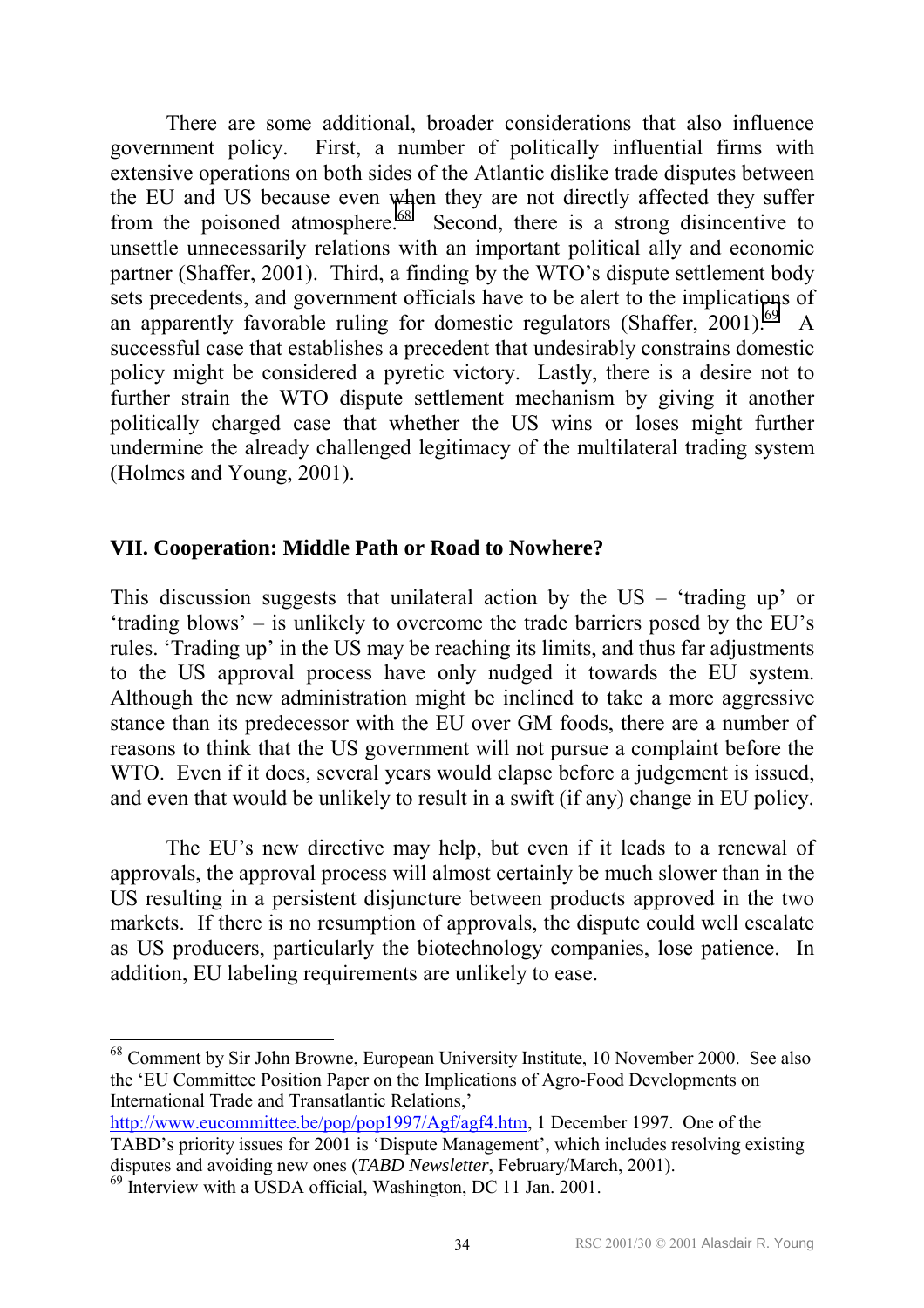Consequently, there is likely to be a protracted period of trade tension. Given that there are limits on what the US government can achieve unilaterally, there are incentives for it to seek a negotiated solution. Significantly, as most of the apparent economic cost of the conflict fall on the US, the US government is more likely to compromise than is the EU; its 'cost of no agreement' is higher (Keohane and Nye, 1989; Milner, 1997; Moravcsik, 1998; Young and Wallace, 2000).

The extent of the differences between the EU and US, however, may be such that no compromise acceptable to both sides is possible. In particular, the persistent underlying differences of approach (as manifested by the lack of mandatory prior approval for food products in the US) makes conclusion of a true mutual recognition agreement (ASA, 1999; NCGA, 1999/3; US Grains Council,  $2000$ ) or creation of a centralized approval process,<sup>70</sup> both of which have been proposed by firms as ways of overcoming the approval disjuncture, unthinkable.<sup>71</sup> The adoption of mandatory labeling, along with the attendant segregation and identity preservation, in the US along the lines required in the EU would go along way to facilitating trade. The costs entailed, however, are significant and given the Republican Party's and especially Bush Administration's ideological hostility to social regulation adoption of the necessary legislation seems improbable.

Therefore, cooperation has focused on reducing friction where possible and increasing understanding. Such bilateral cooperation and exchanges in other international fora (see below) has contributed significantly to taking the heat out of the conflict by helping the US protagonists to understand that the EU's policy is not just disguised protectionism, as many at first thought. Most now view the EU's policy as a (rather cowardly) political response to real (if unfounded) public concern about the safety and environmental consequences of GM foods $^{72}$ 

The most concrete cooperation has taken place within the Transatlantic Economic Program's Biotechnology Working Group, which was set up in February 1999. It has worked on developing GM testing protocols and procedures for corn exports to the EU and has initiated a pilot project on

 $70$  See the TABD's October 1999 'Berlin Recommendations', reproduced in the mid-year report 2000 (http://www.tabd.com/about/mym2000.html).

 $71$  Witness the difficulties the EU and US have had in concluding agreements on the mutual recognition of certifications (see Egan, 2001).

 $^{72}$  Interviews with representatives of the EPA (Washington, DC, 9 Jan. 2001); the European-American Business Council (Washington, DC, 8 Jan. 2001); National Food Processors Association (Washington, DC, 9 Jan. 2001); USDA (Washington, DC, 11 Jan. 2001); US Grains Council (Washington, DC, 11 Jan. 2001).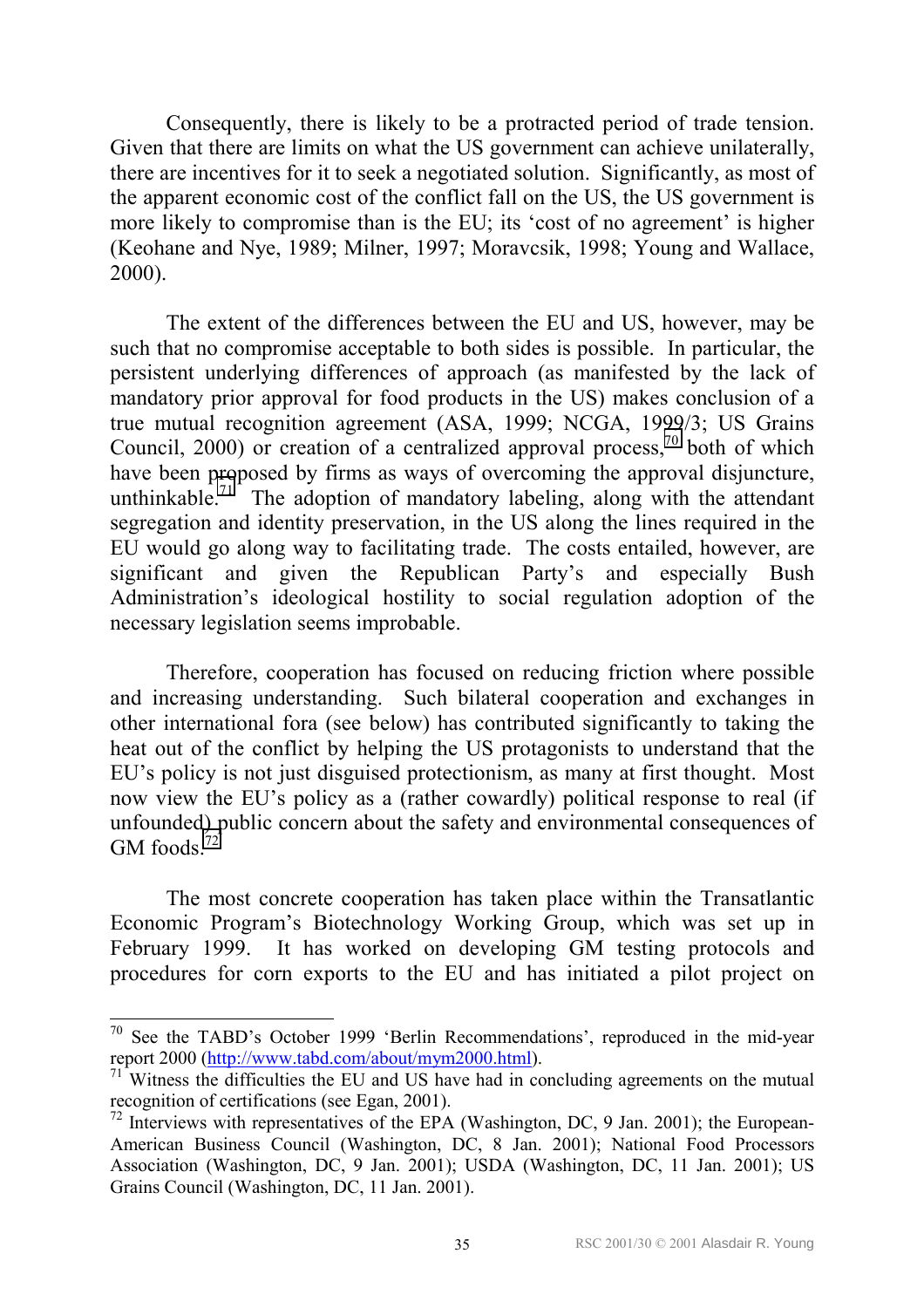simultaneous filings for approval in the EU and US, which focuses on harmonizing data requirements.<sup>73</sup> There have also been more political discussion within the US-EU Senior Level Group since early 2000 although they have not led to substantive outcomes. An EU-US Biotechnology Consultative Forum of independent experts was set up by US President Clinton and Commission President Prodi in May 2000. Its report in December 2000 largely supported the EU's cautious approach to regulating biotechnology, but also stressed the potential of the technology, particularly for developing countries.<sup>74</sup> There has been no evident policy response to the report.

Discussions are also under way in broader international fora, most notably the Codex Alimentarius Commission and the Organization for Economic Cooperation and Development (OECD). The Codex Ad Hoc Intergovernmental Task Force on Food Derived from Biotechnology met for the first time in March 2000 and again in March 2001. The taskforce is pursuing two tracks, both limited to food safety considerations: *Proposed Draft Principles for the Risk Analysis of Foods Derived from Modern Biotechnology* and *Proposed Draft Guidelines for the Conduct of Food Safety Assessment of Foods Derived from Recombinant DNA Plants*. Progress on both texts has apparently been good, although a number of important issues are outstanding (FSIS, 2001). The risk management portion of the Principles Document  $-$  particularly whether requiring tracability is an appropriate risk management tool and what other factors can legitimately be taken into consideration when deciding approvals  $$ appears to have been the principle focus of disagreement. It is clear, however, that even if they are agreed and adopted, the Codex principles and guidelines will still leave governments with a significant degree of latitude.<sup>75</sup>

While Codex is a relative new comer to the issue, regulators have been discussing agricultural biotechnology within the OECD for much longer. The OECDís Task Force for the Safety of Novel Foods and Feeds began working on the issue in late 1990 and its Working Group on Harmonization of regulatory Oversight in Biotechnology, which focuses on environmental aspects of regulation, was established in 1995 building on work dating back to the mid-1980s (OECD, 2000a, 2000b). Both groups have made some progress in defining some basic parameters for safety assessment. In 1993 the Task Force established that an assessment of 'substantial equivalence' is the most 'practical approach' to determining the relative safety of a new food (OECD,  $2000a$ : 6).

<sup>73</sup> 'Report of the Transatlantic Economic Partnership Steering Group' http://www.useu.be/SUMMIT/tep1200.html, 18 December 2000.

The EU-US Biotechnology Consultative Forum Final Report, http://www.useu.be/ISSUES/biotreport2000.htm, 19 December

 $\frac{75}{15}$  It has been agreed, for example, that the purpose of the principles document is to provide a framework for risk analysis rather than to give specific advice (FSIS, 2001).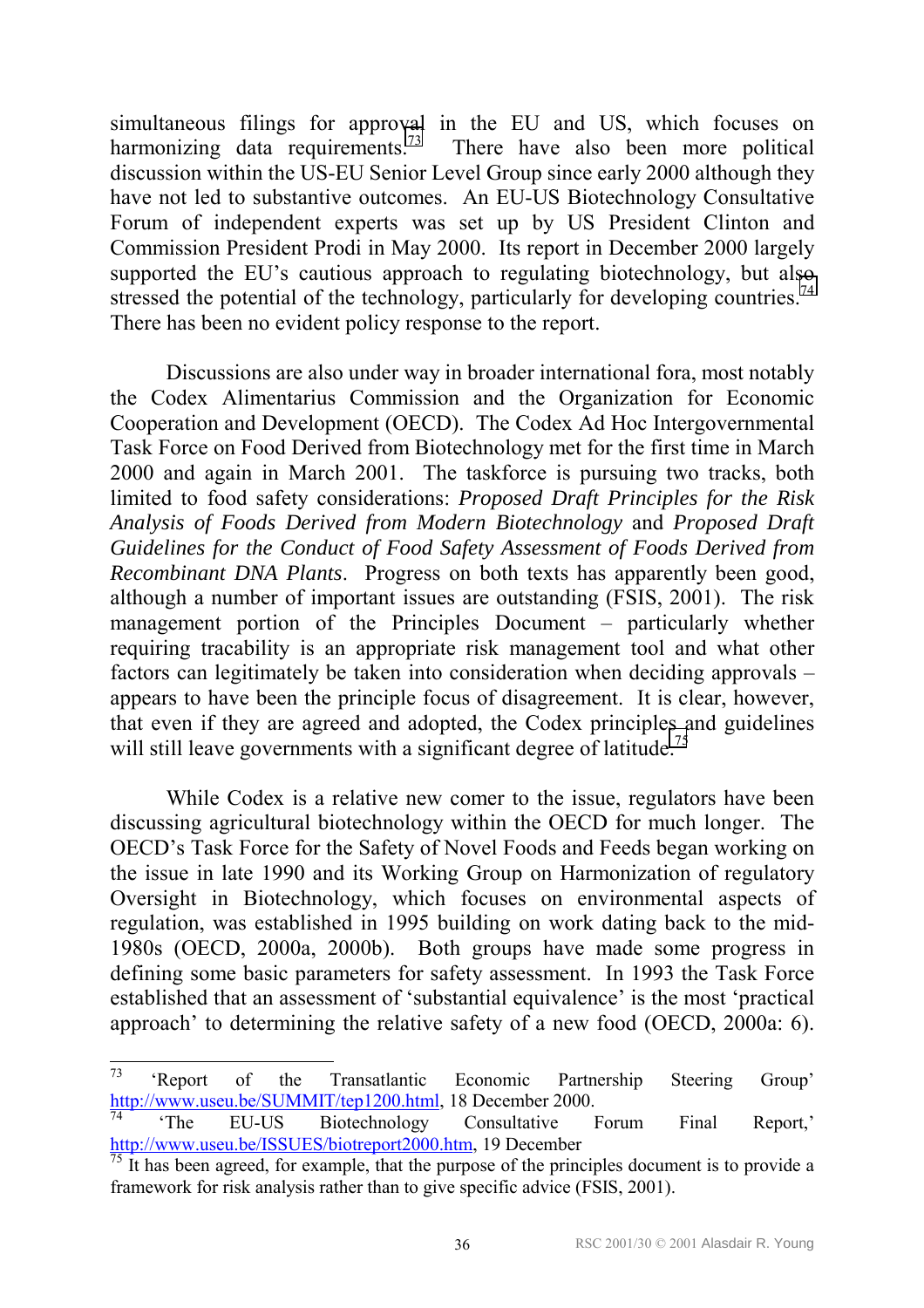The Working Group has sought, with a fair degree of success, to harmonize the information and methods used in risk/safety assessments (OECD, 2000b). Despite this progress, however, differences in regulatory outcomes persist because governments differ in how they manage risk and take other factors (such as ethical and socio-economic concerns) into account (OECD, 2000a, 2000b). Confronted with these more intractable differences, both OECD groups advocate information exchanges and increased transparency.

These multilateral efforts rather than promoting true regulatory approximation appear to be setting limits on differentiation. Consequently, while perhaps establishing boundaries for the transatlantic dispute, they are unlikely to resolve it.

In the end, time and continued technological development may ease the problem. The longer GM foods are around without causing environmental or health problems, the more consumer fears will fade. In addition, as the next generations of agricultural biotechnology products, which deliver concrete and direct benefits to consumers,<sup>76</sup> become available, consumers may become more willing to consume them and companies will become more willing to label them as part of their marketing campaigns. This, of course, assumes that no harmful effects of GM food are found. If they are, then the trade dispute may be resolved through abandonment of the technology. As one representative of a US agricultural trade association said, if a problem is discovered with biotechnology his association would 'flip-flop in a heart beat.<sup> $77$ </sup>

#### **VIII. Conclusions**

#### **Implications for the Dispute**

This analysis suggests that the transatlantic dispute over genetically modified will simmer for some time to come. If the EU's new directive results in a resumption of approvals, however, it also seems unlikely that the dispute will burst into flame. While there has been policy reform in the US, sparked in part by the EU's policy, there are still profound differences in regulatory approach and policy substance between the EU and US. Because the EU insists on approving all GM varieties itself, 'trading up' by the US was never going to be sufficient to end the dispute, however, the extent of the persistent differences is such that there is still no foundation on which a cooperative arrangement  $-$  such as a mutual recognition agreement  $\sim$  could be built. Although a solution is not imminent neither is an all-out trade war, as a number of factors – not least that

 $\overline{a}$  $76$  Such products could include crop varieties delivering better flavor or with improved levels of specific nutrients.

<sup>77</sup> Interview, Washington, DC, 11 Jan. 2001.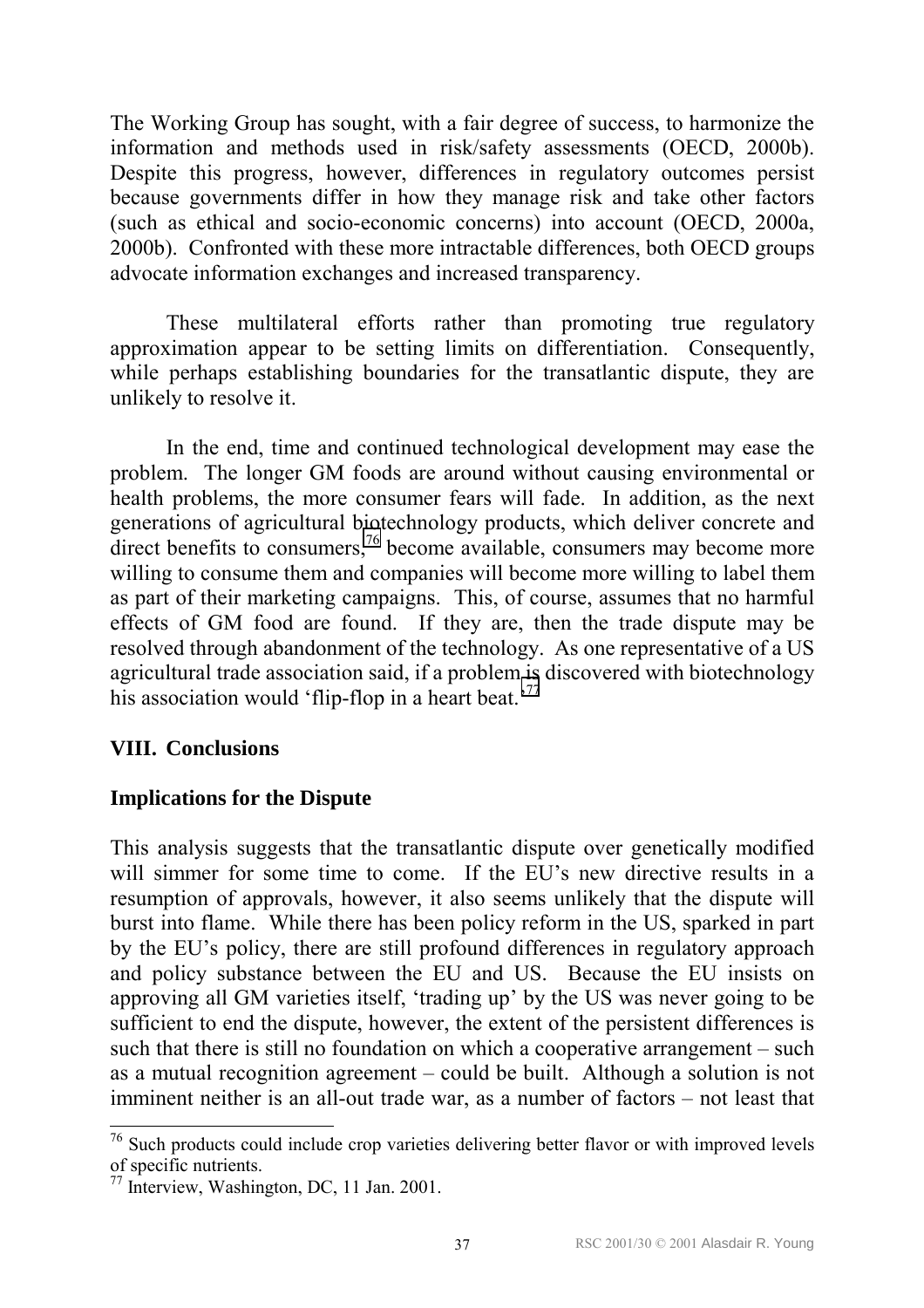the case might not be winnable before the  $WTO$  – mitigate against the US pursuing an aggressive strategy.

 While there is some scope for cooperation, the focus is more on managing friction than on resolving the dispute. Perhaps the most significant benefit from cooperation  $-$  increased understanding  $-$  has already been reaped. Further benefits could come from agreeing procedures and protocols for testing for GM and for managing identity preservation systems. An agreement covering mutual recognition of such tests would greatly amplify the benefits of such an agreement.

In these circumstances, the most significant steps toward easing the dispute have been market-driven adjustments by US producers (*de facto* trading up). By accepting only GM varieties approved in the EU (and other markets) a number of US producers have lessened the commercial implications of the policy discord for them. This adjustment, however, has exacerbated the commercial implications of the dispute for the agricultural biotechnology companies, which are finding harder to sell their seeds in the US, as well as abroad.

#### **Broader implications**

Although the US reforms have been limited, the preceding analysis stresses that 'trading up' occurs even when international institutions do not favor it and that it is a phenomenon that affects actors even as economically and politically powerful as the United States. There are two key aspects to this conclusion. The first is the importance of the transmission of political mobilisation as a mechanism for 'trading up.' By raising the awareness of US consumers and consumer and environmental organisations, the EU's rules on GM food provided a catalyst to political mobilization and limited policy change. An important caveat, is that domestic institutions play a pivotal role in shaping how political mobilisation translates into policy change. In this instance, the prevailing approach to regulation and the legal framework in which it is situated dampened the impact of political mobilisation. The second aspect, is the importance of exceptions to multilateral trade rules to diffusing 'trading blows.' The acceptance in multilateral rules of legitimate obstacles to trade undermines aggressive trade policies and creates incentives for cooperative solutions.

There are, however, some trade disputes that are largely intractable, at least without exogenous change. This situation is likely to occur where there are profound differences of approach between the protagonists and where multilateral trade rules permit governments to exercise discretion; neither 'trading up' nor 'trading blows' is likely or adequate. These circumstances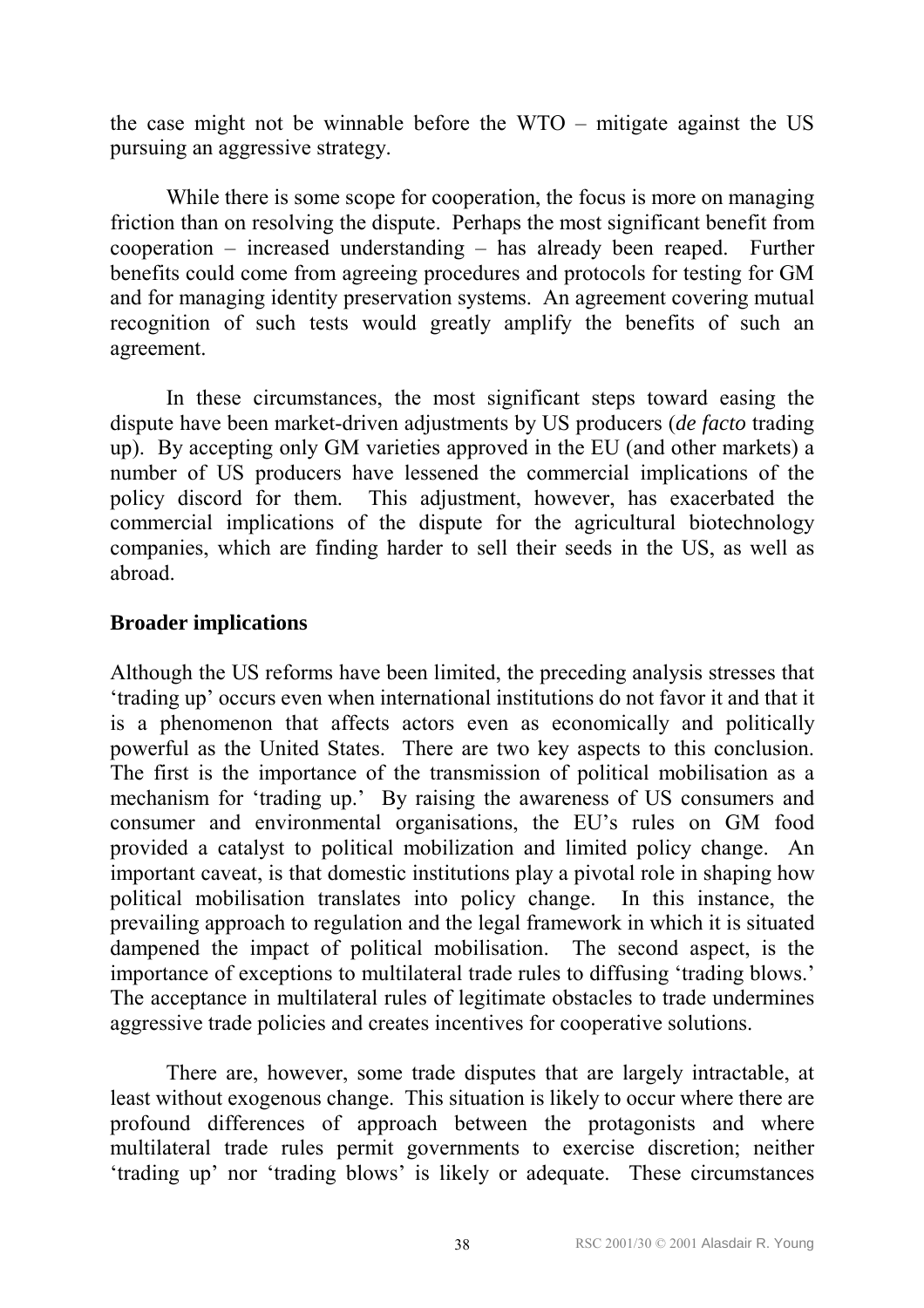appear to arise most frequently when it comes to regulating under scientific uncertainty. As many of these issues touch on safety, particularly food safety, they tend to be highly politically sensitive, and therefore harder to resolve. We may therefore have to accept a perpetual level of (background) trade friction.

Alasdair R. Young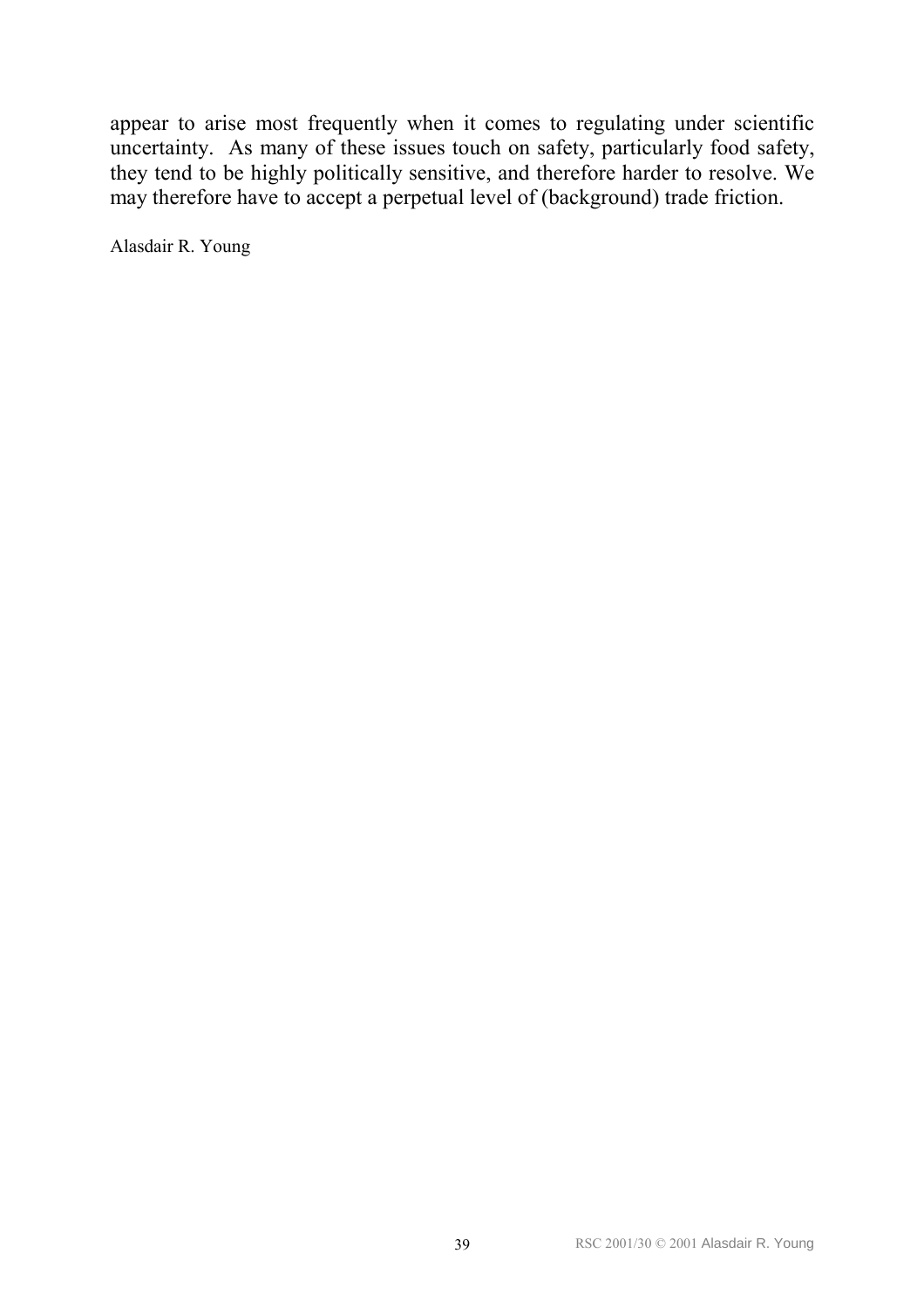#### **REFERENCES**

Andersen, J. L (1999), 'Testimony before the Committee on Agriculture, Nutrition and Forestry, United States Senate,<sup>7</sup> October (Director, Biopesticides and Pollution Prevention Division, EPA).

ASA (1998), American Soybean Association, 'Memorandum'' to the House of Lords European Communities Committee, Second Report, 1998-99 Session, 15 December.

ññ (1999), ëASA Supports Biotechnology at Food and Drung Administration Public Hearing,' <http://www.amsoy.org/documents/fdabiotech.htm>.

 $\frac{1}{2000}$ , 'Approval Status of Biotechnology-Derived US Soybeans' <http://www.amsoy.org/biotech/approvalbkgd.htm>, 14 December.

Barach, J. (1999), Vice President, National Food Processors Association, ëbefore the Committee on Agriculture, Nutrition and Forestry, United States Senate,<sup>7</sup> October.

Barshefsky, C. (1999), US Trade Representative, 'Testimony on America's Agricultural Trade Agenda,' Senate Committee on Agriculture, 24 June.

CFS (2000), Center for Food Safety, 'Summary of Current US Legal Activities concerning Genetically Engineered Foods,' http://www.centerforfoodsafety.org/ LegalUpdateAug20001.html.

Commission (2000a), 'Facts on GMOs in the EU,' Memo/00/43, 13 July.

ññ (2000b), ëEconomic Impacts of Genetically Modified Crops on the Agri-food Sector: A First Review,' Working Document, Rev. 2, Directorate General for Agriculture, 5 September.

Council (1999), '2194<sup>th</sup> Council Meeting – Environment – Luxembourg, 24/25 June 1999,' Perss  $203 - Nr 9406/99$ .

CSPI (2001), Centre for Science in the Public Interest, ëNational Opinion Poll on Labeling of Genetically Engineered Foods, [http://www.cspinet.org/reports/op\\_poll\\_labelling.html](http://www.cspinet.org/reports/op_poll_labelling.html).

Dykes, M. (1998), Director, Government Affairs, Monsanto, testimony to the 'Hearing on "Issues in US-European Union Trade: European Privacy Legislation and Biotechnology/Food Safety Policy"', International Relations Committee, House of Representatives, 7 May.

Egan, M. (2001), ëMutual Recognition and Standard-Setting: Public and Private Strategies for Governing Markets, in M. A. Pollack and G. Shaffer (eds), *Transatlantic Governance in the Global Economy* (Rowman and Littlefield).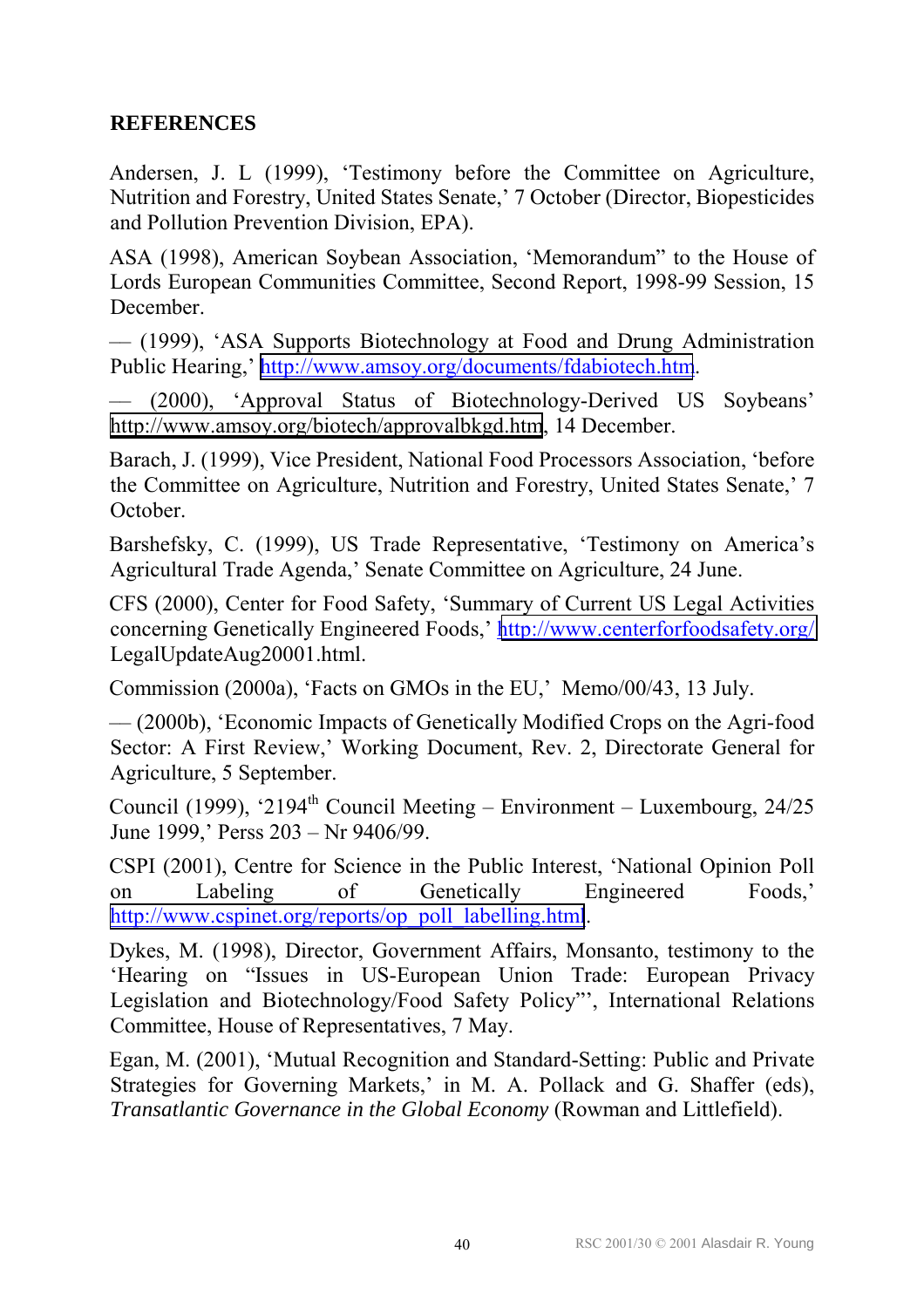Eizenstat, S. (1999), Under Secretary of State, ëPrepared Statement Before the House International Relations Committee, Subject – The Future of our Economic Partnership with Europe,' 15 June.

EPA (2001), Environmental Protection Agency, 'Biotechnology: Plant-Pesticide/Plant-Incorporated Protectants (PIPs) Final Rule Summary,' <http://www.epa.gov/scipoly/summary.pdf>

Eurobarometer (2000), 'The Europeans and Biotechnology' *Eurobarometer* 52.1, 15 March.

FDA (1998), Food and Drug Administration, Guidance for Industry: Use of Antibiotic Resistance Marker Genes in Transgenic Plants: Draft Guidance,' 4 September,<http://www.cfsan.fda.gov/~dms/opa-armg.html>

ññ (2000), ëUS District Court Dismisses Genetically Engineered Food Law Suit Against FDA,' FDA Talk Paper, T00-50, 6 October, [http://www.fda.gov/bbs/topics/ANSWERS/ANS01043.html.](http://www.fda.gov/bbs/topics/ANSWERS/ANS01043.html)

 $\sim$  (2001a), 'Premarket Notice Concerning Bioengineered Foods,' *Federal Register*, 66/12, 18 January.

ññ (2001b), ëGuidance for Industry: Voluntary Labeling Indicateing Whetehr Foods Have or Have Not Been Developed Using Bioengineering: Draft Guidance,; [http://vm.cfsan.fda.gov/~dms/biolabgu.html,](http://vm.cfsan.fda.gov/~dms/biolabgu.html) January.

FoE (1999a), Friends of the Earth, 'A Letter to President Clinton' <http://www.foe.org/safefood/lettertoclinton.html>, 14 June.

 $\sim$  (1999b), 'A Letter to Major Food Corporations' http://www.foe.org/safefood/ companyletter.html, 6 August.

(nd), 'The Need for Labeling Genetically Engineered Food' http://www.foe.org/ safefood/factsheetge.html.

FSIS (2001), USDA Food Safety and Inspection Service, ëReport of the United States Delegate: Second Session Codex *Ad-Hoc* Intergovernmental Task Force on Foods Derived from Biotechnology,' Ciba, Japan, 25-29 March 2001, [http://www.fsis.usda.gov/OA/codex/rep\\_bio01.htm](http://www.fsis.usda.gov/OA/codex/rep_bio01.htm).

Giddings, L. V. (1999), Vice President, Biotechnology Industry Organization, Testimony to the Senate Committee on Agriculture, Nutrition and Forestry, 7 October.

Glickman, D. (1999), US Secretary of Agriculture, ëNew Crops, New Century, New Challenges: How Will Scientists, Farmers and Consumers Learn to Love Biotechnology and What Will Happen if They Don't?, remarkes to the National Press Club, Washington, DC, 13 July,

<http://www.usda.gov/news/releases/1999/07/0285>.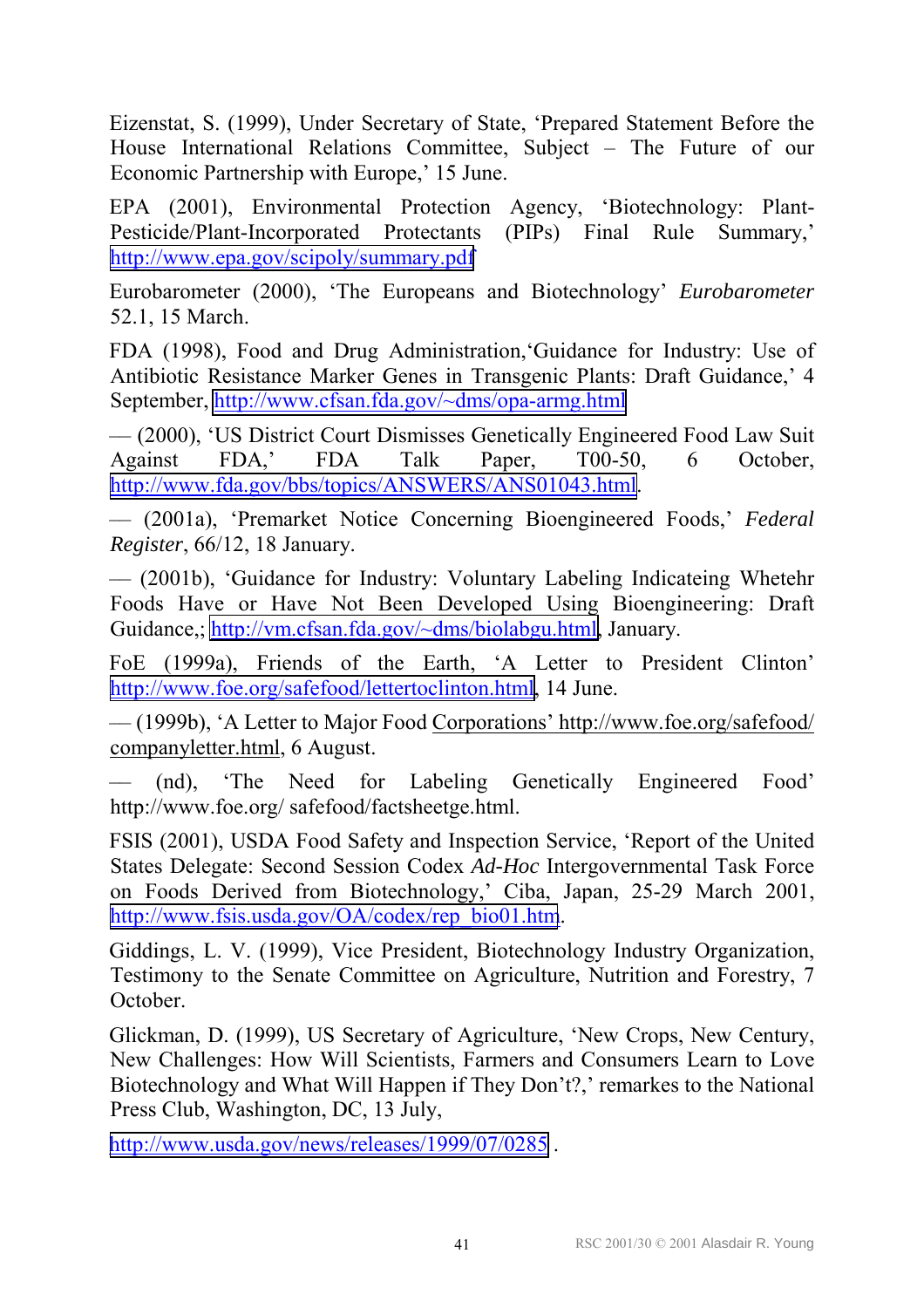GMA (2001), Grocery Manufacturers of America, ëPublic Policy Update: FDA Proposal fr Biotech Laveling "A Victory for Consumers", [http://www.gmabrands.com/pubpolicy/buzz/pp\\_update/2001/013001.htm](http://www.gmabrands.com/pubpolicy/buzz/pp_update/2001/013001.htm).

Grimm, C. (2001), ëCurrent (February-March 2001) State GMO Legislation in the United States,' [http://www.biotech-info.net/current\\_state\\_legislation.html](http://www.biotech-info.net/current_state_legislation.html).

Hall, P. A. (1986), *Governing the Economy* (Cambridge: Cambridge University Press).

Hansen, M. K. (2000), 'Testimony vefore the Senate Committee on Health, Education, Labor and Pensions on "The Future of Food: Biotechnology and Consumer Confidence"<sup>26</sup> September (Research Associate, Consumer Policy Institute, Consumers Union).

Hocking, B. (1999), 'Introduction: Trade Politics: Environments, Agendas and Processes,' in B. Hocking and S. McGuire (eds), *Trade Politics: Internationa*, *Domestic and Regional Perspectives* (London: Routledge), 1-24.

Holmes, P. and Young, A. R. (2001), ëEuropean Lessons for Multilateral Economic Integration: A Cautionary Tale,<sup> $\cdot$ </sup> in Z. Drabek (ed.), *Globalization Under Threat: The Stability of Trade Policy and International Agreements* (Edward Elgar).

Horning Priest, S. (2000), 'US Public Opinion Divided Over Biotechnology,' *Nature Biotechnology*, 18, September, 939-42.

House of Lords (1998), 'Select Committee of the European Communities  $-$ Second Report,' Session 1998-99 (London: HMSO).

IFB (2001), Illinois Farm Bureau, 'Policies for 20001,' 19 February, http://www.ilfb.org/.

Jacobson, M. F. (2001), 'Common Sense on Biotechnology,' *Wall Street Journal*, 25 January.

James, C. (2000), 'Global Status of Commercialized Transgenic Crops: 1999,' ISAAA Briefs No. 17 (Ithaca: ISAAA).

 $\sim$  (2001), 'Global Status of Commercialized Transgenic Crops: 2000,' ISAAA Briefs No. 21 (Ithaca: ISAAA).

Jasanoff, S. (1987), ëCultural Aspects of Risk Assessment in Britain and the United States,<sup> $\cdot$ </sup> in B. B. Johonson adn V. T. Covello (eds), *The Social and Cultural Construction of Risk* (D. Reidel Publishing).

Johnson, A. F. (1999), President of the National Oilseed Processors Association, Example of Tesitmoy before the Senate Agriculture, Nutrition and Forestry Committee, 30 September.

Keohane, R. O. and Nye, J. (1989), *Power and Interdependence*, 2<sup>nd</sup> edn. (New York: Harper Collins).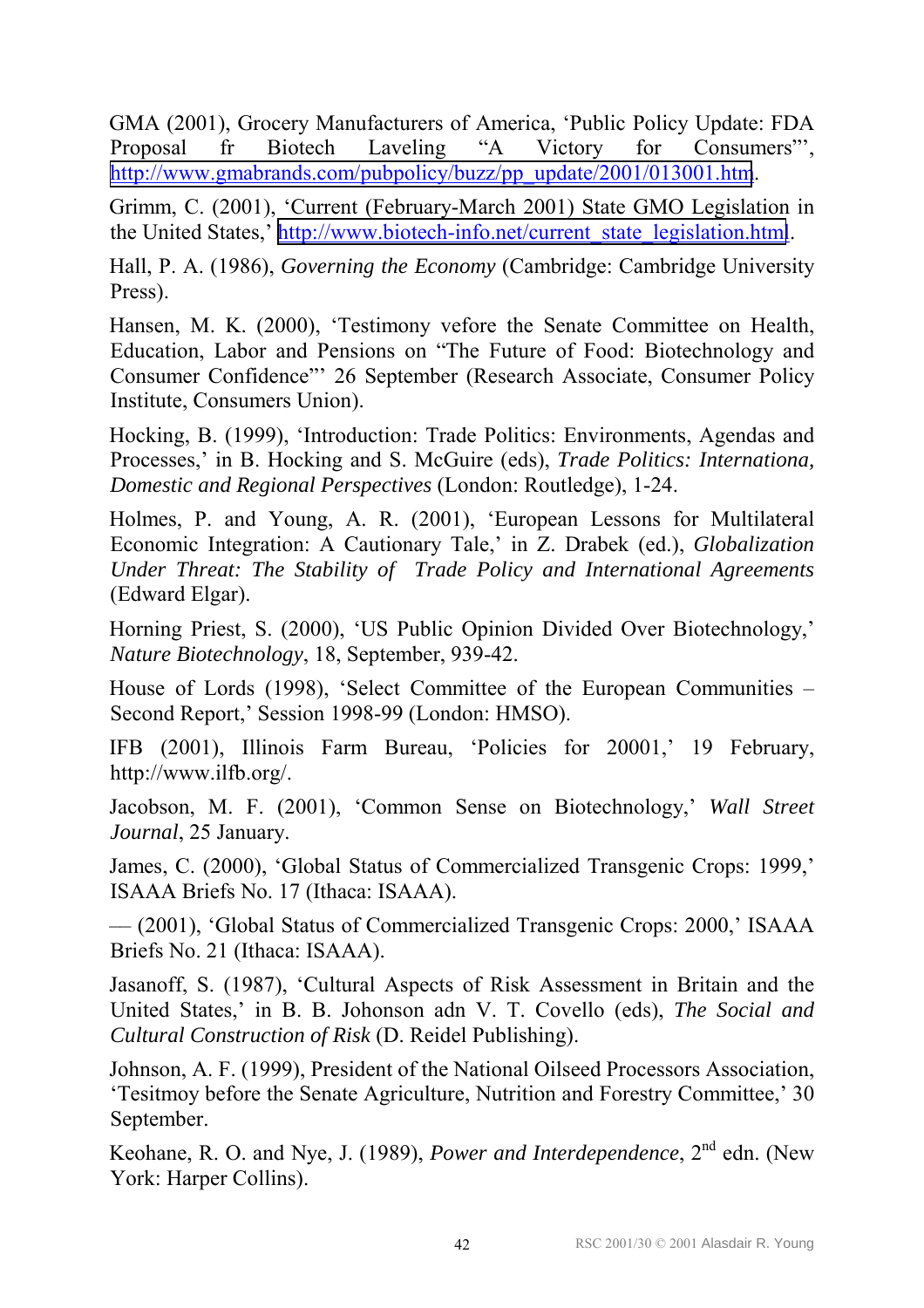Kilman, S. (2001), 'Refiners Shun Bioengineered Sugar Beets, Frustrating Plans for Monsanto, Aventis,<sup>*Wall Street Journal*, 27 April.</sup>

Krasner, S. (1982), 'Structural Causes and Regime Consequences: Regimes as Intervening Variables,' *International Organization*, 36/2, 185-205.

Kushner, G. (1999), Counsel, Grocery Manufacturers of America, 'Testimony of the Grocery Manufacturers of America before the Senate Agriculture Committee Hearing on Biotechnology,' 7 October.

Levitt, J. A. (2000a), Director, Center for Food Safety, FDA, 'FDA's Policy on Genetically Modified Food,' presentation to the Association for Food and Drug Officials' Millennium Conference, 19 June (Director, Center for Food Safety and Applied Nutrition, FDA).

ññ (2000b), ëTestimony vefore the Senate Committee on Health, Education, Labor and Pensions on "The Future of Food: Biotechnology and Consumer Confidence" 26 September

Lin, W., Chambers, W. and Harwood, J. (2000), 'Biotechnology: US Grain Handlers Look Ahead,' Agricultural Outlook (Washtington, DC: USDA), April.

Lugar, R. G. (1999), 'Opening Statement' to the hearing on 'The Science of Biotechnology and its Potential Applications to Agriculture,' the Senate Committee on Agriculture, Nutrition and Forestry, 6 October. (Chairman of the Committee).

Maryanski, J. H. (1999), Biotechnology Coordinator, Center for Food Safety and Applied Nutrition, FDA, 'Statement on Biotechnology Issues' before the Senate Committee on Agriculture, Nutrition and Forestry, 7 October.

McCammon, S. L. (1999), Animal and Plant Inspection Service, USDA, Statement before the Senate Committee on Agriculture, Nutrition and Forestry, 7 October.

McGartiy, T. O. and Hansen, P. I. (2001), 'Breeding Distrust: An Assessment and Recommendations for Improving the Regulation of Plant Derived Genetically Modified Foods,<sup>†</sup> A Report prepared for the Food Policy Institute of the Consumer Federation of America, 11 January.

Milner, H. V. (1997), Interests, Institutions and Information: Domestic Politics and International Relations (Princeton, NJ: Princeton University Press).

Moravcsik, A. (1993), (1998), *The Choice for Europe: Social Purpose and State Power from Messina to Maastricht* (Ithaca, NY: Cornell University Press).

NCGA (2001), National Corn Growers Association, ëNCGA Position: Biotechnology,' Position Number I-A-1, <http://www.ncga.com/biotechnology/main/position.htm>, February.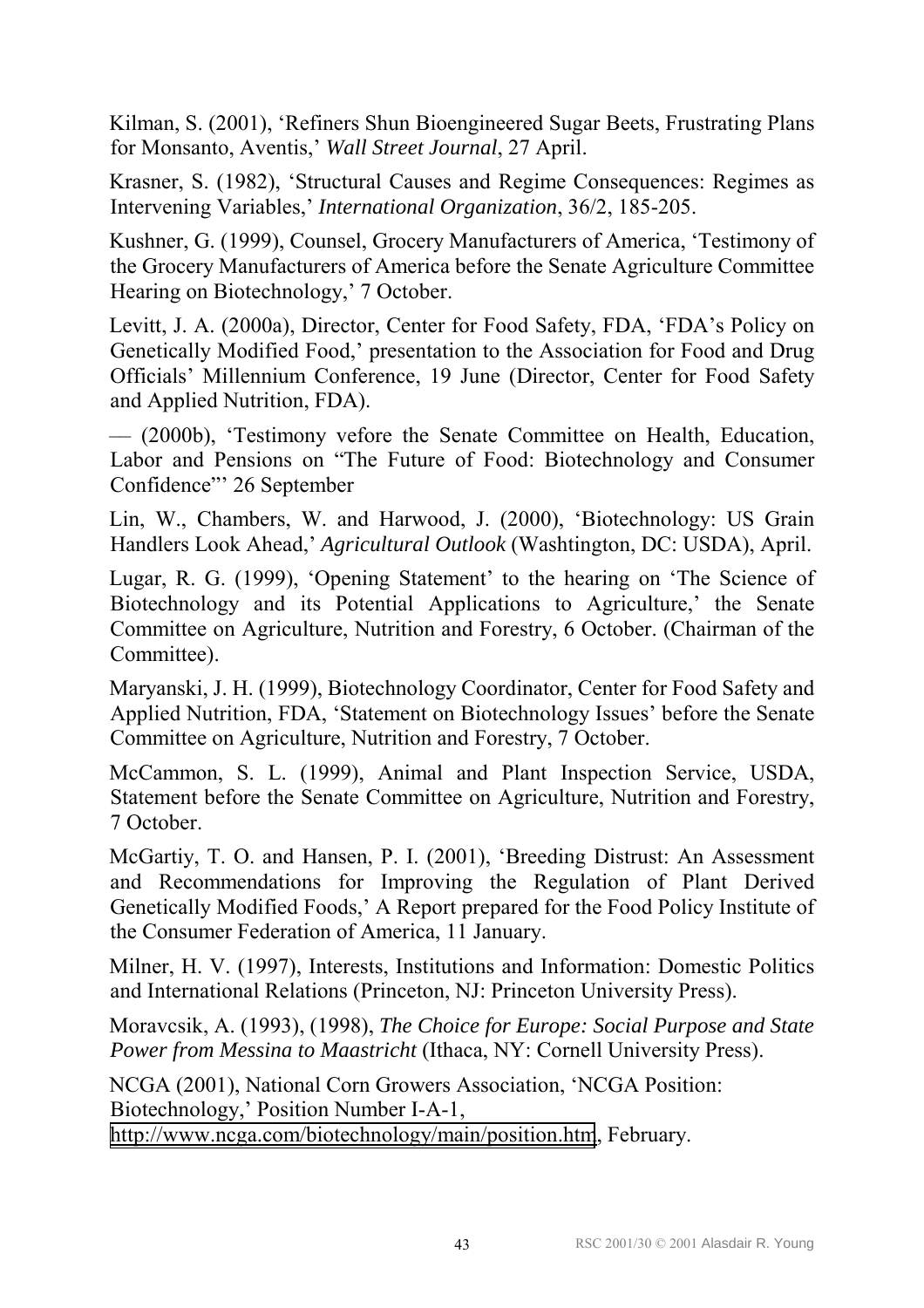NRC (2000), *Genetically Modified Pest Protected Plants: Science and Regulation* (Washington, DC: National Academy Press).

North, D. C. (1990), *Institutions, Institutional Change and Economic Performance* (Chicago: Chicago University Press).

NSF (2000), National Science Foundation, *Science & Engineering Indicators – 2000* (Washington, DC: National Science Foundation), June.

OECD (2000a), Organization for Economic Cooperation and Development, 'Report of the Task Force for the Safety of Novel Foods and Feeds,' C(2000)86/ADD1 (Paris: OECD), 17 May.

 $\frac{1}{2000}$ , 'Report of the Working Group on Harmonisation of Regulatory Oversight in Biotechnology,' C(2000)86/ADD2, 25 May.

Otsuki, T., Wilson, J. S. and Sewadeh, M. (2001), ëA Race to the Top? A Case Study of Food Safety Standards adn African Exports,' World Bank Working Paper 2563 (Washington, DC: World Bank), 26 February.

PBS (2001), Public Broadcasting Service, 'Harvest of Fear: A Frontline/Nova Special Presentation,' Originally aired 23 April. Transcript available at [http://www.pbs.org/wgbh/harvest/etc/script.html.](http://www.pbs.org/wgbh/harvest/etc/script.html)

Peterson, J. (1997), 'States, Societies and the European Union,' *West European Politics*, 20:4.

ññ (2001), ëGet Away From Me Closer, Youíre Near Me Too Far: Europe and America After the Uruguay Round,' in M. A. Pollack and G. Shaffer (eds), *Transatlantic Governance in the Global Economy* (Rowman and Littlefield).

PIFB (2001), Pew Initiative on Food and Biotechnology, ëPublic Sentiments About Genetically Modified Food: Summary of Findigns,' March.

PIU (2000): Performance and Innovation Union, *Rights of Exchange: Social, Health, Environmental and Trade Objectives on the Global Stage* (London: Cabinet Office).

Pollack, M. A. and Shaffer, G. C. (2001), ëThe Challenge of Reconciling Regulatory Differences: Food Safety and Genetically Modified Organisms in the Transatlantic Relationship,' in Pollack and Shaffer (eds), *Transatlantic Governance in the Global Economy* (Rowman and Littlefield).

Prividi, E. (1997), ëMaking and Enforcing Reguilatory Policy in the Single Market,<sup> $\cdot$ </sup> in H. Wallace and A. R. Young (eds), *Particiaption and Policy-Making in the European Union* (Oxford: Clarendon Press).

Sbragia, A. (1993), ëEC Environmental Policy: Atypical Ambitions and Typical Problems?' in A. W. Cafruny and G. G. Rosenthal (eds), *The State of the European Community vol. II: The Maastricht Debates and Beyond* (Boulder, CO: Lynne Rienner).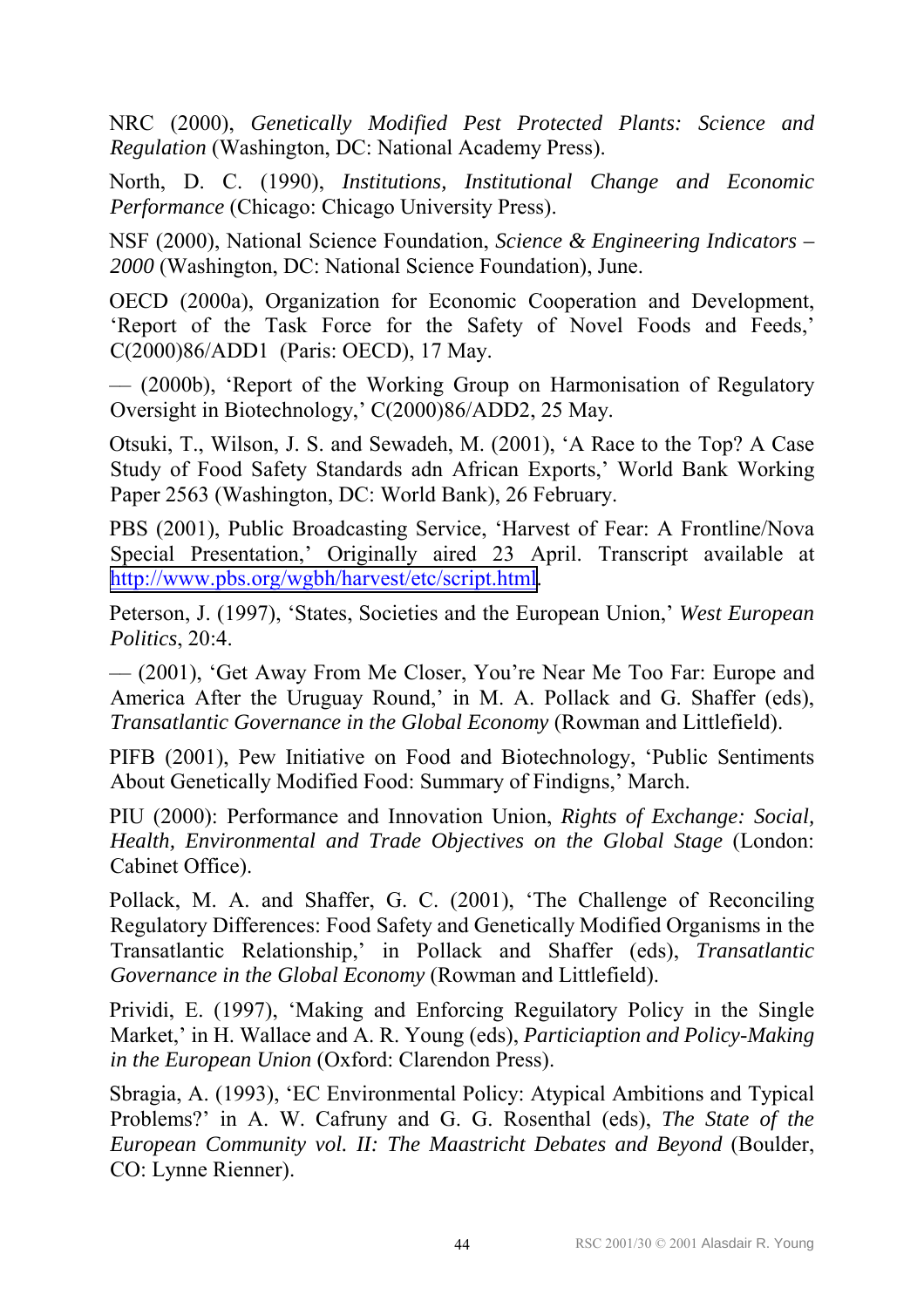SCF (2000), Scientific Committee on Food, ëOpinion Concerning a Submission from the Italian Authorities Raising Concerns for the Safety of Certain Products Approved under the Notification Procedure of Regulation (EC) 258/97, CS/NF/11 ADD 4 REV 2 Final, 7 September.

Shaffer, G. (2001), 'The Blurring of the Intergovernmental: Public-Private Partnerships in the Bringing of US and EC Trade Claims,' in Pollack and Shaffer (eds), *Transatlantic Governance in the Global Economy* (Rowman and Littlefield).

Scharpf, F. W. (1996), 'Negative and Positive Integration in the Political Economy of European Welfare States,' in G. Marks, F. W. Scharpf and P. C. Schmitter (eds), *Governance in the European Union* (London: Sage).

Shapiro, S. A. (2000), Comments to the US-European Biotechnology Initiative Workshop 2: The Policy and Regulatory Context, Florence, Italy, 3-5 December.

Silbergeld, M. (1999), Co-director, Washington Office, Consumers Union, Testimony before the Senate Committee on Agriculture, Nutrition and Forestry, 7 October.

Smith, R. F., Ewing, T. W. and Peterson, C. C. (1998), 'European Union-Germany-France Report: Committee on Agriculture, Agriculutre Trade Expansion Delegation,' June.

Stewart, T. P. and Johanson, D. S. (1999), ëPolicy in Flux: The European Union's Laws on Agricultural Biotechnology and their Effects on International Trade,' *Drake Journal or Agricultural Law*, 4, 243-95.

Thelen, K. and Stienmo, S. (1992), ëHistorical Institutionalism in Comparative Politics,<sup> $\cdot$ </sup> in S. Steinmo, K. Thelen and F. Longstreth (eds), *Structuring Politics: Historical Institutionalism in Comparative Analysis* (Cambridge: Cambridge University Press).

Tucker Foreman, C. (1999), Distinguished Fellow and Director, Food Policy Institute, Consumer Federation of America, 'Statement before the Food and Drug Administration Public Meeting on Bioengineered Plants,' (Washington, DC: Consumer Federation of America), 30 November.

US (2000), 'The United States' in OECD, 'Compendium of National Food Safety Systems and Activities, SG/ADHOC/FS(2000)5/ANN/FINAL, 8 June.

USDA (2000a), *Agriculture Fact Book 1999* (Washington, DC: US Department of Agriculture), July.

 $\sim$  (2000b), *Agricultural Statistics 2000* (Washington, DC: US Department of Agriculture).

USTR (1998a), *1998 National Trade Estimate Report on Foreign Trade Barriers* (Washington, DC: USTR).